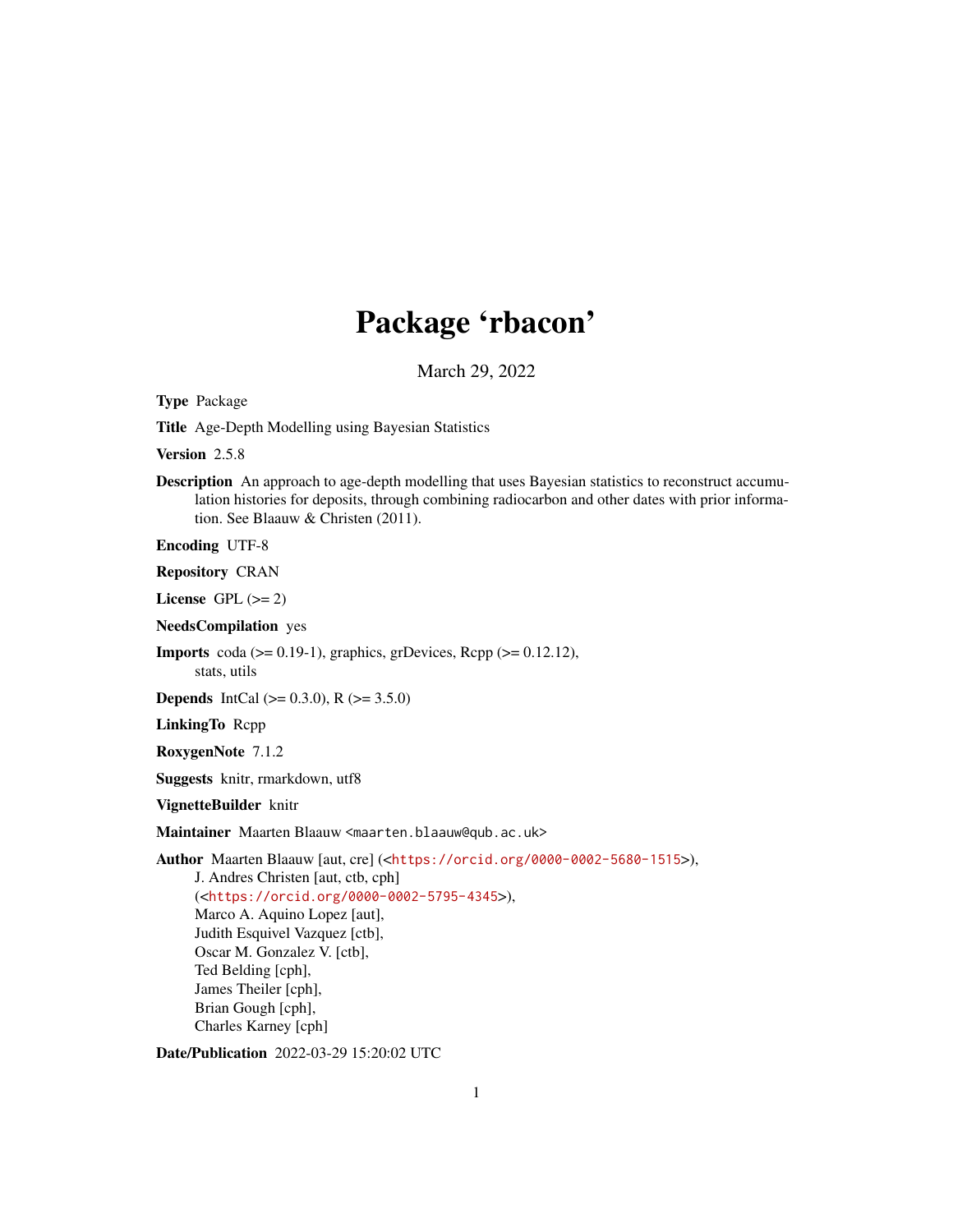# <span id="page-1-0"></span>R topics documented:

|       |                                                                                                                                                              | $\overline{2}$ |
|-------|--------------------------------------------------------------------------------------------------------------------------------------------------------------|----------------|
|       | accrate.age                                                                                                                                                  | 3              |
|       | $accrate. age. ghost \dots \dots \dots \dots \dots \dots \dots \dots \dots \dots \dots \dots \dots \dots \dots \dots$                                        | 5              |
|       | $\text{accrate}. \text{depth}$ $\ldots$ $\ldots$ $\ldots$ $\ldots$ $\ldots$ $\ldots$ $\ldots$ $\ldots$ $\ldots$ $\ldots$ $\ldots$ $\ldots$ $\ldots$ $\ldots$ | $\overline{7}$ |
|       |                                                                                                                                                              | 8              |
|       |                                                                                                                                                              | 11             |
|       |                                                                                                                                                              | 13             |
|       |                                                                                                                                                              | 20             |
|       |                                                                                                                                                              | 21             |
|       |                                                                                                                                                              | 23             |
|       |                                                                                                                                                              | 24             |
|       |                                                                                                                                                              | 31             |
|       |                                                                                                                                                              | 32             |
|       |                                                                                                                                                              | 33             |
|       |                                                                                                                                                              | 34             |
|       |                                                                                                                                                              | 36             |
|       |                                                                                                                                                              | 37             |
|       | calib.plot                                                                                                                                                   | 38             |
|       |                                                                                                                                                              | 40             |
|       |                                                                                                                                                              | 41             |
|       |                                                                                                                                                              | 42             |
|       |                                                                                                                                                              | 44             |
|       |                                                                                                                                                              | 47             |
|       |                                                                                                                                                              | 49             |
|       |                                                                                                                                                              | 50             |
|       |                                                                                                                                                              | 51             |
|       | tofu                                                                                                                                                         | 52             |
| Index |                                                                                                                                                              | 53             |

A.modelled *Calculate modelled 210Pb*

# Description

Calculate modelled 210Pb values of a sample slice, based on the parameters of the age-model (i.e., time passed since deposition of the bottom and top of the slice), supported and influx

# Usage

```
A.modelled(
 d.top,
 d.bottom,
 dens,
  set = get("info"),phi = set$phi,
```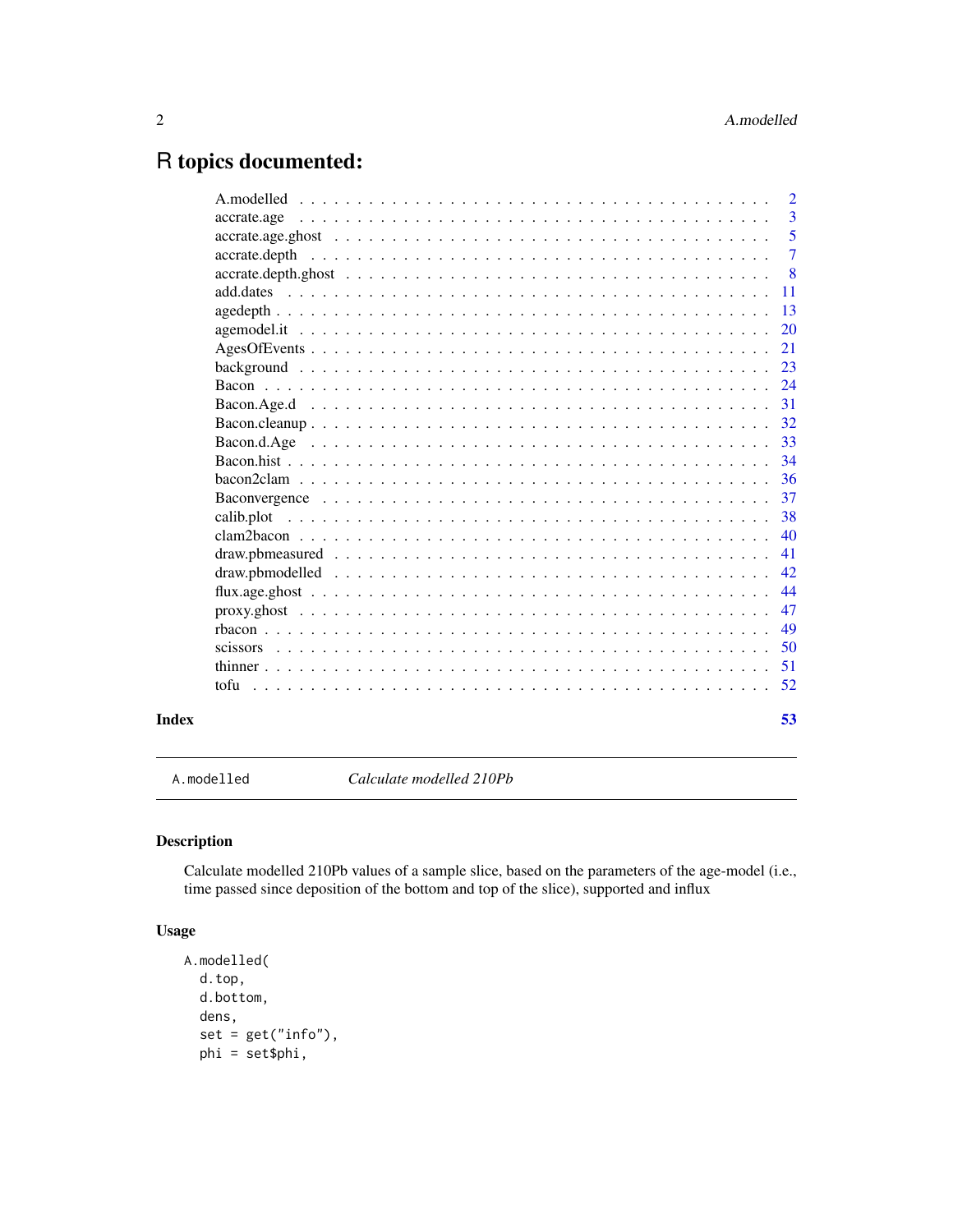# <span id="page-2-0"></span>accrate.age 3

```
sup = set$ps
\mathcal{L}
```
# Arguments

| d.top    | top depth of the slice                                                                            |
|----------|---------------------------------------------------------------------------------------------------|
| d.bottom | bottom depth of the slice                                                                         |
| dens     | Density of the slice (in $g/cm3$ )                                                                |
| set      | Detailed information of the current run, stored within this session's memory as<br>variable info. |
| phi      | The modelled values of the 210Pb influx                                                           |
| sup      | The modelled values of the supported 210Pb                                                        |

# Value

a list of modelled values of A

# Author(s)

Maarten Blaauw

accrate.age *Obtain estimated accumulation rates for any age of a core.*

# Description

Obtain accumulation rates (in years per cm, so actually sedimentation times) as estimated by the MCMC iterations for any age of a core.

# Usage

```
accrate.age(
  age,
  set = get("info"),cmyr = FALSE,
 ages = c(),
 BCAD = set$BCAD,
  silent = TRUE
)
```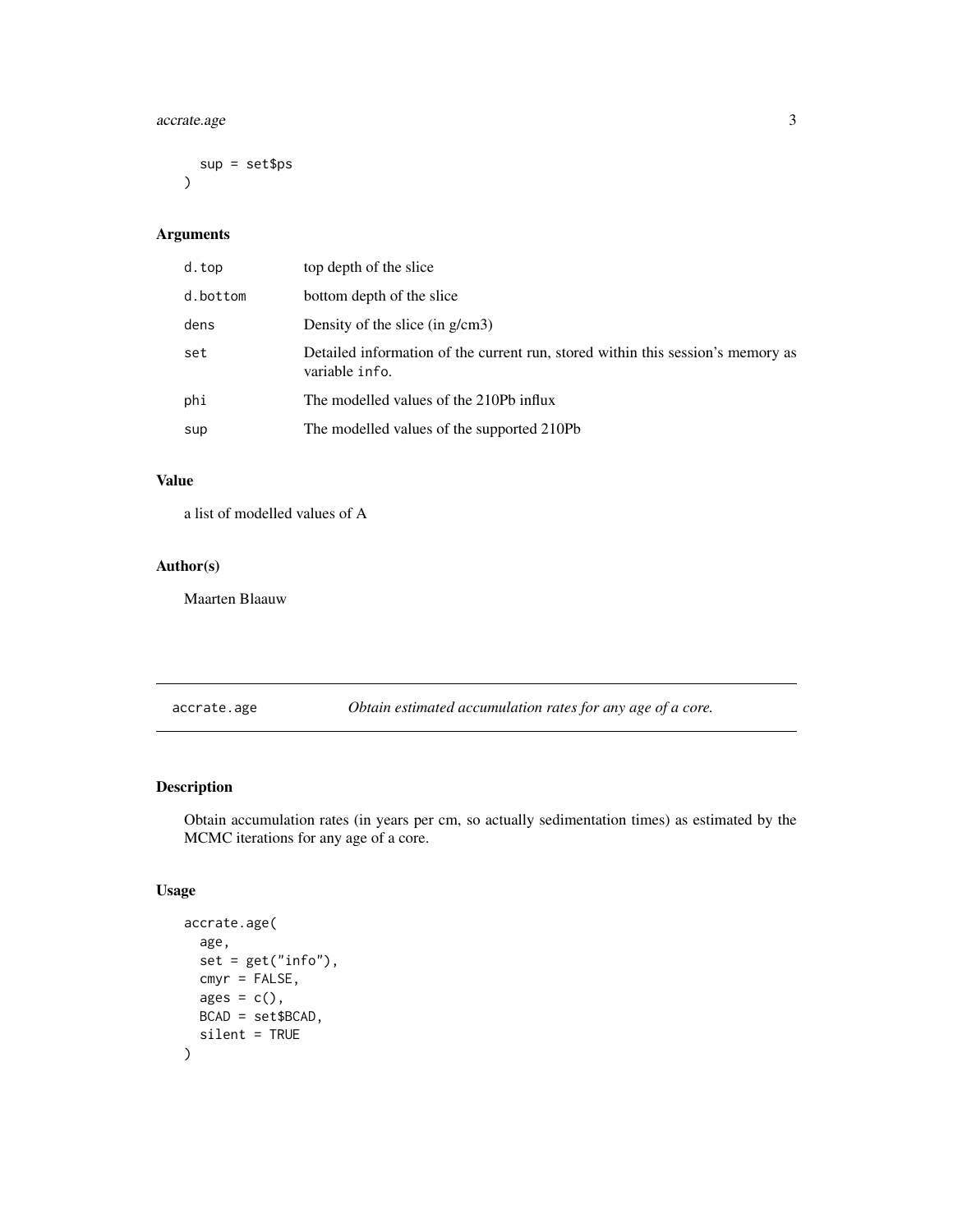# Arguments

| age         | The age for which the accumulation rates need to be returned.                                                                              |
|-------------|--------------------------------------------------------------------------------------------------------------------------------------------|
| set         | Detailed information of the current run, stored within this session's memory as<br>variable info.                                          |
| cmyr        | Accumulation rates can be calculated in cm/year or year/cm. By default cmyr=FALSE<br>and accumulation rates are calculated in year per cm. |
| ages        | The ages of the age-depth model. Not provided by default, but can be provided<br>to speed things up if the function is called repeatedly   |
| <b>BCAD</b> | The calendar scale of graphs and age output-files is in cal BP by default, but can<br>be changed to BC/AD using BCAD=TRUE.                 |
| silent      | Warn when ages are outside the core's range. Default silent=TRUE.                                                                          |

# Details

Considering accumulation rates is crucial for age-depth modelling, and even more so if they are subsequently used for calculating proxy influx values, or interpreted as proxy for environmental change such as carbon accumulation. See also accrate.age.ghost, accrate.depth and accrate.depth.ghost. Bacon deals explicitly with accumulation rate and its variability through defining prior distributions. This function obtains accumulation rates (in years per cm, so actually sedimentation times) as estimated by the MCMC iterations for any age of a core. Deals with only 1 age at a time. See also accrate.depth.

# Value

all MCMC estimates of accumulation rate of the chosen age.

#### Author(s)

Maarten Blaauw, J. Andres Christen

# Examples

```
## Not run:
 Bacon(run=FALSE, coredir=tempfile())
 agedepth(yr.res=50, d.res=50, d.by=10)
 accrate.a5000 = accrate.age(5000)
 plot(accrate.a5000, pch='.')
 hist(accrate.a5000)
```
## End(Not run)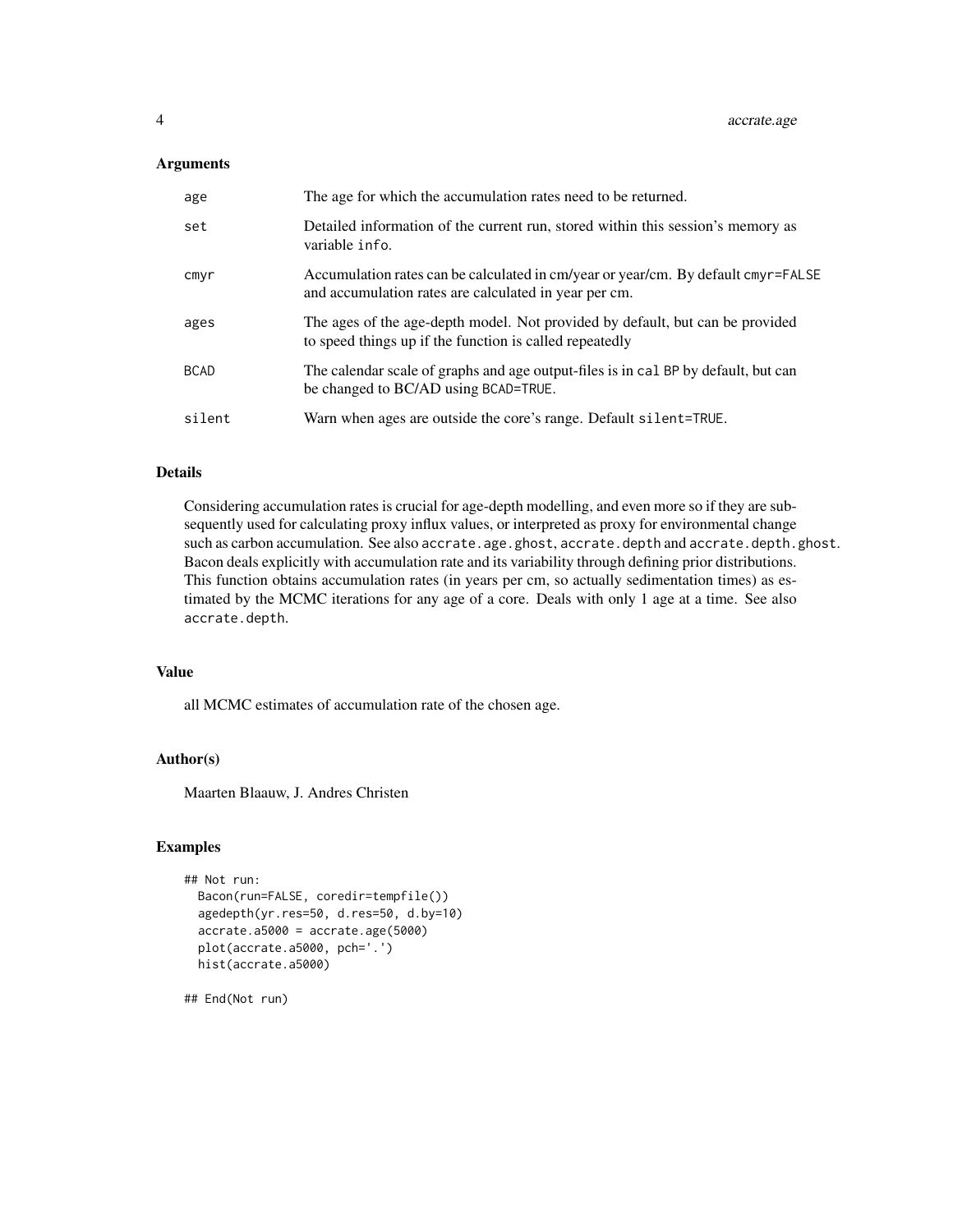<span id="page-4-0"></span>accrate.age.ghost *Plot a core's accumulation rates against calendar time.*

# Description

Plot a grey-scale representation of a core's estimated accumulation rates against time.

# Usage

```
accrate.age.ghost(
  set = get("info"),age.lim = c(),
  age.lab = c(),
 age.res = 400,
 accres = 200,cutoff = 0.001,dark = 1,
  rgbscale = c(0, 0, 0),rgb.res = 100,
 prob = 0.95,plot.range = TRUE,
 range.col = grey(0.5),
  range.lty = 2,
 plot.mean = TRUE,
 mean.col = "red",mean.lty = 2,
 plot.median = TRUE,
 median.col = "blue",
 median.lty = 2,
 acc.lim = c(),
  acc.lab = c(),
 BCAD = set$BCAD,
 cmyr = FALSE,
  rotate.axes = FALSE,
  rev.age = FALSE,
  revlace = FALSE,xaxs = "i",yaxs = "i",bty = "1")
```

| set     | Detailed information of the current run, stored within this session's memory as<br>variable info.    |
|---------|------------------------------------------------------------------------------------------------------|
| age.lim | Minimum and maximum calendar age ranges, calculated automatically by de-<br>fault (age. $lim=c()$ ). |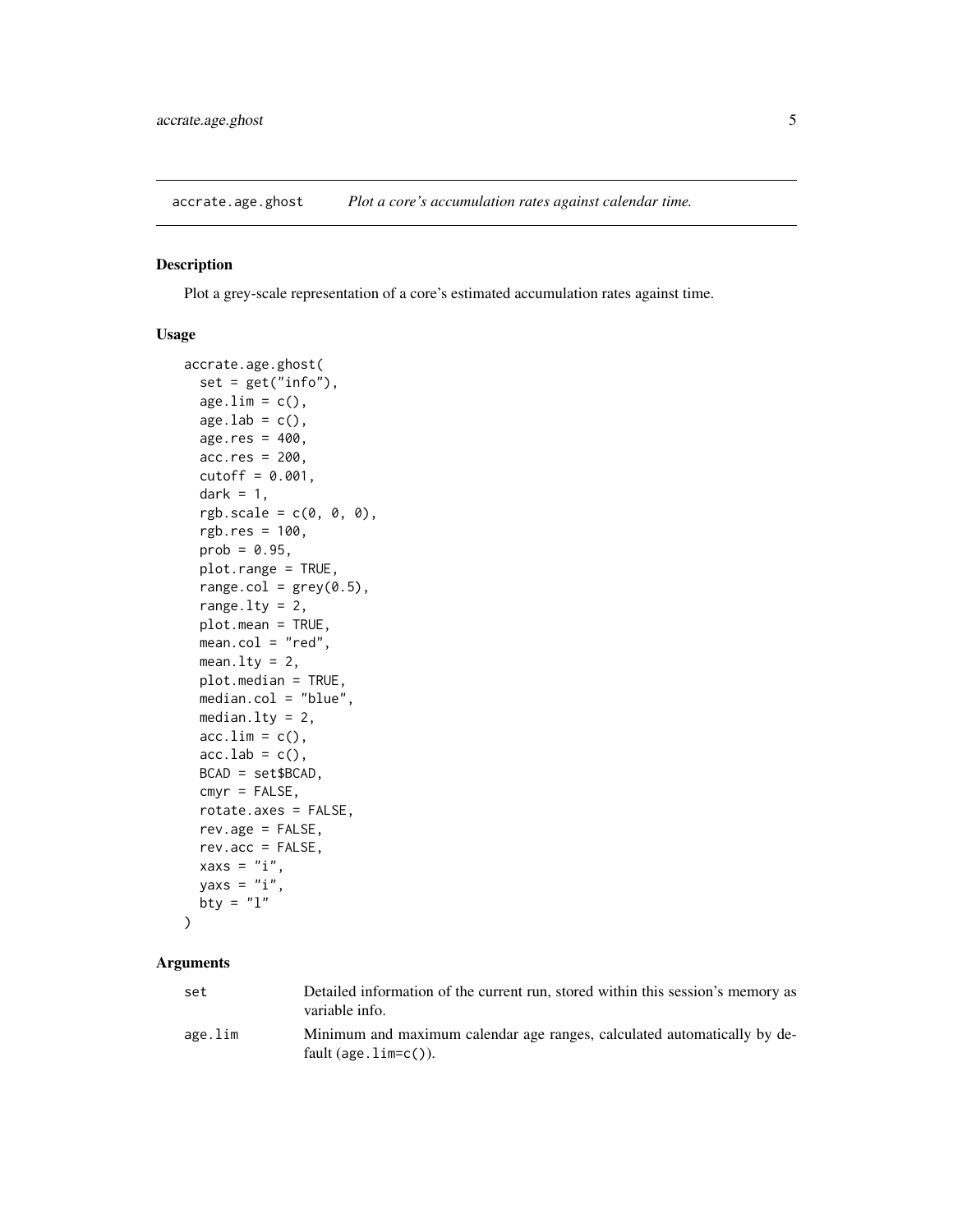| age.lab     | The labels for the calendar axis (default age . lab="cal BP" or "BC/AD" if BCAD=TRUE).                                                                                                                                                                                              |
|-------------|-------------------------------------------------------------------------------------------------------------------------------------------------------------------------------------------------------------------------------------------------------------------------------------|
| age.res     | Resolution or amount of greyscale pixels to cover the age scale of the plot. De-<br>fault age.res=400.                                                                                                                                                                              |
| acc.res     | Resolution or amount of greyscale pixels to cover the accumulation rate scale<br>plot. Default age.res=400.                                                                                                                                                                         |
| cutoff      | Point below which colours will no longer be printed. Default cutoff=0.001.                                                                                                                                                                                                          |
| dark        | The darkest grey value is dark=1 by default; lower values will result in lighter<br>grey but values $>1$ are not advised.                                                                                                                                                           |
| rgb.scale   | The function to produce a coloured representation of all age-models. Needs 3<br>values for the intensity of red, green and blue. Defaults to grey-scales: rgb. scale= $c(\theta, \theta, \theta)$ ,<br>but could also be, say, scales of red (rgb. scale= $c(1, \theta, \theta)$ ). |
| rgb.res     | Resolution of the colour spectrum depicting the age-depth model. Default rgb.res=100.                                                                                                                                                                                               |
| prob        | Probability ranges. Defaults to prob=0.95.                                                                                                                                                                                                                                          |
| plot.range  | If plot. range=TRUE, the confidence ranges (two-tailed; half of the probability<br>at each side) are plotted.                                                                                                                                                                       |
| range.col   | Colour of the confidence ranges.                                                                                                                                                                                                                                                    |
| range.lty   | Line type of the confidence ranges.                                                                                                                                                                                                                                                 |
| plot.mean   | If plot.mean=TRUE, the means are plotted.                                                                                                                                                                                                                                           |
| mean.col    | Colour of the mean accumulation rates.                                                                                                                                                                                                                                              |
| mean.lty    | Type of the mean lines.                                                                                                                                                                                                                                                             |
| plot.median | If plot.mean=TRUE, the medians are plotted.                                                                                                                                                                                                                                         |
| median.col  | Colour of the median accumulation rates.                                                                                                                                                                                                                                            |
| median.lty  | Type of the median lines.                                                                                                                                                                                                                                                           |
| acc.lim     | Axis limits for the accumulation rates.                                                                                                                                                                                                                                             |
| acc.lab     | Axis label for the accumulation rate.                                                                                                                                                                                                                                               |
| <b>BCAD</b> | The calendar scale of graphs and age output-files is in cal BP by default, but can<br>be changed to BC/AD using BCAD=TRUE.                                                                                                                                                          |
| cmyr        | Accumulation rates can be calculated in cm/year or year/cm. By default cmyr=FALSE<br>and accumulation rates are calculated in year per cm. Axis limits are difficult to<br>calculate when cmyr=TRUE, so a manual adaptation of acc. lim might be a good<br>idea.                    |
| rotate.axes | The default is to plot the calendar age horizontally and accumulation rates ver-<br>tically. Change to rotate. axes=TRUE value to rotate axes.                                                                                                                                      |
| rev.age     | The direction of the age axis, which can be reversed using rev. age=TRUE.                                                                                                                                                                                                           |
| rev.acc     | The direction of the accumulation rate axis, which can be reversed (rev. acc=TRUE.                                                                                                                                                                                                  |
| xaxs        | Extension of the x-axis. White space can be added to the vertical axis using<br>xaxs="r".                                                                                                                                                                                           |
| yaxs        | Extension of the y-axis. White space can be added to the vertical axis using<br>yaxs="r".                                                                                                                                                                                           |
| bty         | Type of box to be drawn around the plot ("n" for none, and "1" (default), "7",<br>"c", "u", or "o" for correspondingly shaped boxes).                                                                                                                                               |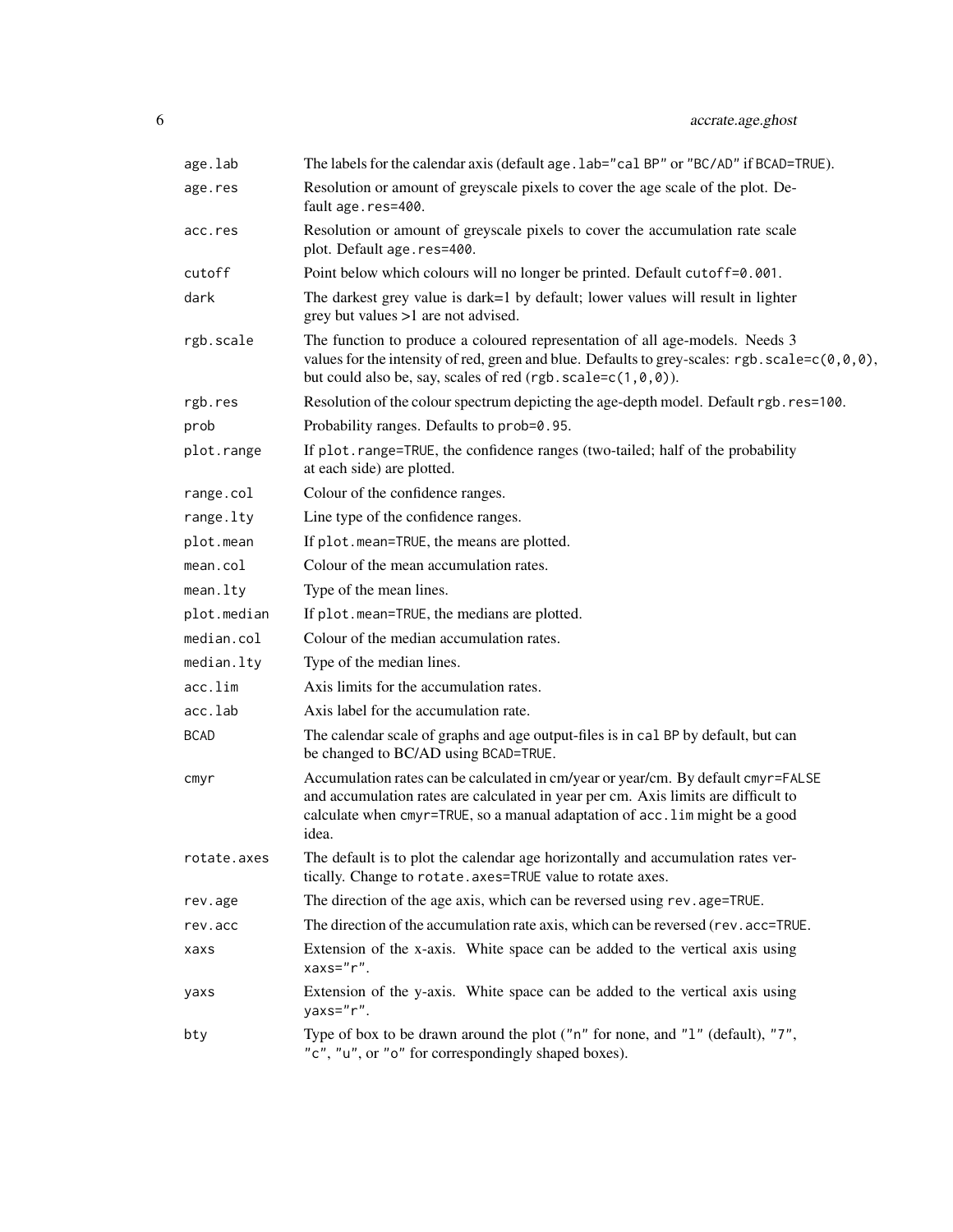#### <span id="page-6-0"></span>accrate.depth 7

#### Details

Calculating accumulation rates against calendar age will take some time to calculate, and might show unexpected rates around the core's maximum ages (only a few of all age-model iterations will reach such ages and they will tend to have modelled accumulation rates for the lower depths much lower than the other iterations). Axis limits for accumulation rates are estimated automatically, however upper limits can be very variable (and thus hard to predict) if calculated in cm/yr. Therefore you might want to manually adapt the axis limits after plotting with default settings (e.g.,  $accu = c(0,1)$ . See also accrate.depth.ghost, accrate.depth and accrate.age. The greyscale reconstruction around the oldest ages of any reconstruction often indicates very low accumulation rates. This is due to only some MCMC iterations reaching those old ages, and these iterations will have modelled very slow accumulation rates. Currently does not deal well with hiatuses, so do not interpret accumulation rates close to depths with inferred hiatuses.

#### Value

A greyscale plot of accumulation rate against calendar age.

#### Author(s)

Maarten Blaauw, J. Andres Christen

#### Examples

```
## Not run:
 Bacon(run=FALSE, coredir=tempfile())
 agedepth(age.res=20, d.res=20, d.by=10)
 layout(1)
 accrate.age.ghost(age.res=200, acc.res=100)
```

```
## End(Not run)
```
accrate.depth *Obtain estimated accumulation rates as for any depth of a core.*

# Description

Obtain accumulation rates (in years per cm, so actually sedimentation times) as estimated by the MCMC iterations for any depth of a core.

#### Usage

```
accrate.depth(d, set = get("info"), cmyr = FALSE)
```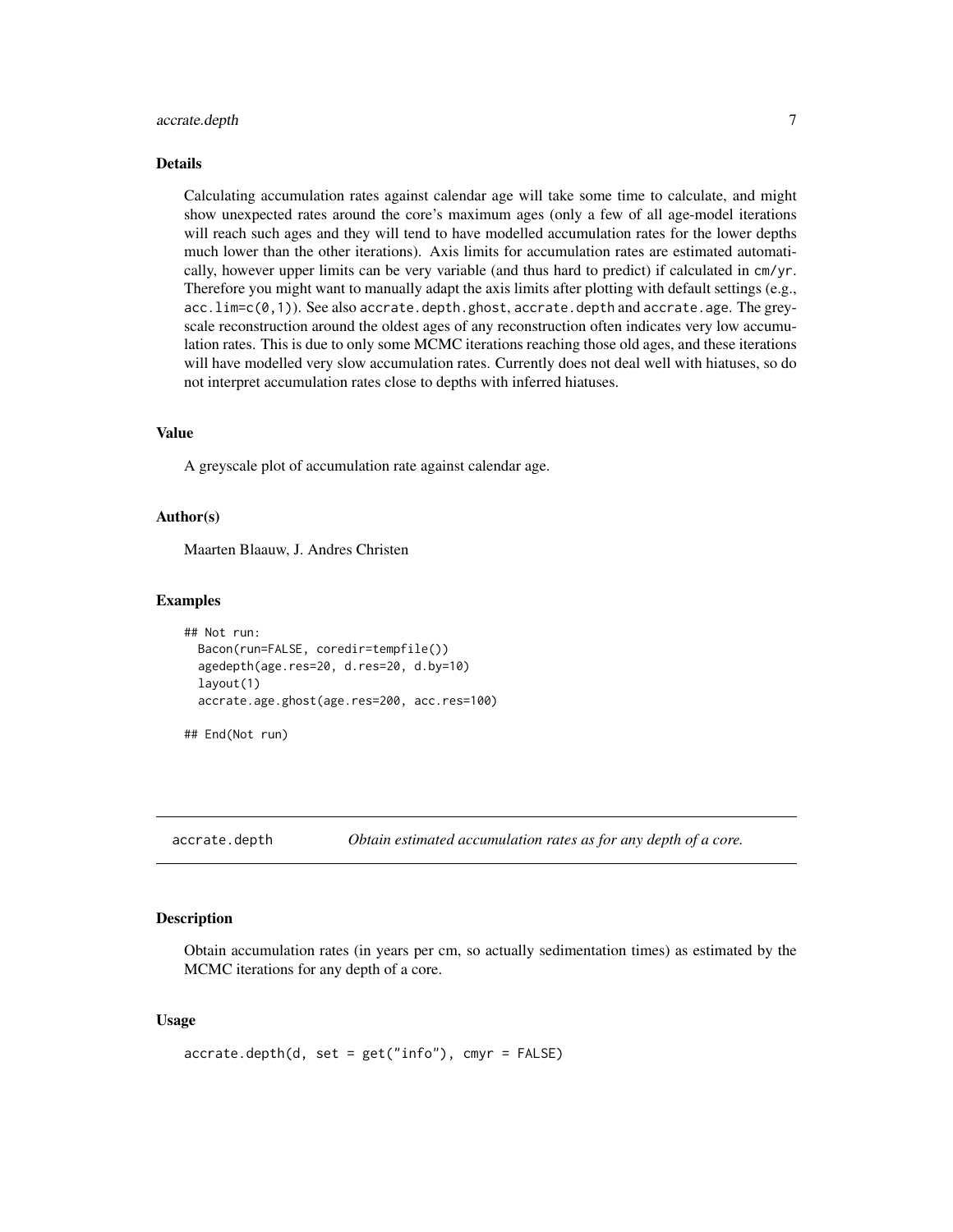#### <span id="page-7-0"></span>**Arguments**

| d    | The depth for which accumulation rates need to be returned.                                                                                |
|------|--------------------------------------------------------------------------------------------------------------------------------------------|
| set  | Detailed information of the current run, stored within this session's memory as<br>variable info.                                          |
| cmvr | Accumulation rates can be calculated in cm/year or year/cm. By default cmyr=FALSE<br>and accumulation rates are calculated in year per cm. |

#### Details

should take into account hiatuses

Considering accumulation rates is crucial for age-depth modelling, and even more so if they are subsequently used for calculating proxy influx values, or interpreted as proxy for environmental change such as carbon accumulation. Bacon deals explicitly with accumulation rate and its variability through defining prior distributions. This function obtains accumulation rates (in years per cm, so actually sedimentation times) as estimated by the MCMC iterations for any depth of a core. Deals with only 1 depth at a time. See also accrate.age.

#### Value

all MCMC estimates of accumulation rate of the chosen depth.

#### Author(s)

Maarten Blaauw, J. Andres Christen

#### Examples

```
## Not run:
 Bacon(run=FALSE, coredir=tempfile())
 agedepth(yr.res=50, d.res=50, d.by=10)
 d20 <- accrate.depth(20)
 hist(d20)
 d20 <- accrate.depth(20, cmyr=TRUE) # to calculate accumulation rates in cm/yr
 mean(d20)
## End(Not run)
```
accrate.depth.ghost *Plot modelled accumulation rates against the depths of a core.*

#### Description

Plot grey-scale representation of modelled accumulation rates over a core's depth. Each section of the core (see Bacon's option "thick") will have modelled accumulation rates.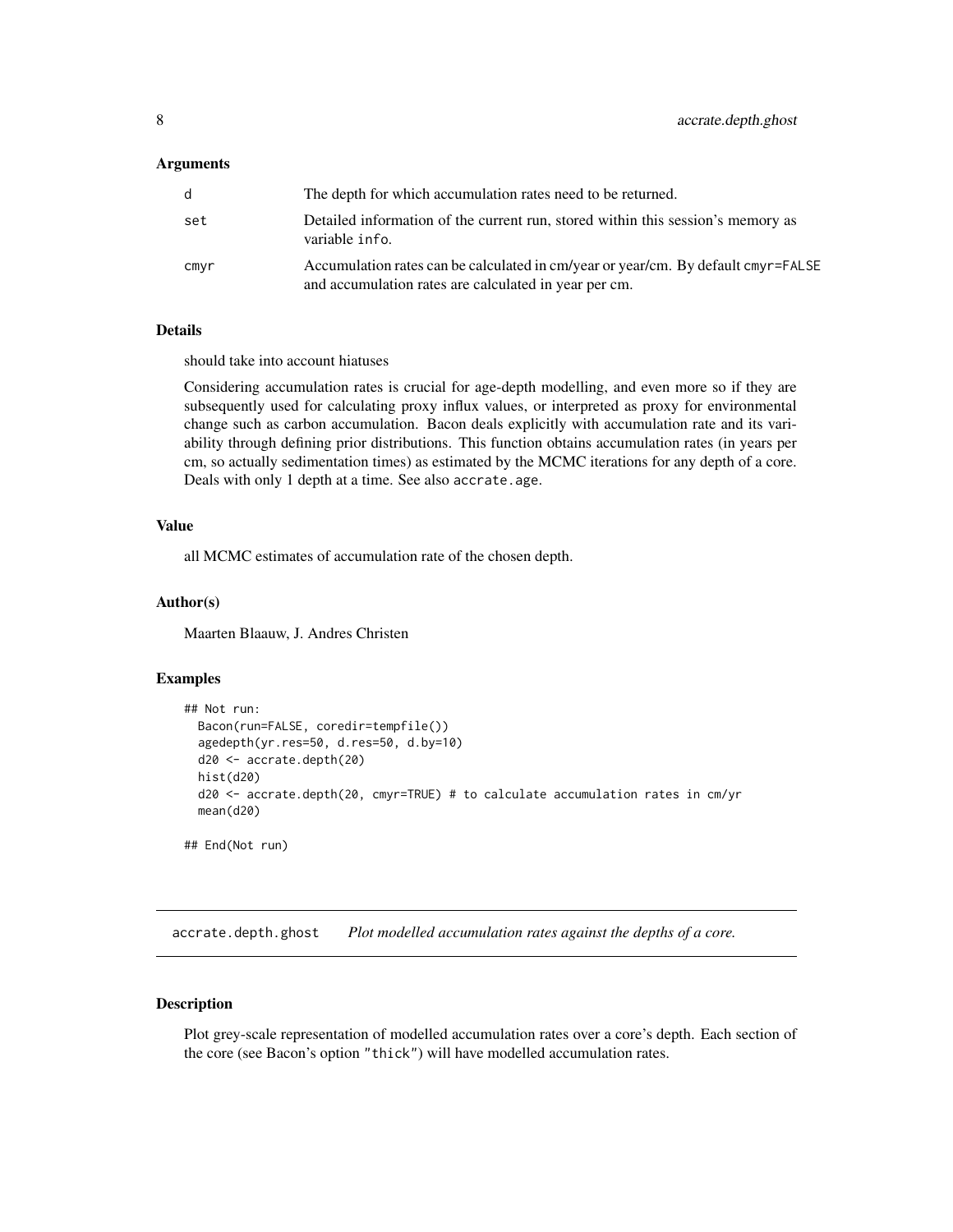accrate.depth.ghost 9

# Usage

```
accrate.depth.ghost(
 set = get("info"),d = set$elbows,
 d.lim = c(),
 acc.lim = c(),
 d.lab = c(),
  cmyr = FALSE,
  acc.lab = c(),
  dark = 1,
  cutoff = 0.001,rgbscale = c(0, 0, 0),rgb.res = 100,
 prob = 0.95,plot.range = TRUE,
  range.col = grey(0.5),
  range.lty = 2,
 plot.mean = TRUE,
 mean.col = "red",mean.lty = 2,
 plot.median = TRUE,
 median.col = "blue",
 median.lty = 2,
 rotate.axes = FALSE,
 rev.d = FALSE,rev.acc = FALSE,
 bty = "1"\mathcal{L}
```

| set     | Detailed information of the current run, stored within this session's memory as<br>variable info.                                                                                                                                                                |
|---------|------------------------------------------------------------------------------------------------------------------------------------------------------------------------------------------------------------------------------------------------------------------|
| d       | The depths for which the accumulation rates are to be calculated. Default to the<br>entire core.                                                                                                                                                                 |
| d.lim   | Axis limits for the depths.                                                                                                                                                                                                                                      |
| acc.lim | Axis limits for the accumulation rates.                                                                                                                                                                                                                          |
| d.lab   | Label for the depth axis.                                                                                                                                                                                                                                        |
| cmyr    | Accumulation rates can be calculated in cm/year or year/cm. By default cmyr=FALSE<br>and accumulation rates are calculated in year per cm. Axis limits are difficult to<br>calculate when cmyr=TRUE, so a manual adaptation of acc. lim might be a good<br>idea. |
| acc.lab | Axis label for the accumulation rate.                                                                                                                                                                                                                            |
| dark    | The darkest grey value is dark=1 by default; lower values will result in lighter<br>$grey$ but values $>1$ are not advised.                                                                                                                                      |
| cutoff  | Point below which colours will no longer be printed. Default cutoff=0.001.                                                                                                                                                                                       |
|         |                                                                                                                                                                                                                                                                  |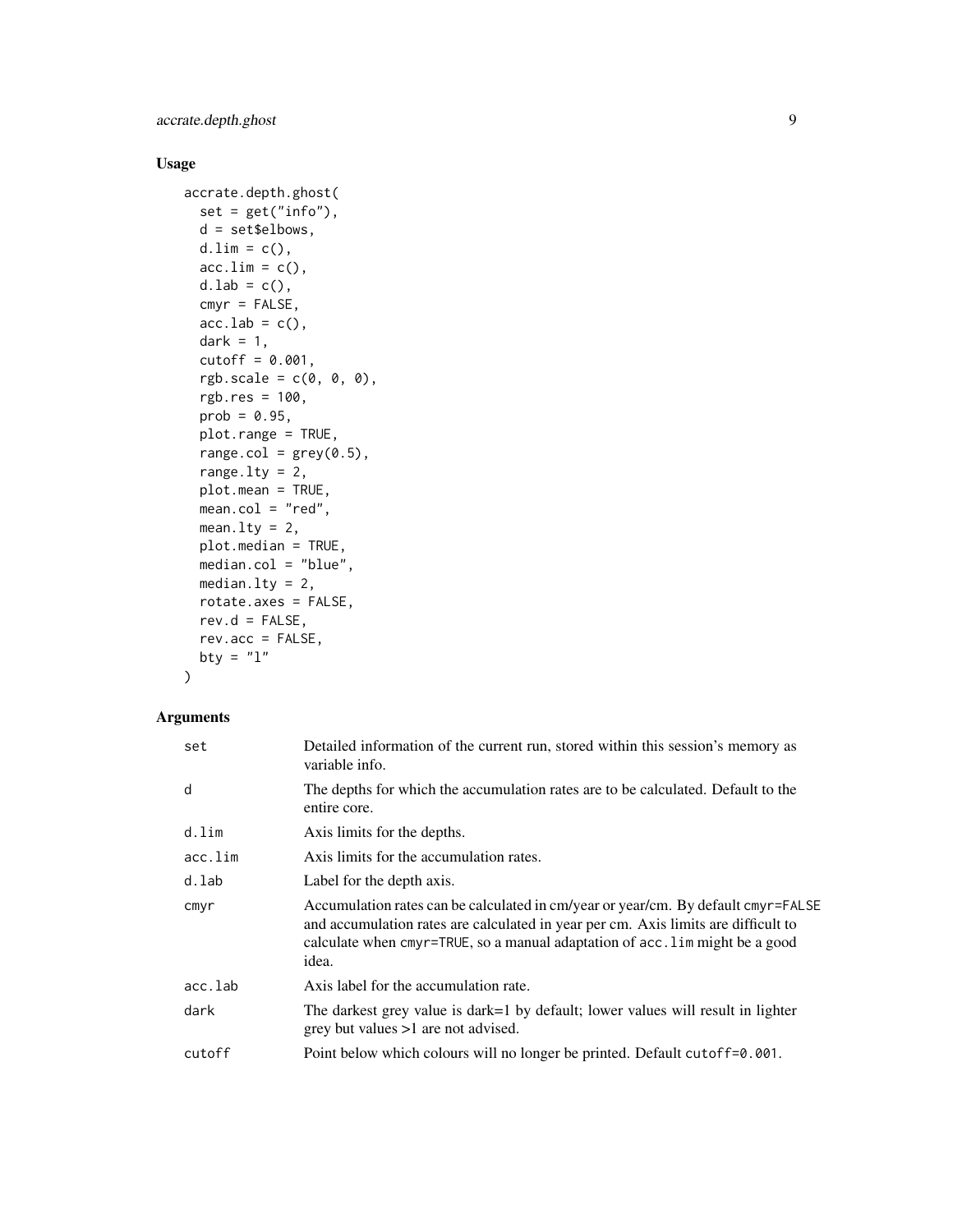| rgb.scale   | The function to produce a coloured representation of all age-models. Needs 3<br>values for the intensity of red, green and blue. Defaults to grey-scales: rgb. scale= $c(\emptyset, \emptyset, \emptyset)$ ,<br>but could also be, say, scales of red (rgb. scale= $c(1, \theta, \theta)$ ). |
|-------------|----------------------------------------------------------------------------------------------------------------------------------------------------------------------------------------------------------------------------------------------------------------------------------------------|
| rgb.res     | Resolution of the colour spectrum depicting the age-depth model. Default rgb. res=100.                                                                                                                                                                                                       |
| prob        | Probability ranges. Defaults to prob=0.95.                                                                                                                                                                                                                                                   |
| plot.range  | If plot. range=TRUE, the confidence ranges (two-tailed; half of the probability<br>at each side) are plotted.                                                                                                                                                                                |
| range.col   | Colour of the confidence ranges.                                                                                                                                                                                                                                                             |
| range.lty   | Line type of the confidence ranges.                                                                                                                                                                                                                                                          |
| plot.mean   | If plot . mean=TRUE, the means are plotted.                                                                                                                                                                                                                                                  |
| mean.col    | Colour of the mean accumulation rates.                                                                                                                                                                                                                                                       |
| mean.lty    | Type of the mean lines.                                                                                                                                                                                                                                                                      |
| plot.median | If plot . mean=TRUE, the medians are plotted.                                                                                                                                                                                                                                                |
| median.col  | Colour of the median accumulation rates.                                                                                                                                                                                                                                                     |
| median.lty  | Type of the median lines.                                                                                                                                                                                                                                                                    |
| rotate.axes | The default is to plot the accumulation rates horizontally and the depth vertically<br>(rotate.axes=FALSE). Change rotate.axes value to rotate axes.                                                                                                                                         |
| rev.d       | The direction of the depth axis can be reversed from the default (rev.d=TRUE.                                                                                                                                                                                                                |
| rev.acc     | The direction of the accumulation rate axis can be reversed from the default<br>(rev.acc=TRUE).                                                                                                                                                                                              |
| bty         | Type of box to be drawn around the plot ("n" for none, and "1" (default), "7",<br>"c", "u", or "o" for correspondingly shaped boxes).                                                                                                                                                        |

# Details

This plot shows the modelled accumulation rates in grey-scales, where darker grey indicates more likely accumulation rates. Axis limits for accumulation rates are estimated automatically, however upper limits can be very variable (and thus hard to predict) if calculated in cm/yr; therefore you might want to manually adapt the axis limits after plotting with default settings (e.g., acc.lim=c(0,1)). See also accrate.age.ghost, accrate.depth and accrate.age.

#### Value

A grey-scale plot of accumulation rate against core depth.

#### Author(s)

Maarten Blaauw, J. Andres Christen

# Examples

```
## Not run:
 Bacon(run=FALSE, coredir=tempfile())
 agedepth(yr.res=50, d.res=50, d.by=10)
 layout(1)
```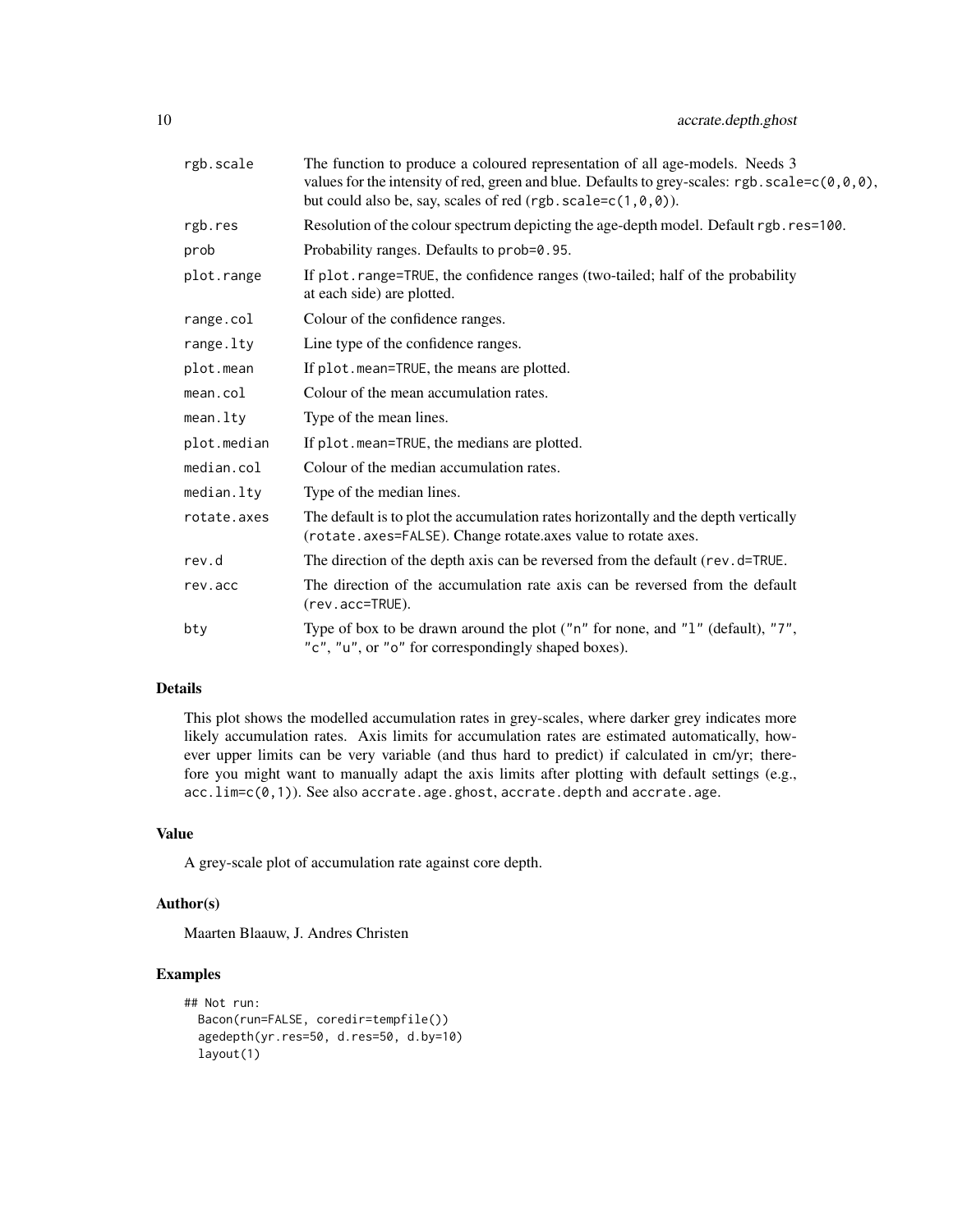#### <span id="page-10-0"></span>add.dates 11

```
accrate.depth.ghost()
```
## End(Not run)

add.dates *Add dates to age-depth plots*

# Description

Add dated depths to plots, e.g. to show dates that weren't used in the age-depth model

# Usage

```
add.dates(
  mn,
  sdev,
  depth,
  cc = 1,
  set = get("info"),above = 1e-06,
 postbomb = 0,
 normal = TRUE,delta.R = set$delta.R,
  delta.STD = set$delta.STD,
  t.a = set$t.a,
  t.b = set$t.b,
  date.res = 100,
  height = 1,
  calheight = 1,
  agesteps = 1,
  cutoff = 0.005,col = rgb(1, 0, 0, 0.5),
  border = <math>rgb(1, 0, 0, 0.5)</math>,rotate.axes = FALSE,
 mirror = TRUE,
 up = TRUE,BCAD = FALSE,
 pch = 4,
 ccdir = ")
```

| mn    | Reported mean of the date. Can be multiple dates. Negative numbers indicate |
|-------|-----------------------------------------------------------------------------|
|       | postbomb dates (if $cc > 0$ ).                                              |
| sdev  | Reported error of the date. Can be multiple dates.                          |
| depth | Depth of the date.                                                          |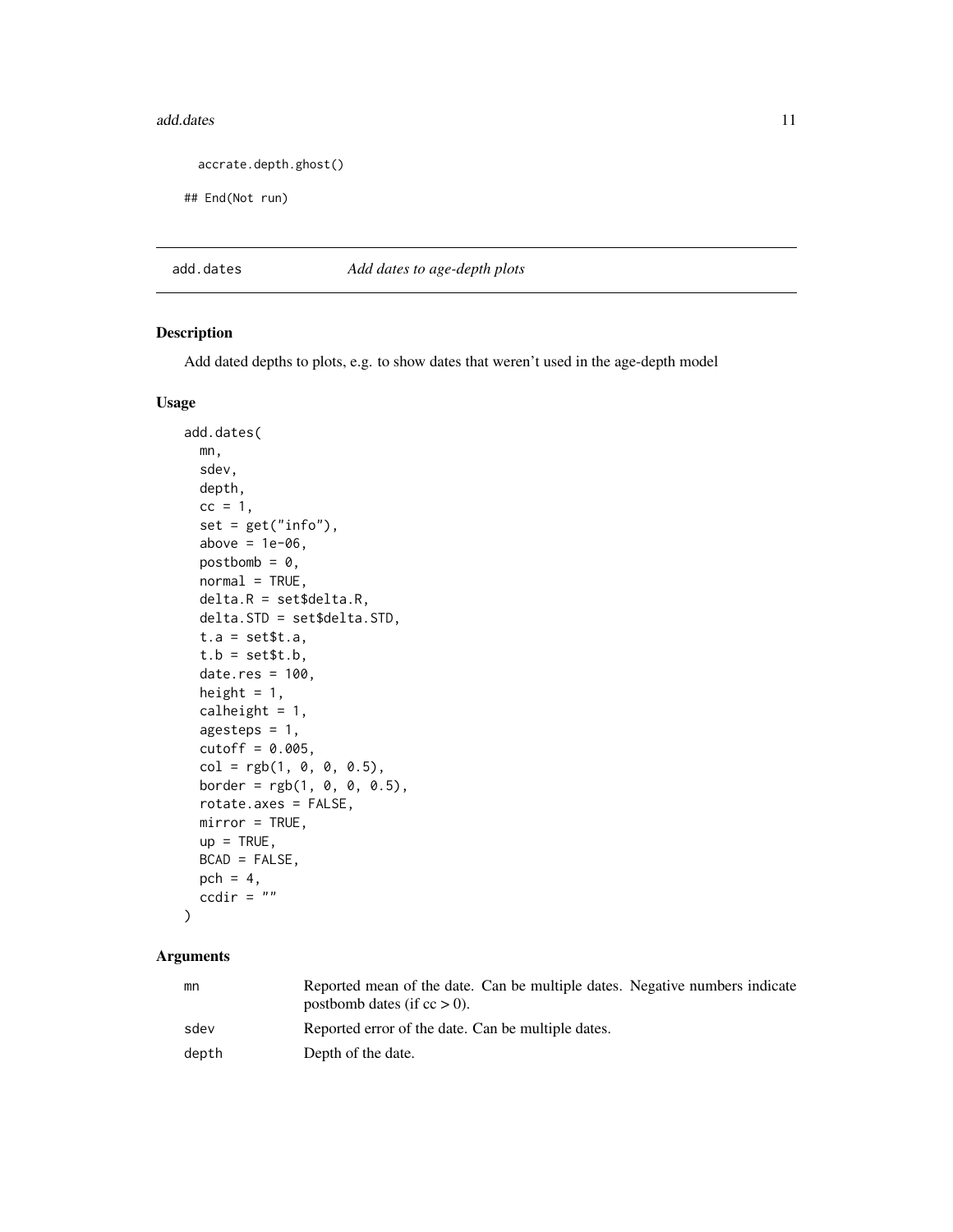| cc          | The calibration curve to use: cc=1 for IntCal20 (northern hemisphere terres-<br>trial), cc=2 for Marine20 (marine), cc=0 for none (dates that are already on the<br>cal BP scale).                                                                                                                                                                                                                                                                                                            |
|-------------|-----------------------------------------------------------------------------------------------------------------------------------------------------------------------------------------------------------------------------------------------------------------------------------------------------------------------------------------------------------------------------------------------------------------------------------------------------------------------------------------------|
| set         | Detailed information of the current run, stored within this session's memory as<br>variable info.                                                                                                                                                                                                                                                                                                                                                                                             |
| above       | Threshold for plotting of probability values. Defaults to above=1e-3.                                                                                                                                                                                                                                                                                                                                                                                                                         |
| postbomb    | Use a postbomb curve for negative (i.e. postbomb) 14C ages. $0 = none, 1 =$<br>NH1, $2 = NH2$ , $3 = NH3$ , $4 = SH1-2$ , $5 = SH3$                                                                                                                                                                                                                                                                                                                                                           |
| normal      | By default, Bacon uses the student's t-distribution to treat the dates. Use normal=TRUE<br>to use the normal/Gaussian distribution. This will generally give higher weight<br>to the dates.                                                                                                                                                                                                                                                                                                   |
| delta.R     | Mean of core-wide age offsets (e.g., regional marine offsets).                                                                                                                                                                                                                                                                                                                                                                                                                                |
| delta.STD   | Error of core-wide age offsets (e.g., regional marine offsets).                                                                                                                                                                                                                                                                                                                                                                                                                               |
| t.a         | The dates are treated using the student's t distribution by default (normal=FALSE).<br>The student's t-distribution has two parameters, t.a and t.b, set at 3 and 4 by<br>default (see Christen and Perez, 2010). If you want to assign narrower error<br>distributions (more closely resembling the normal distribution), set t.a and t.b at<br>for example 33 and 34 respectively (e.g., for specific dates in your .csv file). For<br>symmetry reasons, t.a must always be equal to t.b-1. |
| t.b         | The dates are treated using the student's t distribution by default (normal=FALSE).<br>The student's t-distribution has two parameters, t.a and t.b, set at 3 and 4 by<br>default (see Christen and Perez, 2010). If you want to assign narrower error<br>distributions (more closely resembling the normal distribution), set t.a and t.b at<br>for example 33 and 34 respectively (e.g., for specific dates in your .csv file). For<br>symmetry reasons, t.a must always be equal to t.b-1. |
| date.res    | Resolution of the date's distribution. Defaults to date.res=100.                                                                                                                                                                                                                                                                                                                                                                                                                              |
| height      | The heights of the distributions of the dates. See also normalise.dists.                                                                                                                                                                                                                                                                                                                                                                                                                      |
| calheight   | Multiplier for the heights of the distributions of dates on the calendar scale.<br>Defaults to calheight=1.                                                                                                                                                                                                                                                                                                                                                                                   |
| agesteps    | Step size for age units of the distribution. Default agesteps=1.                                                                                                                                                                                                                                                                                                                                                                                                                              |
| cutoff      | Avoid plotting very low probabilities of date distributions (default cutoff=0.005).                                                                                                                                                                                                                                                                                                                                                                                                           |
| col         | The colour of the ranges of the date. Default is semi-transparent red: $col=rgb(1, 0, 0, .5)$ .                                                                                                                                                                                                                                                                                                                                                                                               |
| border      | The colours of the borders of the date. Default is semi-transparent red: border=rgb(1,0,0,0.5).                                                                                                                                                                                                                                                                                                                                                                                               |
| rotate.axes | The default of plotting age on the horizontal axis and event probability on the<br>vertical one can be changed with rotate.axes=TRUE.                                                                                                                                                                                                                                                                                                                                                         |
| mirror      | Plot the dates as 'blobs'. Set to mirror=FALSE to plot simple distributions.                                                                                                                                                                                                                                                                                                                                                                                                                  |
| up          | Directions of distributions if they are plotted non-mirrored. Default up=TRUE.                                                                                                                                                                                                                                                                                                                                                                                                                |
| <b>BCAD</b> | The calendar scale of graphs is in cal BP by default, but can be changed to<br>BC/AD using BCAD=TRUE.                                                                                                                                                                                                                                                                                                                                                                                         |
| pch         | The shape of any marker to be added to the date. Defaults to a cross, pch=4. To<br>leave empty, use pch=NA.                                                                                                                                                                                                                                                                                                                                                                                   |
| ccdir       | Directory where the calibration curves for C14 dates cc are located. By default<br>ccdir="".                                                                                                                                                                                                                                                                                                                                                                                                  |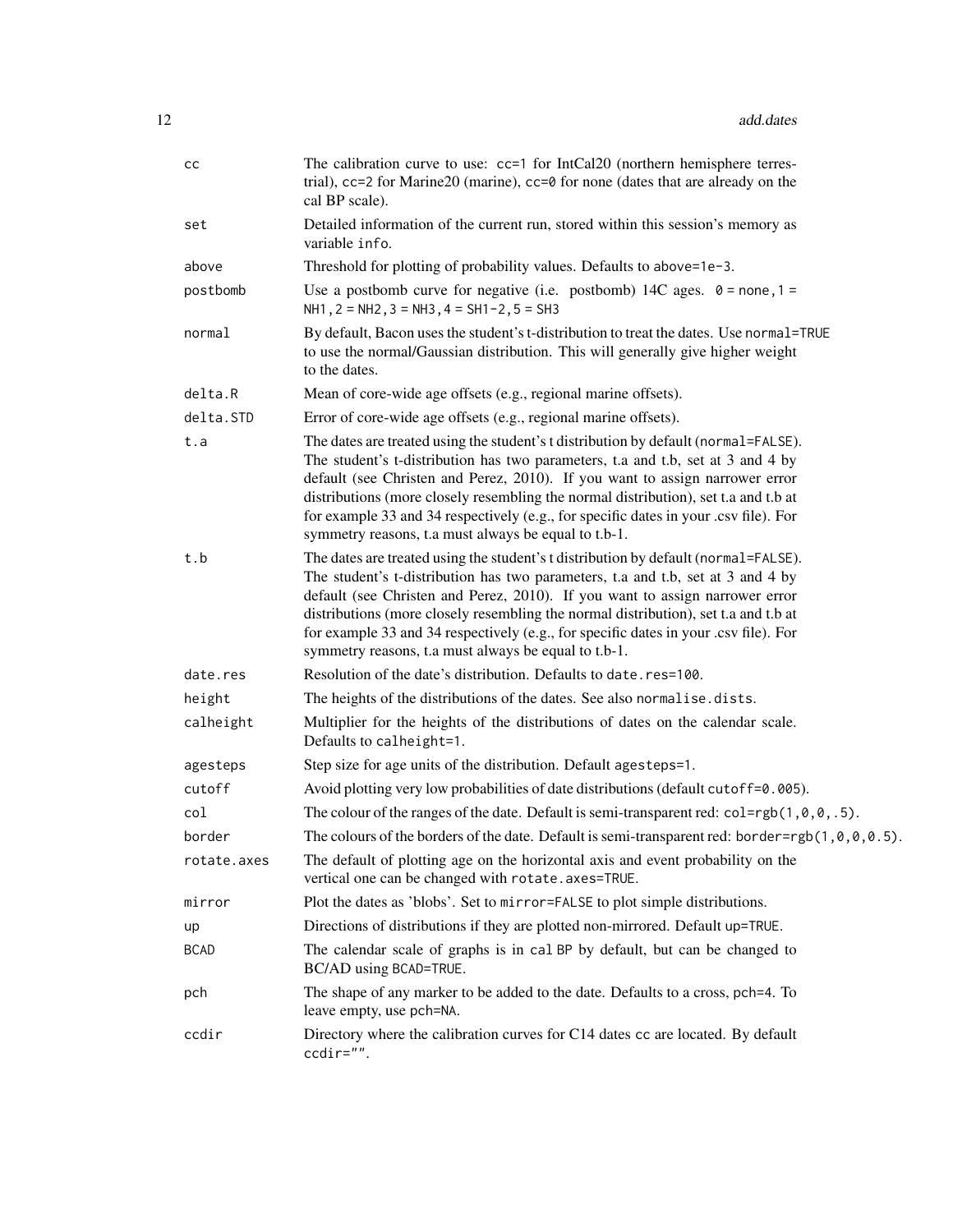#### <span id="page-12-0"></span>agedepth and the state of the state of the state of the state of the state of the state of the state of the state of the state of the state of the state of the state of the state of the state of the state of the state of t

# Details

Sometimes it is useful to add additional dating information to age-depth plots, e.g., to show outliers or how dates calibrate with different estimated offsets.

#### Value

A date's distribution, added to an age-depth plot.

# Author(s)

Maarten Blaauw, J. Andres Christen

#### Examples

```
Bacon(run=FALSE, coredir=tempfile())
agedepth()
add.dates(5000, 100, 60)
```
<span id="page-12-1"></span>agedepth *Plot an age-depth model*

#### Description

Plot the age-depth model of a core.

#### Usage

```
agedepth(
  set = get("info"),BCAD = set$BCAD,depth.unit = set$depth.unit,
  age.unit = "yr",unit = depth.unit,d.\,lab = c(),
  age. lab = c(),
  yr.lab = age.lab,kcal = FALE,acc.lab = c(),
  d.min = c(),
  d.max = c(),
  d.by = c(),
  depths = set$depths,
  depths.file = FALSE,
  age.min = c(),
  yr.min = age.min,
```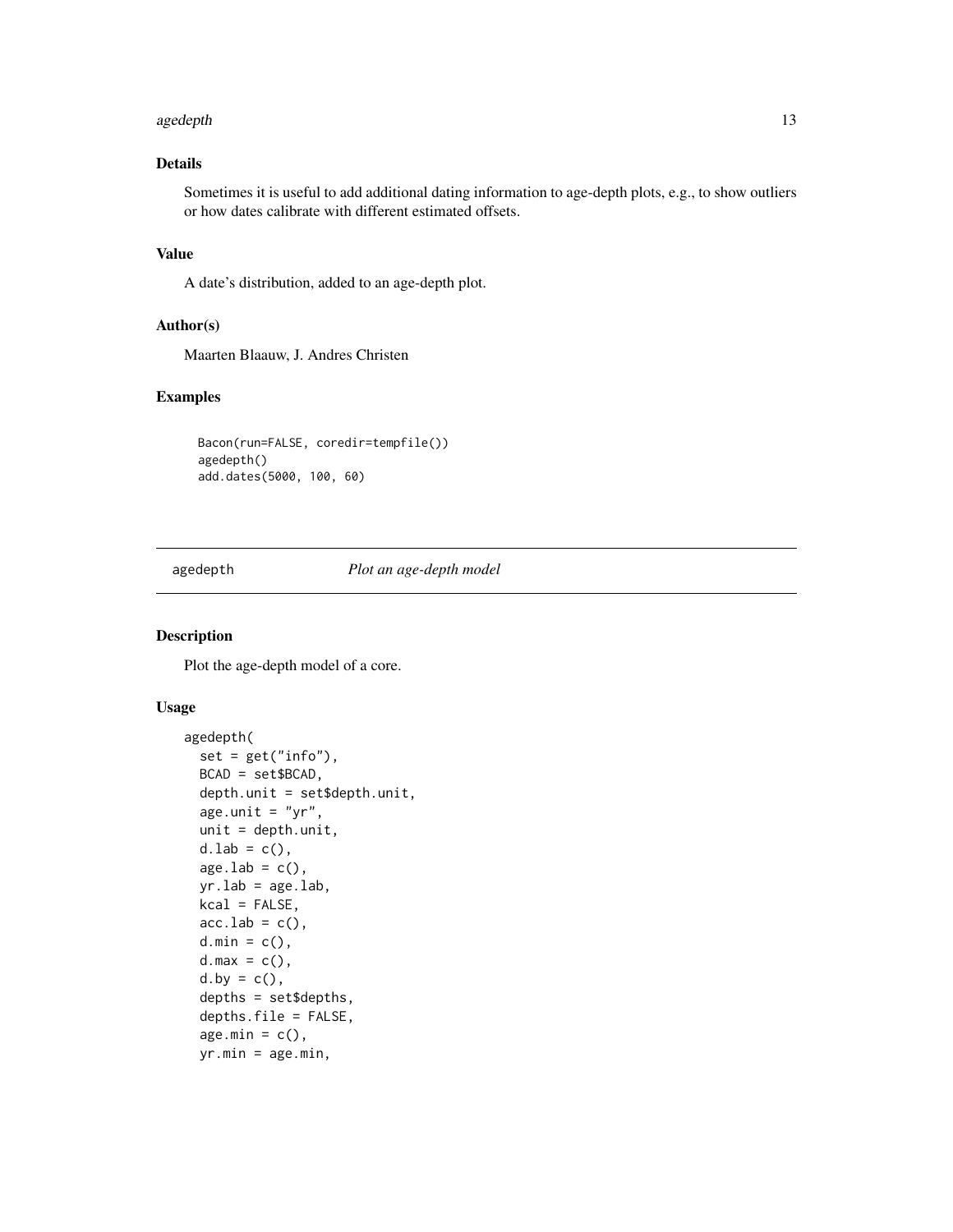14 agedepth and the set of the set of the set of the set of the set of the set of the set of the set of the set of the set of the set of the set of the set of the set of the set of the set of the set of the set of the set

```
age.max = c(),
yr.max = age.max,hiatus.option = 1,
dark = c(),
prob = set$prob,
rounded = c(),
d.res = 400,
age.res = 400,
yr.res = age.res,
date.res = 100,
rotate.axes = FALSE,
rev.age = FALSE,rev.yr = rev.age,
rev.d = FALSE,maxcalc = 500,height = 1,
calheight = 1,
mirror = TRUE,
up = TRUE,cutoff = 0.1,
plot.range = TRUE,
range.col = grey(0.5),
range.lty = "12",mn.col = "red",mn.1ty = "12",med,col = NA,
med.lty = "12",
C14.col = rgb(0, 0, 1, 0.35),C14.border = <math>rgb(0, 0, 1, 0.5)</math>,cal.col = rgb(0, 0.5, 0.5, 0.35),
cal. border = rgb(0, 0.5, 0.5, 0.5),
dates.col = c(),
pb.background = 0.5,
pbmodelled.col = function(x) rgb(0, 0, 1, 0.5 * x),
pbmeasured.col = "blue",
pb.lim = c(),
supp.col = "purple",plot.tail = TRUE,
remove.tail = TRUE,hiatus.col = grey(0.5),
hiatus.lty = "12",rgbscale = c(0, 0, 0),rgb.res = 100,
slump.col = grey(0.8),
normalise.dists = TRUE,
same.heights = FALSE,
cc = set$cc,
title = set$core,
```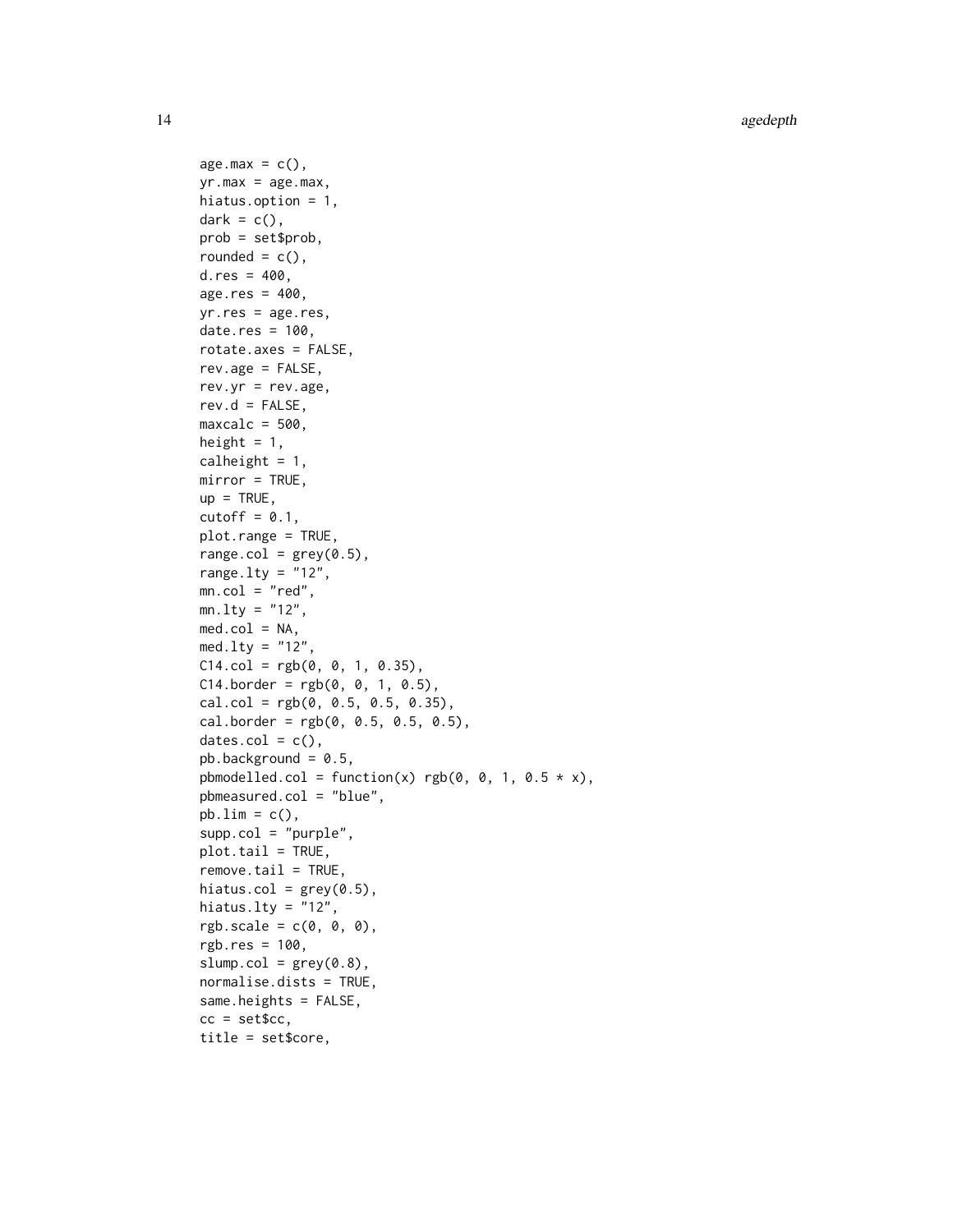#### agedepth and the contract of the contract of the contract of the contract of the contract of the contract of the contract of the contract of the contract of the contract of the contract of the contract of the contract of t

```
title.location = "topleft",
title.size = 1.5,
plot.labels = FALSE,
labels = c(),
label.age = 1,label.size = 0.8,
label.col = "black",
label.offset = c(0, 0),label.add = c(0.5, 0),label.rot = 0,
after = set$after,
bty = "1",mar. left = c(3, 3, 1, 0.5),
mar.middle = c(3, 0, 1, 0.5),
mar. right = c(3, 0, 1, 0.5),mar.mainloop = c(3, 3, 1, 1),righthand = 3,
mgp = c(1.7, 0.7, 0),
xaxs = "r",yaxs = "i",prior.ticks = "n",
prior.fontsize = 0.9,
toppanel.fontsize = 0.9,
xaxt = "s",yaxt = "s",plot.pb = TRUE,pb.lty = 1,
plot.pdf = FALSE,
dates.only = FALSE,
model.only = FALSE,
verbose = TRUE
```
# Arguments

 $\mathcal{L}$ 

| set         | Detailed information of the current run, stored within this session's memory as<br>variable info.                          |
|-------------|----------------------------------------------------------------------------------------------------------------------------|
| <b>BCAD</b> | The calendar scale of graphs and age output-files is in cal BP by default, but can<br>be changed to BC/AD using BCAD=TRUE. |
| depth.unit  | Units of the depths. Defaults to the one provided in the Bacon() command,<br>depth.unit=set\$depth.unit.                   |
| age.unit    | Units of the ages. Defaults to age. $unit="vr$ .                                                                           |
| unit        | Deprecated and replaced by depth.unit.                                                                                     |
| d.lab       | The labels for the depth axis. Default d. lab="Depth (cm)". See also depth.unit.                                           |
| age.lab     | The labels for the calendar axis (default age . lab="cal BP" or "BC/AD" if BCAD=TRUE).                                     |
| yr.lab      | Deprecated - use age. lab instead                                                                                          |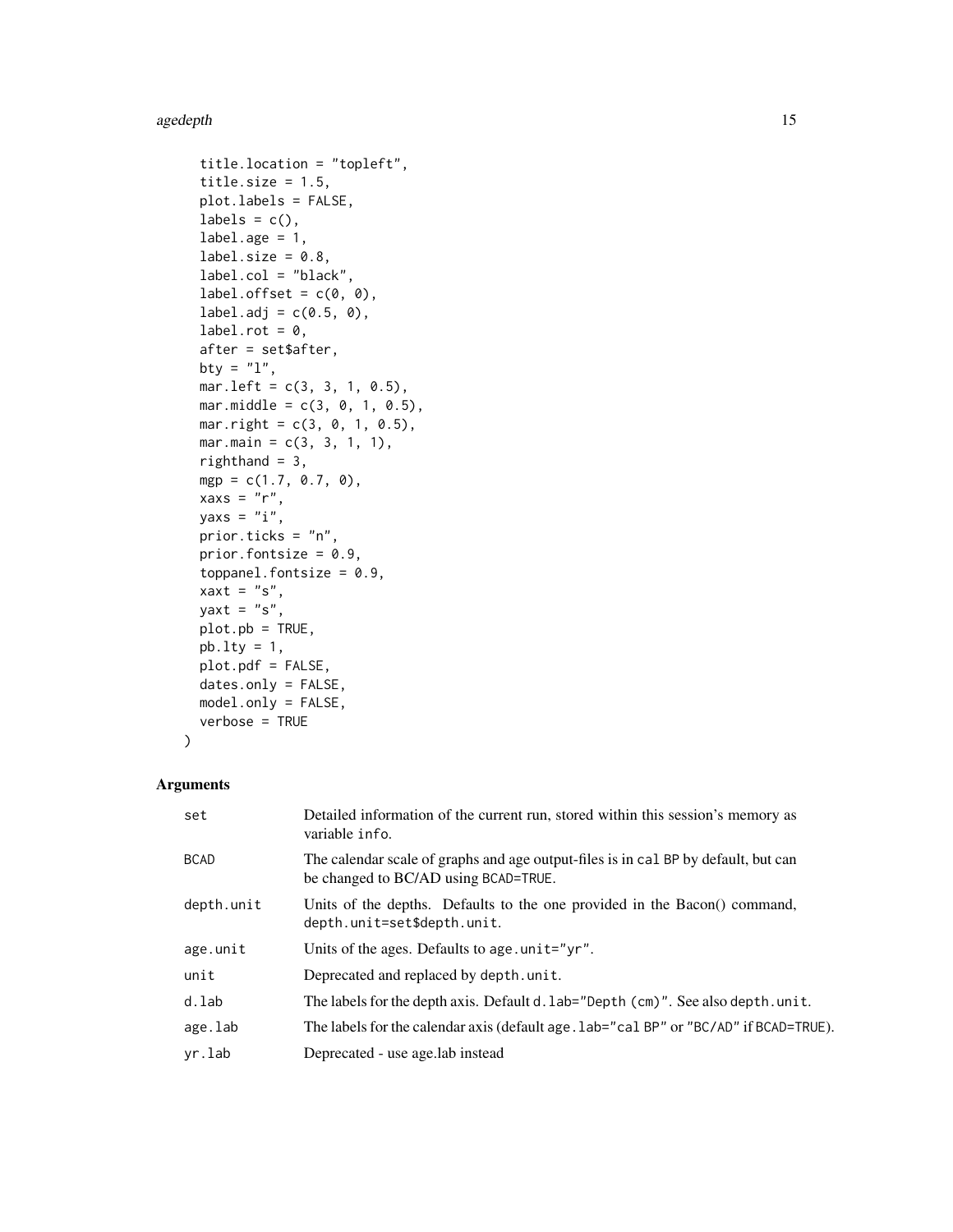| kcal          | Use kcal BP. Default is kcal=FALSE.                                                                                                                                                                                                                                                                                                                                                                                                                         |
|---------------|-------------------------------------------------------------------------------------------------------------------------------------------------------------------------------------------------------------------------------------------------------------------------------------------------------------------------------------------------------------------------------------------------------------------------------------------------------------|
| acc.lab       | The labels for the accumulation rate plot (top middle). Default d. lab="Acc.<br>rate (yr/cm)" (or whatever units you're using).                                                                                                                                                                                                                                                                                                                             |
| d.min         | Minimum depth of age-depth model (use this to extrapolate to depths higher<br>than the top dated depth).                                                                                                                                                                                                                                                                                                                                                    |
| d.max         | Maximum depth of age-depth model (use this to extrapolate to depths below the<br>bottom dated depth).                                                                                                                                                                                                                                                                                                                                                       |
| d.by          | Depth intervals at which ages are calculated. Default 1. Alternative depth inter-<br>vals can be provided using, e.g., d.by=0.5.                                                                                                                                                                                                                                                                                                                            |
| depths        | By default, Bacon will calculate the ages for the depths d.min to d.max in steps<br>of d.by. Alternative depths can be provided as, e.g., depths=seq(0,100, length=500)<br>or as a file, e.g., depths=read.table("CoreDepths.txt". See also depths.file.                                                                                                                                                                                                    |
| depths.file   | By default, Bacon will calculate the ages for the depths d.min to d.max in steps<br>of d.by. If depths. file=TRUE, Bacon will read a file containing the depths for<br>which you require ages. This file, containing the depths in a single column with-<br>out a header, should be stored within coredir, and its name should start with<br>the core's name and end with '_depths.txt'. Then specify depths.file=TRUE<br>(default FALSE). See also depths. |
| age.min       | Minimum age of the age-depth plot.                                                                                                                                                                                                                                                                                                                                                                                                                          |
| yr.min        | Deprecated - use age.min instead.                                                                                                                                                                                                                                                                                                                                                                                                                           |
| age.max       | Maximum age of the age-depth plot.                                                                                                                                                                                                                                                                                                                                                                                                                          |
| yr.max        | Deprecated - use age.min instead.                                                                                                                                                                                                                                                                                                                                                                                                                           |
| hiatus.option | How to calculate accumulation rates and ages for sections with hiatuses. Either<br>extrapolate from surrounding sections (default, hiatus.option=1), use a w-<br>weighted mix between the prior and posterior values for depths below the hiatus<br>and prior information only for above the hiatus (hiatus . option=2), or use the<br>originally calculated slopes (hiatus.option=0).                                                                      |
| dark          | Darkness of the greyscale age-depth model. By default, the darkest grey value is<br>calculated as 10 times the height of the lowest-precision age estimate dark=c().<br>Lower values will result in lighter grey but values >1 are not allowed.                                                                                                                                                                                                             |
| prob          | Confidence interval to report (between 0 and 1, default 0.95 or 95%).                                                                                                                                                                                                                                                                                                                                                                                       |
| rounded       | Rounding of years. Default is to round to single years (1 digit for plum models).                                                                                                                                                                                                                                                                                                                                                                           |
| d.res         | Resolution or amount of greyscale pixels to cover the depth scale of the age-<br>model plot. Default d. res=200.                                                                                                                                                                                                                                                                                                                                            |
| age.res       | Resolution or amount of greyscale pixels to cover the age scale of the age-model<br>plot. Default yr.res=200.                                                                                                                                                                                                                                                                                                                                               |
| yr.res        | Deprecated - use age.res instead.                                                                                                                                                                                                                                                                                                                                                                                                                           |
| date.res      | Date distributions are plotted using date.res=100 points by default.                                                                                                                                                                                                                                                                                                                                                                                        |
| rotate.axes   | By default, the age-depth model is plotted with the depths on the horizontal axis<br>and ages on the vertical axis. This can be changed with rotate. axes=TRUE.                                                                                                                                                                                                                                                                                             |
| rev.age       | The direction of the age axis, which can be reversed using rev. age=TRUE.                                                                                                                                                                                                                                                                                                                                                                                   |
| rev.yr        | Deprecated - use rev.age instead.                                                                                                                                                                                                                                                                                                                                                                                                                           |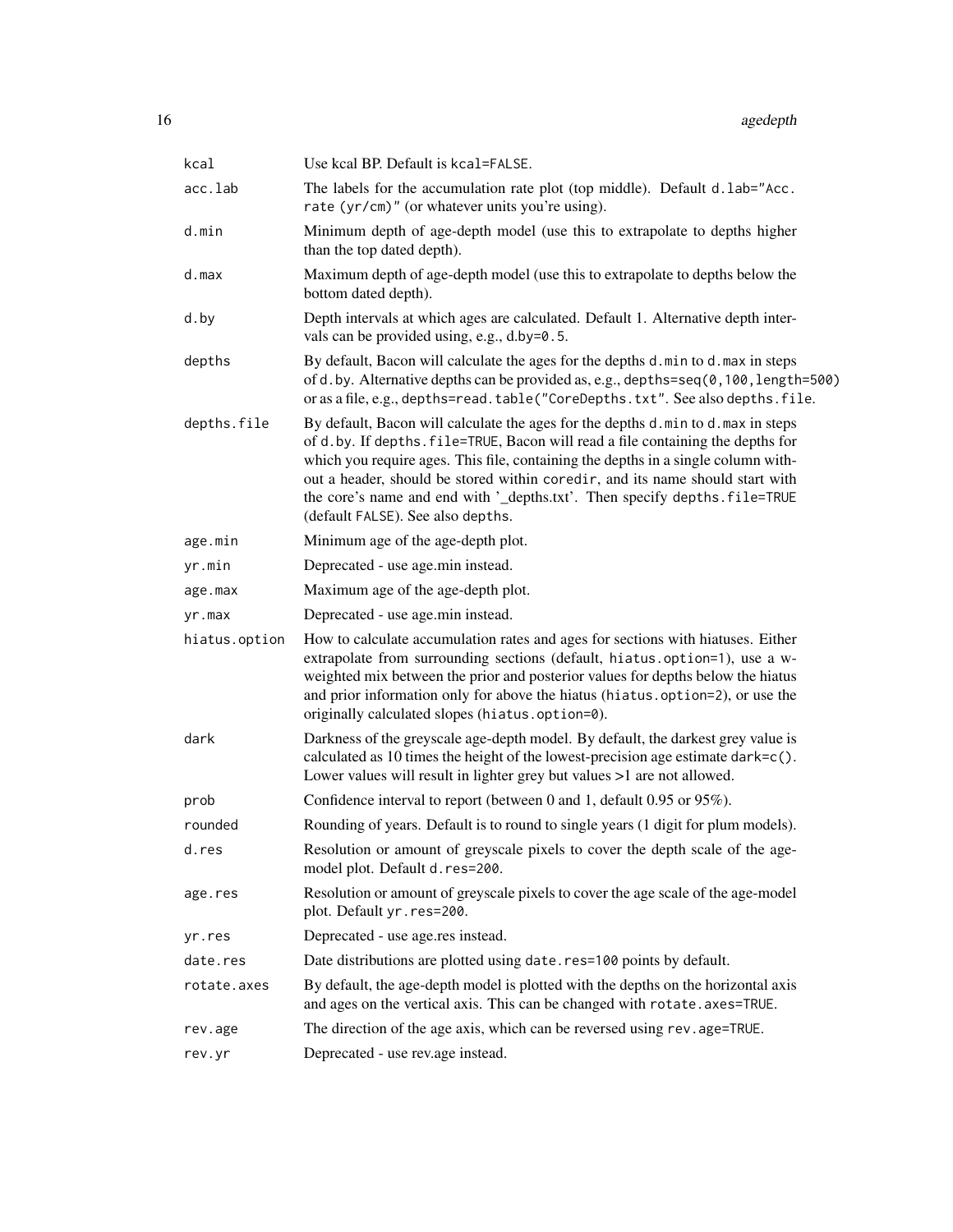#### agedepth and the contract of the contract of the contract of the contract of the contract of the contract of the contract of the contract of the contract of the contract of the contract of the contract of the contract of t

| rev.d         | The direction of the depth axis, which can be reversed using rev.d=TRUE.                                                                                                                                                                                                                                                                                                                                                                                                              |
|---------------|---------------------------------------------------------------------------------------------------------------------------------------------------------------------------------------------------------------------------------------------------------------------------------------------------------------------------------------------------------------------------------------------------------------------------------------------------------------------------------------|
| maxcalc       | Number of depths to calculate ages for. If this is more than maxcalc=500, a<br>warning will be shown that calculations will take time.                                                                                                                                                                                                                                                                                                                                                |
| height        | The maximum heights of the distributions of the dates on the plot. See also<br>normalise.dists.                                                                                                                                                                                                                                                                                                                                                                                       |
| calheight     | Multiplier for the heights of the distributions of dates on the calendar scale.<br>Defaults to calheight=1.                                                                                                                                                                                                                                                                                                                                                                           |
| mirror        | Plot the dates as 'blobs'. Set to mirror=FALSE to plot simple distributions.                                                                                                                                                                                                                                                                                                                                                                                                          |
| up            | Directions of distributions if they are plotted non-mirrored. Default up=TRUE.                                                                                                                                                                                                                                                                                                                                                                                                        |
| cutoff        | Avoid plotting very low probabilities of date distributions (default cutoff=0.1).                                                                                                                                                                                                                                                                                                                                                                                                     |
| plot.range    | Whether or not to plot the curves showing the confidence ranges of the age-<br>model. Defaults to (plot.range=TRUE).                                                                                                                                                                                                                                                                                                                                                                  |
| range.col     | The colour of the curves showing the confidence ranges of the age-model. De-<br>faults to medium grey (range.col=grey $(0.5)$ ).                                                                                                                                                                                                                                                                                                                                                      |
| range.lty     | The line type of the curves showing the confidence ranges of the age-model.<br>Defaults to range. 1ty=12.                                                                                                                                                                                                                                                                                                                                                                             |
| mn.col        | The colour of the mean age-depth model: default mn.col="red".                                                                                                                                                                                                                                                                                                                                                                                                                         |
| mn.           | The line type of the mean age-depth model. Default mn. 1ty=12.                                                                                                                                                                                                                                                                                                                                                                                                                        |
| med.col       | The colour of the median age-depth model: not drawn by default med. col=NA.                                                                                                                                                                                                                                                                                                                                                                                                           |
| med.lty       | The line type of the median age-depth model. Default med. 1ty=12.                                                                                                                                                                                                                                                                                                                                                                                                                     |
| C14.col       | The colour of the calibrated ranges of the dates. Default is semi-transparent<br>blue: $C14.col=rgb(0, 0, 1, .35)$ .                                                                                                                                                                                                                                                                                                                                                                  |
| C14.border    | The colours of the borders of calibrated 14C dates. Default is semi-transparent<br>dark blue: C14.border=rgb(0,0,1,0.5).                                                                                                                                                                                                                                                                                                                                                              |
| cal.col       | The colour of the non-14C dates. Default is semi-transparent blue-green: $cal$ . $col = rgb(0, .5, .5, .35)$ .                                                                                                                                                                                                                                                                                                                                                                        |
| cal.border    | The colour of the border of non-14C dates in the age-depth plot: default semi-<br>transparent dark blue-green: cal.border=rgb(0,.5,.5,.5). Not used by de-<br>fault.                                                                                                                                                                                                                                                                                                                  |
| dates.col     | As an alternative to colouring dates based on whether they are 14C or not, sets<br>of dates can be coloured as, e.g., dates.col=colours()[2:100].                                                                                                                                                                                                                                                                                                                                     |
| pb.background | Probability at which total Pb values are considered to have reached background<br>values, or in other words, that their modelled values are at or below supported +<br>detection limit (Al)). Setting this at .5 means that any depth with a Pb measure-<br>ment, where at least half of the iterations model Pb values reaching background<br>values, is flagged as having reached background. The age-model is not extended<br>to any Pb measurements that have reached background. |
|               | pbmodelled.col Colour of the modelled 210Pb values. Defaults to shades of blue: pbmodelled.col=function(x)<br>rgb(0, 0, 1, x).                                                                                                                                                                                                                                                                                                                                                        |
|               | pbmeasured.col Colour of the measured 210Pb values (default pbmeasured.col="blue"). Draws<br>rectangles of the upper and lower depths as well as the Pb values with 95 percent<br>error ranges.                                                                                                                                                                                                                                                                                       |
| pb.lim        | Axis limits for the Pb-210 data. Calculated automatically by default (pblim=c()).                                                                                                                                                                                                                                                                                                                                                                                                     |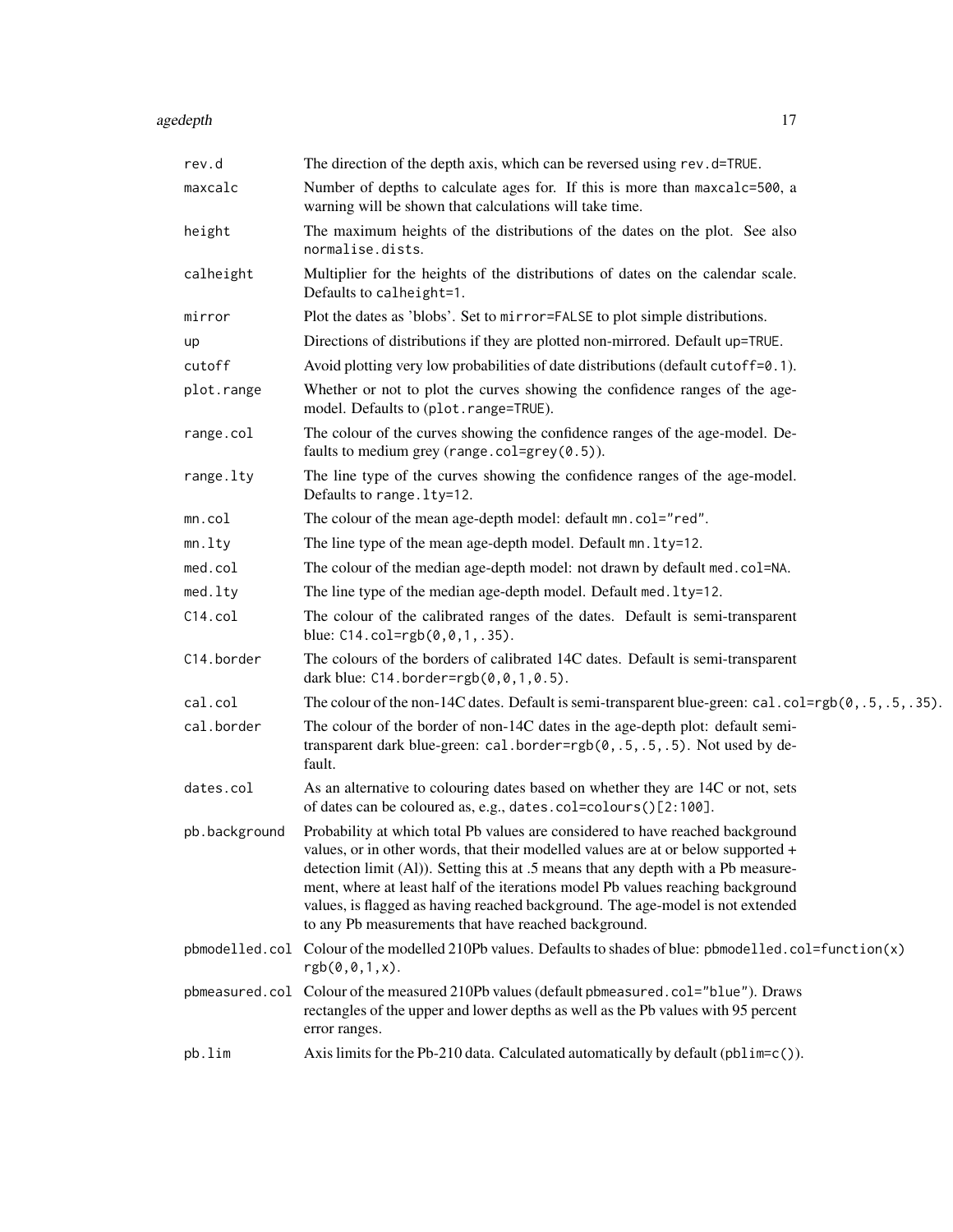| supp.col        | Colour of supported Pb-210. Defaults to purple, because why not.                                                                                                                                                                                                                                   |
|-----------------|----------------------------------------------------------------------------------------------------------------------------------------------------------------------------------------------------------------------------------------------------------------------------------------------------|
| plot.tail       | The depth axis can extend to all Pb measurements (plot.tail=TRUE), or leave<br>out the ones where background has been reached.                                                                                                                                                                     |
| remove.tail     | Whether or not to remove the tail measurements when plotting. Sometimes<br>automated removal might go wrong, so then this option can be used to avoid<br>removing the tail measurements. Quite similar to plot.tail.                                                                               |
| hiatus.col      | The colour of the depths of any hiatuses. Default hiatus.col=grey(0.5).                                                                                                                                                                                                                            |
| hiatus.lty      | The line type of the depths of any hiatuses. Default hiatus. 1ty=12.                                                                                                                                                                                                                               |
| rgb.scale       | The function to produce a coloured representation of all age-models. Needs 3<br>values for the intensity of red, green and blue. Defaults to grey-scales: rgb. scale= $c(\emptyset, \emptyset, \emptyset)$ ,<br>but could also be, say, scales of red (rgb. scale= $c(1, \emptyset, \emptyset)$ ). |
| rgb.res         | Resolution of the colour spectrum depicting the age-depth model. Default rgb.res=100.                                                                                                                                                                                                              |
| slump.col       | Colour of slumps. Defaults to slump.col=grey(0.8).                                                                                                                                                                                                                                                 |
| normalise.dists |                                                                                                                                                                                                                                                                                                    |
|                 | By default, the distributions of more precise dates will cover less time and will<br>thus peak higher than less precise dates. This can be avoided by specifying<br>normalise.dists=FALSE.                                                                                                         |
| same.heights    | Plot the distributions of the dates all at the same maximum height (default<br>same.height=FALSE).                                                                                                                                                                                                 |
| cс              | Calibration curve for 14C dates: cc=1 for IntCal20 (northern hemisphere ter-<br>restrial), cc=2 for Marine20 (marine), cc=3 for SHCal20 (southern hemisphere<br>terrestrial). For dates that are already on the cal BP scale use cc=0.                                                             |
| title           | The title of the age-depth model is plotted on the main panel. By default this is<br>the core's name. To leave empty: title="".                                                                                                                                                                    |
|                 | title.location Location of the title. Default title.location='topleft'.                                                                                                                                                                                                                            |
| title.size      | Size of the title font. Defaults to title.size=1.5.                                                                                                                                                                                                                                                |
| plot.labels     | Whether or not to plot labels next to the dated depths. Defaults to FALSE.                                                                                                                                                                                                                         |
| labels          | Add labels to the dates (as given by the first column of the .csv file). FALSE by<br>default.                                                                                                                                                                                                      |
| label.age       | Position on the age axis of the date labels. By default draws them before the<br>youngest age (1), but can also draw them after the oldest age (2), or above its<br>mean $(3)$ .                                                                                                                   |
| label.size      | Size of labels.                                                                                                                                                                                                                                                                                    |
| label.col       | Colour of the labels. Defaults to the colour given to the borders of the dates.                                                                                                                                                                                                                    |
| label.offset    | Offsets of the positions of the labels, giving the x and y offsets. Defaults to<br>$c(0,0)$ .                                                                                                                                                                                                      |
| label.adj       | Justification of the labels. Follows R's adj option: A value of '0' produces left-<br>justified text, '0.5' (the default) centered text and '1' right-justified text.                                                                                                                              |
| label.rot       | Rotation of the label. 0 by default (horizontal).                                                                                                                                                                                                                                                  |
| after           | Sets a short section above and below hiatus.depths within which to calculate<br>ages. For internal calculations - do not change.                                                                                                                                                                   |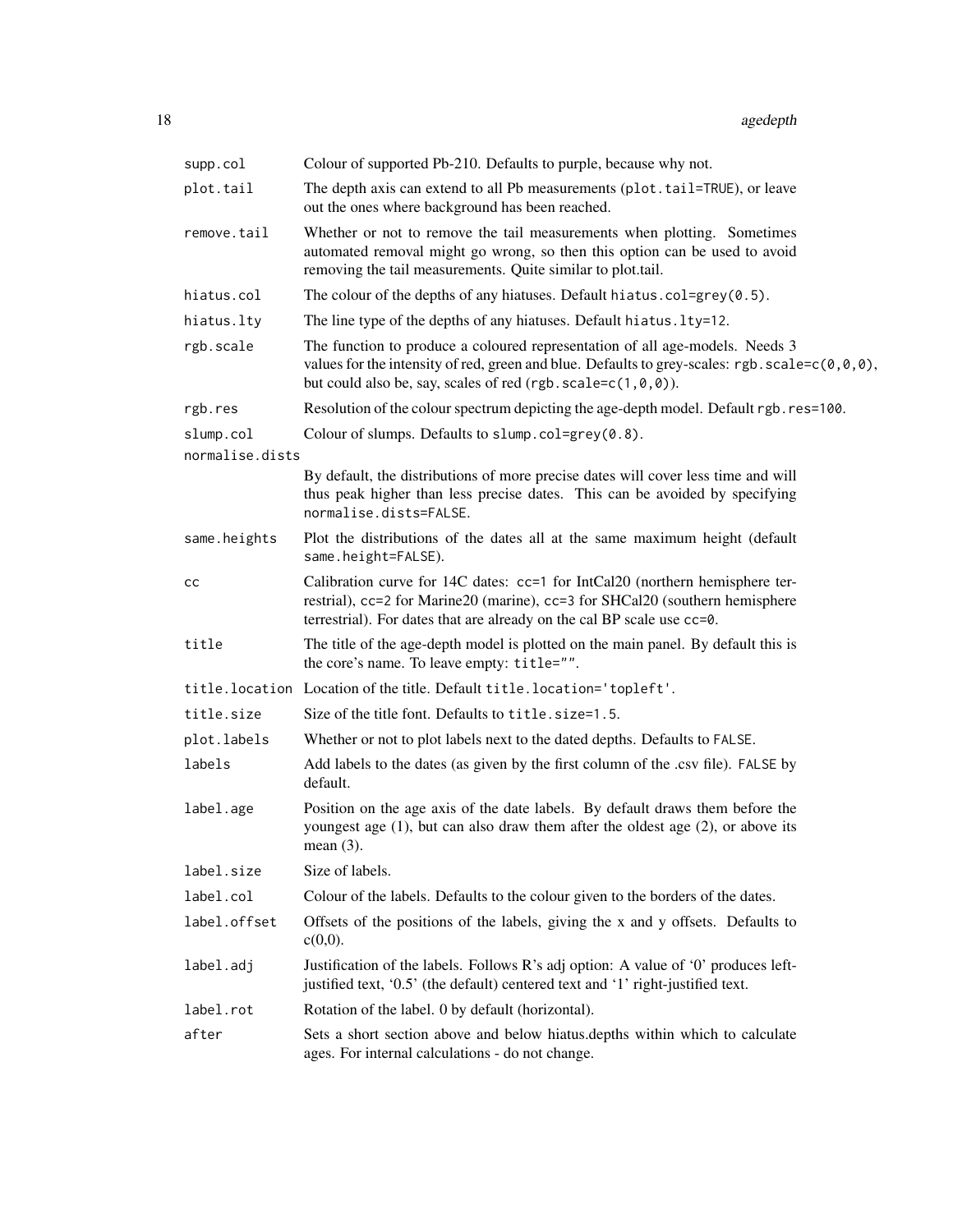#### agedepth and the contract of the contract of the contract of the contract of the contract of the contract of the contract of the contract of the contract of the contract of the contract of the contract of the contract of t

| bty               | Type of box to be drawn around plots ("n" for none, and "1" (default), "7", "c",<br>"u", or "o" for correspondingly shaped boxes).                                                                                                                                                                                                                                                                                                                                                                                 |  |
|-------------------|--------------------------------------------------------------------------------------------------------------------------------------------------------------------------------------------------------------------------------------------------------------------------------------------------------------------------------------------------------------------------------------------------------------------------------------------------------------------------------------------------------------------|--|
| mar.left          | Plot margins for the topleft panel (amount of white space along edges of axes<br>1-4). Default mar. $left=c(3,3,1,1)$ .                                                                                                                                                                                                                                                                                                                                                                                            |  |
| mar.middle        | Plot margins for the middle panel(s) at the top (amount of white space along<br>edges of axes 1-4). Default mar.middle= $c(3,3,1,1)$ .                                                                                                                                                                                                                                                                                                                                                                             |  |
| mar.right         | Plot margins for the topright panel (amount of white space along edges of axes<br>1-4). Default mar. $right=c(3, 3, 1, 1)$ .                                                                                                                                                                                                                                                                                                                                                                                       |  |
| mar.main          | Plot margins for the main panel (amount of white space along edges of axes<br>1-4). Default mar.main= $c(3,3,1,1)$ .                                                                                                                                                                                                                                                                                                                                                                                               |  |
| righthand         | Adapt the righthand margins by a certain amount (default 2) to allow a righthand<br>axis to be plotted (for plum)                                                                                                                                                                                                                                                                                                                                                                                                  |  |
| mgp               | Axis text margins (where should titles, labels and tick marks be plotted). De-<br>faults to mgp= $c(1.7, .7, .0)$ .                                                                                                                                                                                                                                                                                                                                                                                                |  |
| xaxs              | Extension of x-axis. By default, add some extra white-space at both extremes<br>(xaxs="r"). See ?par for other options.                                                                                                                                                                                                                                                                                                                                                                                            |  |
| yaxs              | Extension of y-axis. By default, add no extra white-space at both extremes<br>(yaxs="i"). See ?par for other options.                                                                                                                                                                                                                                                                                                                                                                                              |  |
| prior.ticks       | Plot tickmarks and values on the vertical axes for the prior and posterior distribu-<br>tions. Defaults to no tick marks (prior.ticks="n"). Set to prior.ticks="s"<br>to plot the tick marks. Note that these values are of little practical use, as they<br>correspond poorly to, e.g., the mean and strength values. All that matters is<br>that the areas of both the prior and the posterior distributions sum to 1; wider<br>distributions tend to give lower peaks, and narrower distributions higher peaks. |  |
|                   | prior.fontsize Fontsize of the prior, relative to R's standard size. Defaults to prior.fontsize=0.9.                                                                                                                                                                                                                                                                                                                                                                                                               |  |
| toppanel.fontsize |                                                                                                                                                                                                                                                                                                                                                                                                                                                                                                                    |  |
|                   | Font size of the top panels, relative to R's standard size. Defaults to prior. font size=0.9.                                                                                                                                                                                                                                                                                                                                                                                                                      |  |
| xaxt              | Whether or not to plot the x-axis. Can be used to adapt axes after a plot. See<br>?par for other options.                                                                                                                                                                                                                                                                                                                                                                                                          |  |
| yaxt              | Whether or not to plot the y-axis. Can be used to adapt axes after a plot. See<br>?par for other options.                                                                                                                                                                                                                                                                                                                                                                                                          |  |
| plot.pb           | Plot the 210Pb data (if present). Defaults to plot.pb=TRUE.                                                                                                                                                                                                                                                                                                                                                                                                                                                        |  |
| pb.lty            | Line type of measured Pb-210 data.                                                                                                                                                                                                                                                                                                                                                                                                                                                                                 |  |
| plot.pdf          | Produce a pdf file of the age-depth plot.                                                                                                                                                                                                                                                                                                                                                                                                                                                                          |  |
| dates.only        | By default, the age-depth model is plotted on top of the dates. This can be<br>avoided by supplying dates.only=TRUE.                                                                                                                                                                                                                                                                                                                                                                                               |  |
| model.only        | By default, panels showing the MCMC iterations and the priors and posteriors<br>for accumulation rate and memory are plotted above the main age-depth model<br>panel. This can be avoided by supplying model.only=TRUE. Note however that<br>this removes relevant information to evaluate the age-depth model, so we do<br>recommend to present age-models together with these upper panels.                                                                                                                      |  |
| verbose           | Provide a summary of the age ranges after producing the age-depth model graph;<br>default verbose=FALSE.                                                                                                                                                                                                                                                                                                                                                                                                           |  |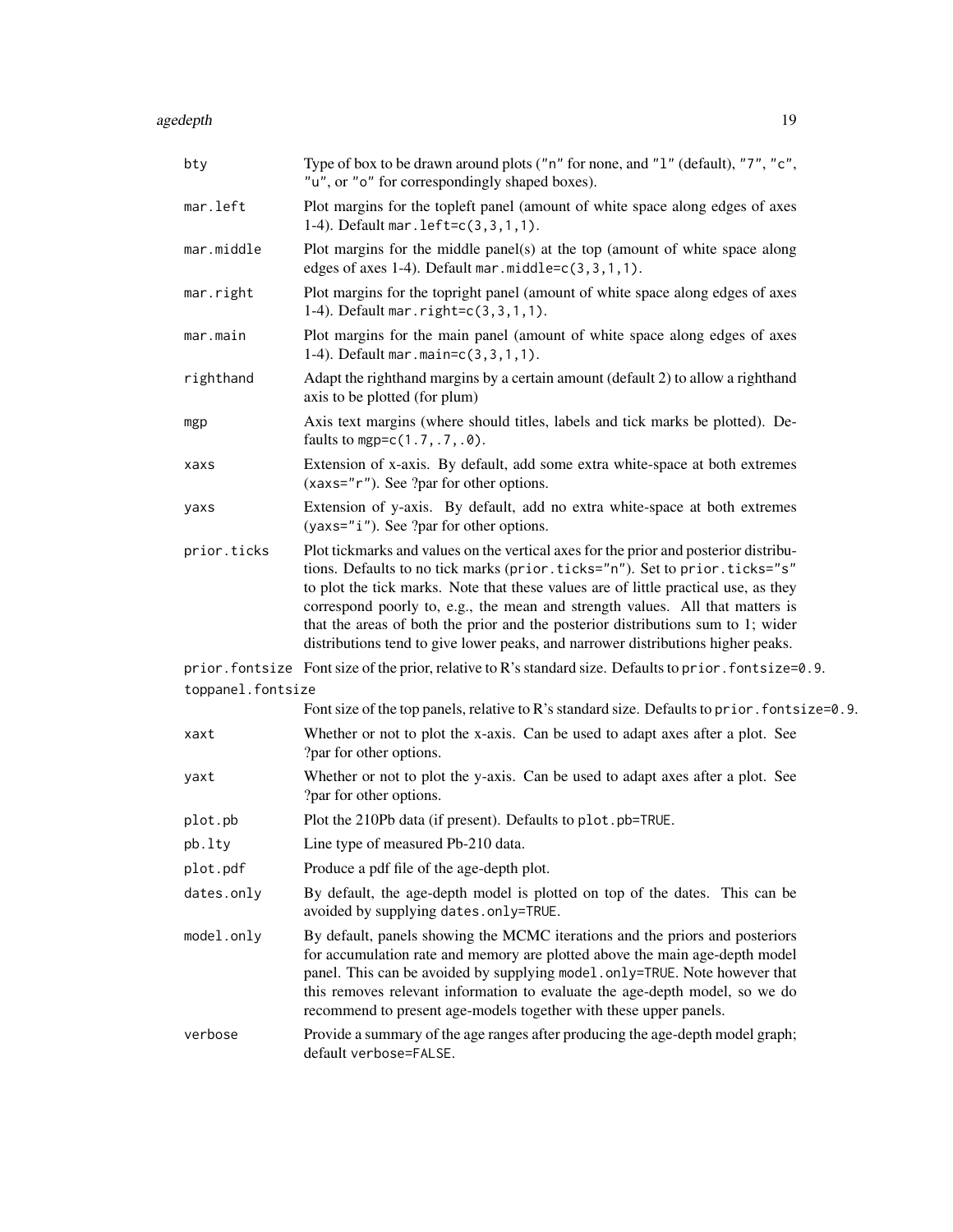# <span id="page-19-0"></span>Details

After loading a previous run, or after running either the [scissors](#page-49-1) or [thinner](#page-50-1) command, plot the agemodel again using the command agedepth().

# Value

A plot of the age-depth model, and estimated ages incl. confidence ranges for each depth.

#### Author(s)

Maarten Blaauw, J. Andres Christen

# Examples

Bacon(ask=FALSE, coredir=tempfile()) agedepth()

agemodel.it *Extract one age-model iteration*

#### Description

For one MCMC iteration (it), extract the corresponding age-depth model.

#### Usage

```
agemodel.it(it, set = get("info"), BCAD = set$BCAD)
```
#### Arguments

| it          | The MCMC iteration of which the age-model should be calculated.                                                            |
|-------------|----------------------------------------------------------------------------------------------------------------------------|
| set         | Detailed information of the current run, stored within this session's memory as<br>variable info.                          |
| <b>BCAD</b> | The calendar scale of graphs and age output-files is in cal BP by default, but can<br>be changed to BC/AD using BCAD=TRUE. |

# Value

A variable with two columns - depth and the age-depth model of a single iteration.

# Author(s)

Maarten Blaauw, J. Andres Christen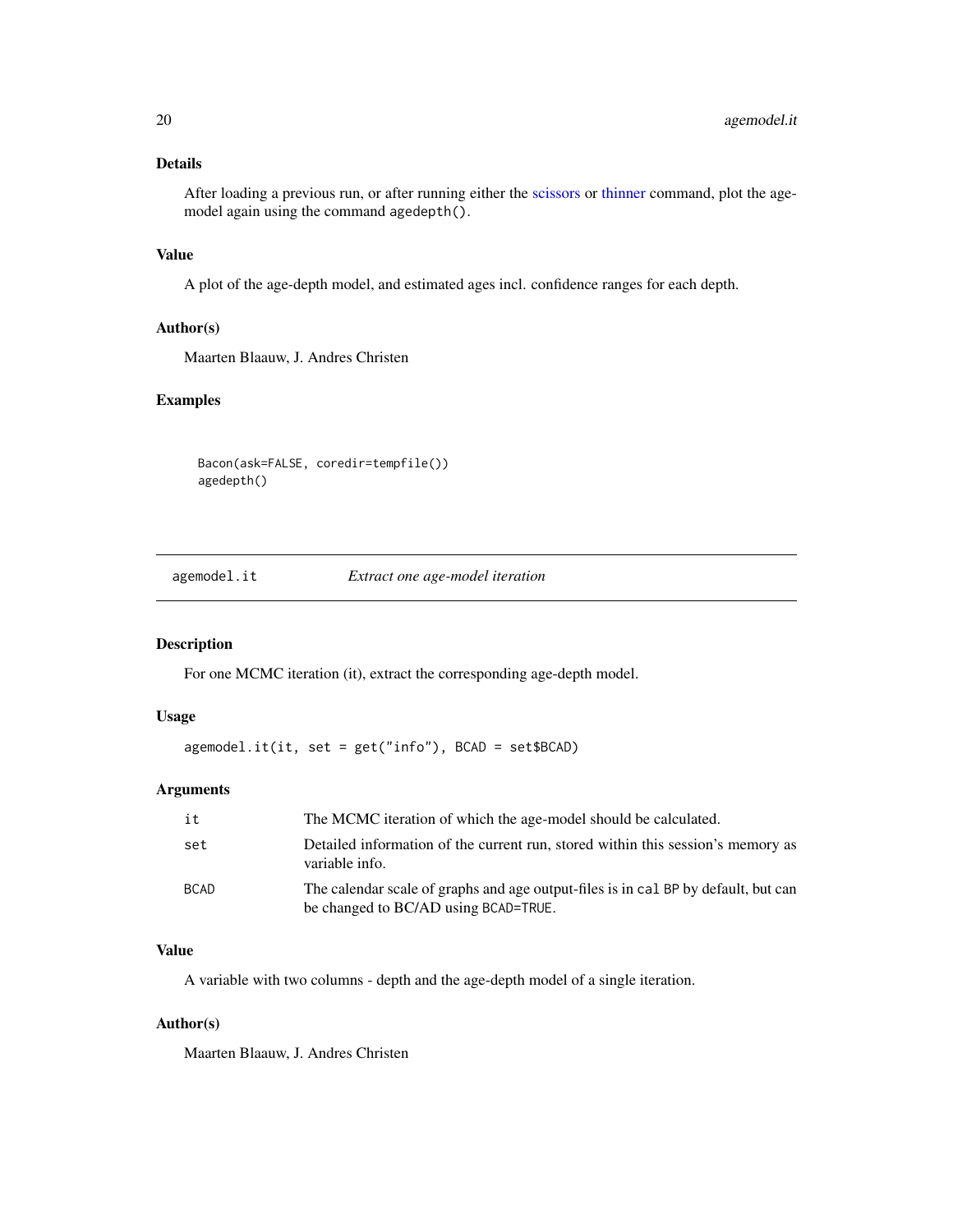# <span id="page-20-0"></span>AgesOfEvents 21

# Examples

```
## Not run:
  Bacon(run=FALSE, coredir=tempfile())
  agedepth(age.res=50, d.res=50, d.by=10)
  lines(agemodel.it(5), col="red")
```
## End(Not run)

AgesOfEvents *Event probabilities against calendar age*

# Description

Plot probability curves for events in the core, expressed against calendar age.

#### Usage

```
AgesOfEvents(
 window,
 move,
 set = get("info"),plot.steps = FALSE,
 BCAD = set$BCAD,
 age. lab = c(),
 yr.lab = age.lab,
 age.lim = c(),
 yr.lim = age.lim,
 prob.lab = "probability",
 probu = c(),
 rotate.axes = FALSE,
 rev.age = TRUE,
 rev.yr = rev.age,
 yaxs = "i",bty = "1")
```

| window      | Width of the window.                                                                                                       |
|-------------|----------------------------------------------------------------------------------------------------------------------------|
| move        | Step size with which the window moves.                                                                                     |
| set         | Detailed information of the current run, stored within this session's memory as<br>variable info.                          |
| plot.steps  | Plot probability values step-wise (defaults to plot. steps=FALSE, which plots<br>smooth curves instead).                   |
| <b>BCAD</b> | The calendar scale of graphs and age output-files is in cal BP by default, but can<br>be changed to BC/AD using BCAD=TRUE. |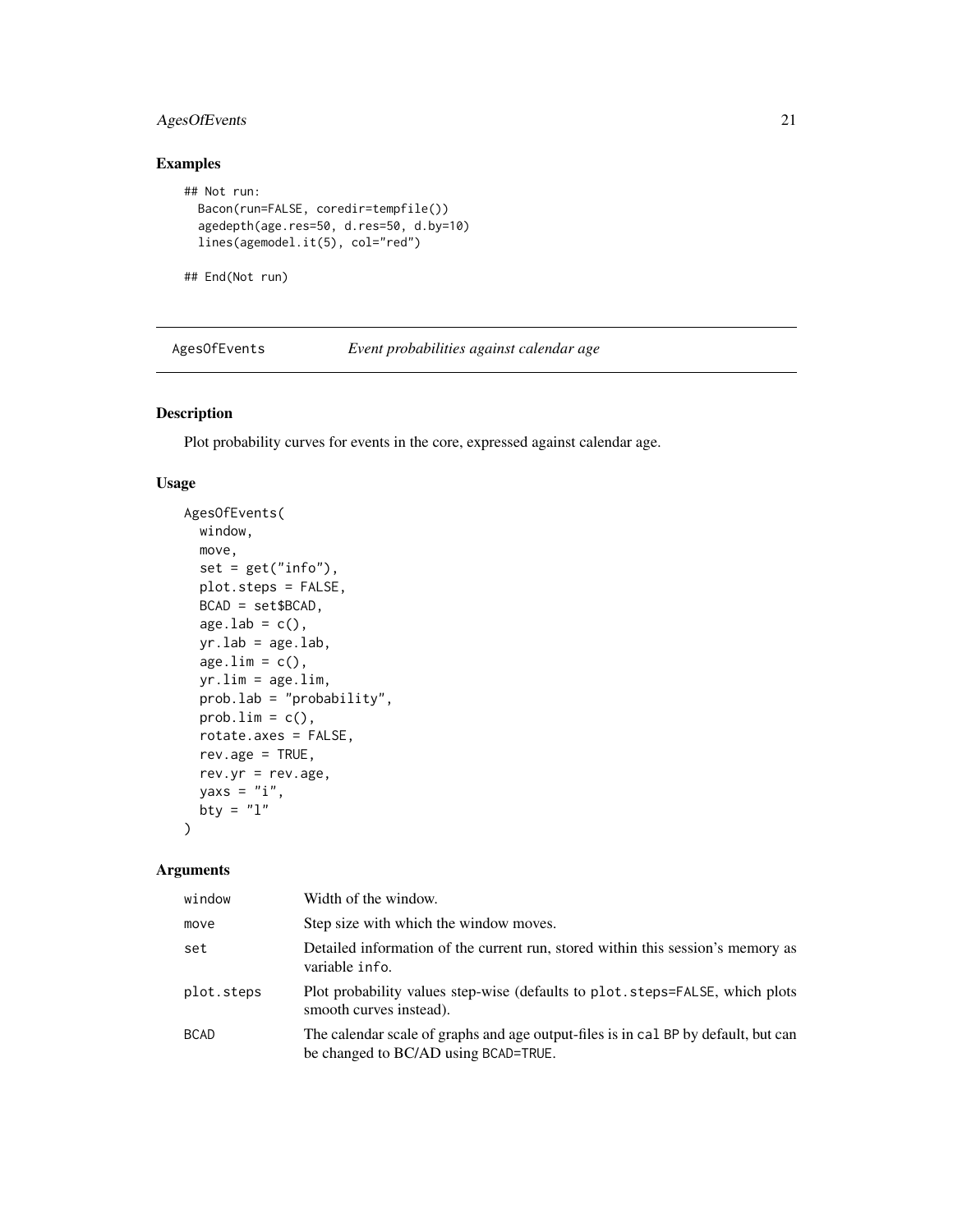| age.lab     | The labels for the calendar axis (default age. lab="cal BP" or "BC/AD" if BCAD=TRUE).                                                                     |
|-------------|-----------------------------------------------------------------------------------------------------------------------------------------------------------|
| yr.lab      | Deprecated - use age. lab instead                                                                                                                         |
| age.lim     | Minimum and maximum calendar age ranges, calculated automatically by de-<br>fault $(\text{age.lim=c}()).$                                                 |
| yr.lim      | Deprecated - use age.lim instead                                                                                                                          |
| prob.lab    | Label of the probability axis (default prob.lab="probability").                                                                                           |
| prob.lim    | Limits of the probability axis (calculated automatically by default).                                                                                     |
| rotate.axes | The default of plotting age on the horizontal axis and event probability on the<br>vertical one can be changed with rotate. axes=TRUE.                    |
| rev.age     | The direction of the age axis, which can be reversed using rev. age=TRUE.                                                                                 |
| rev.yr      | Deprecated - use rev.age instead                                                                                                                          |
| yaxs        | Extension of the y-axis. Defaults to the exact ranges of the probability values.<br>White space can be added to the vertical axis using yaxs="r".         |
| bty         | Type of box to be drawn around plots. Draw a box around the graph ("n" for<br>none, and "1", "7", "c", "u", "]" or "o" for correspondingly shaped boxes). |

#### Details

Probabilities of depths with 'events' in an age-modelled core can be plotted against time, taking into account chronological uncertainties (Blaauw et al. 2007). Such events could be for example core depths at which proxies indicate changes toward wetter local conditions. This can be expressed as values between 0 (no event) and 1 (event at 100% probability) for each depth.

Blaauw et al. 2010 propose to estimate probabilities of events by finding specific proxy features such as increasing curves. Probabilities are then estimated through resampling from the proxy values, where low to modest rises of proxy curves result in low event probabilities, and clear proxy rises in high probabilities. A smooth spline can be applied to adapt the balance of short-term vs long-term events. To calculate the event probabilities, produce a file with two columns (depth and corresponding proxy-derived probabilities, separated by white spaces). Do not provide headers at the file's first line, and save the file with extension "\_events.txt" within the core's Bacon folder. See Cores/MSB2K/MSB2K\_events.txt (or Bacon\_runs/MSB2K/MSB2K\_events.txt) for an example. Events are calculated as the probability that an event took place within specific time windows or more specifically, that the Bacon age-depth model puts depths with assigned event probabilities in that time window.

does not yet deal correctly with hiatuses.

# Value

The resulting probabilities are plotted and saved within the core's folder (file names ending with the window width and "\_probs.txt").

# Author(s)

Maarten Blaauw, J. Andres Christen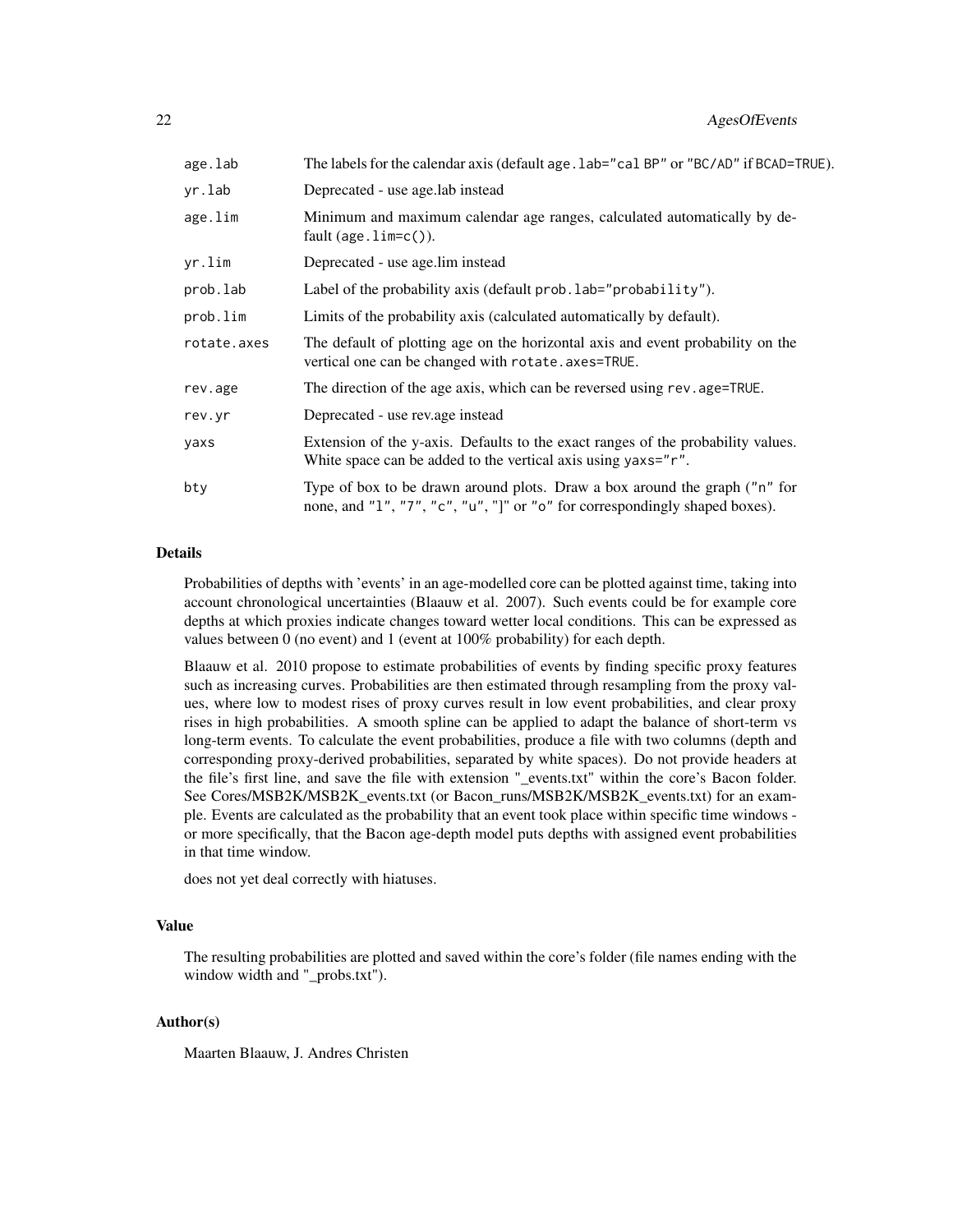# <span id="page-22-0"></span>background 23

# References

Blaauw, M., Christen, J.A., Mauquoy, D., van der Plicht, J., Bennett, K.D. (2007) Testing the timing of radiocarbon-dated events between proxy archives. \_The Holocene\_, \*17\*, 283-288. Blaauw, M., Wohlfarth, B., Christen, J.A., Ampel, L., Veres, D., Hughen, K.A., Preusser, F., Svensson, A. (2010) Were last glacial climate events simultaneous between Greenland and France? A quantitative comparison using non-tuned chronologies. \_Journal of Quaternary Science\_ \*25\*, 387-394.

# Examples

```
Bacon(run=FALSE, coredir=tempfile())
agedepth(yr.res=50)
AgesOfEvents(100, 10)
```

| background | calculate probabilities that Pb-210 data have reached background lev- |
|------------|-----------------------------------------------------------------------|
|            | els                                                                   |

# Description

Checks which of the Pb-210 data most likely have reached background levels and thus are below the detection limit Al (probabilities between 0 and 1)

#### Usage

background(set =  $get("info")$ , Al =  $set$AI)$ 

#### Arguments

| set | Detailed information of the current run, stored within this session's memory as<br>variable info. |
|-----|---------------------------------------------------------------------------------------------------|
| Al  | The detection limit. Default Al=0.1.                                                              |

#### Value

a list of probabilities for each Pb-210 data point

# Author(s)

Maarten Blaauw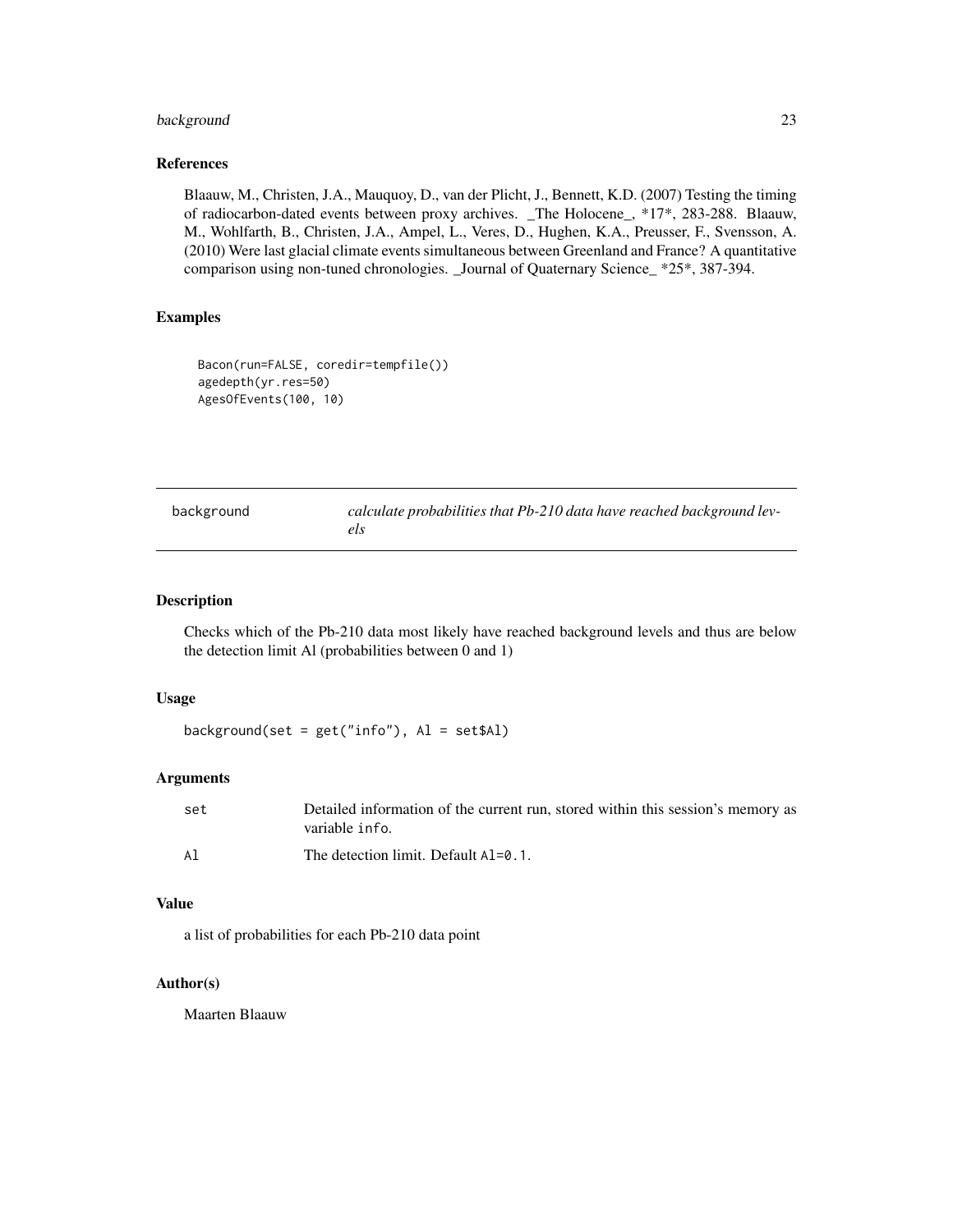# <span id="page-23-1"></span><span id="page-23-0"></span>Description

This is the main age-depth modelling function of the rbacon package.

#### Usage

```
Bacon(
  core = "MSB2K",
  thick = 5,
  coredir = ",
  prob = 0.95,d.min = NA,d.max = NA,
  add.bottom = TRUE,
  d.by = 1,
  seed = NA,
  depths.file = FALSE,
  depths = c(),
  depth.unit = "cm",
  age.unit = "yr",unit = depth.unit,acc.shape = 1.5,
  acc_mean = 20,mem.strength = 10,
  mem.mean = 0.5,
  boundary = NA,
  hiatus.depths = NA,
  hiatus.max = 10000,
  add = c(),
  after = 1e-04/thick,
  cc = 1,
  cc1 = "IntCal20",cc2 = "Marine20",cc3 = "SHCal20",cc4 = "ConstCal",ccdir = ",
  post bomb = 0,
  delta.R = 0,
  delta.STD = 0,
  t.a = 3,t.b = 4,
  normal = FALSE,suggest = TRUE,accept.suggestions = FALSE,
```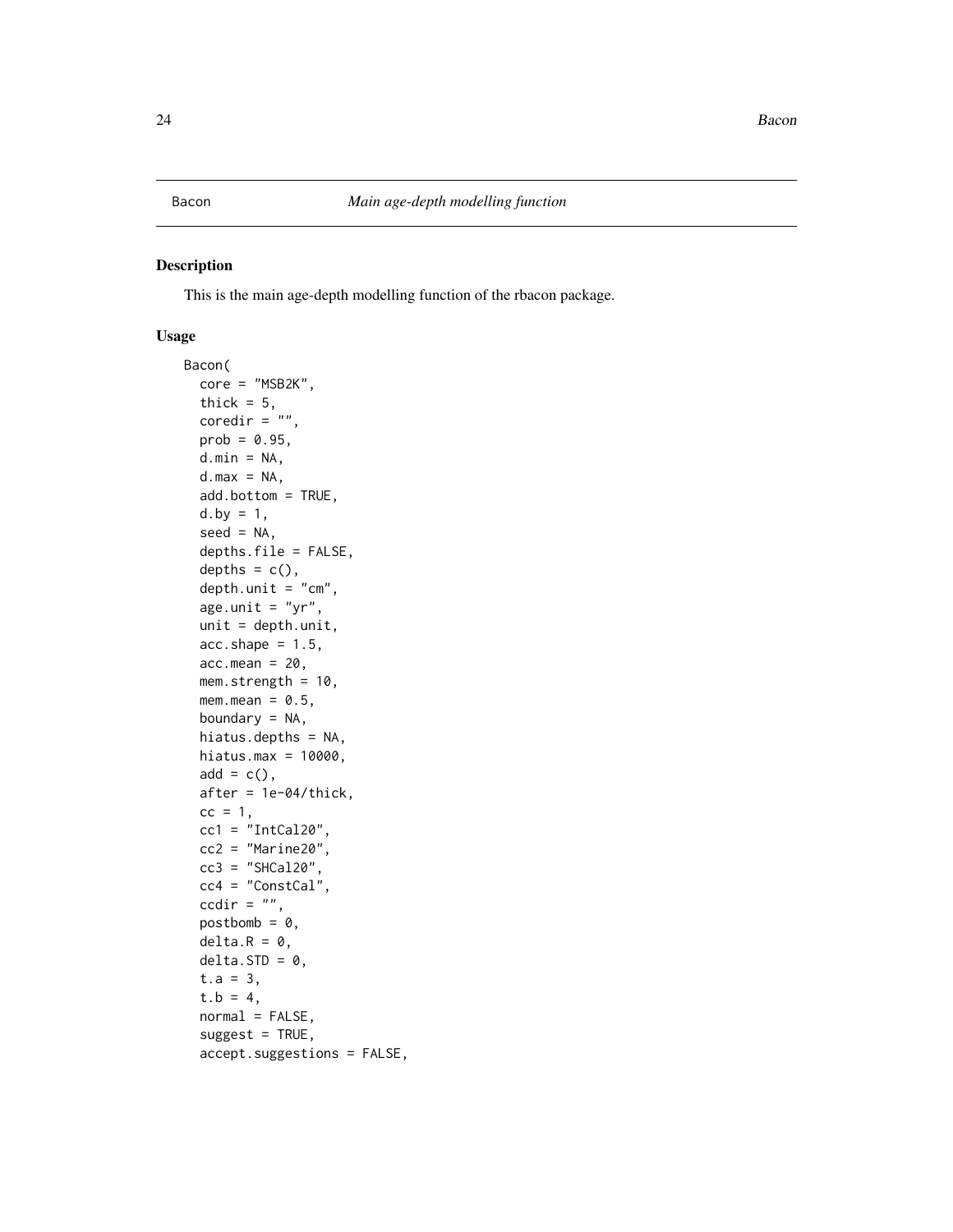#### Bacon 25

```
reswarn = c(10, 200),
  remember = TRUE,
 ask = TRUE,run = TRUE,
  defaults = "defaultBacon_settings.txt",
  sep = ","dec = "."runname = ",
  slump = c(),
  remove = FALSE,BCAD = FALSE,ssize = 2000,
  th0 = c(),
 burnin = min(500, ssize),
 MinAge = c(),
 MaxAge = c(),
 MinYr = MinAge,
 MaxYr = MaxAge,
 cutoff = 0.01,plot.pdf = TRUE,
 dark = 1,date.res = 100,
 age.res = 200,
 yr.res = age.res,
 close.connections = TRUE,
 verbose = TRUE,
  ...
\mathcal{L}
```

| core    | Name of the core, given using quotes. Defaults to one of the cores provided<br>with rbacon, core="MSB2K". An alternative core provided with this package is<br>RLGH3 (Jones et al., 1989). To run your own core, produce a .csv file with the<br>dates as outlined in the manual, add a folder with the core's name to the default<br>directory for cores (see coredir), and save the .csv file there. For example, the<br>file's location and name could be Bacon_runs/MyCore/MyCore.csv. Then run<br>Bacon as follows: Bacon("MyCore")                                                                   |
|---------|------------------------------------------------------------------------------------------------------------------------------------------------------------------------------------------------------------------------------------------------------------------------------------------------------------------------------------------------------------------------------------------------------------------------------------------------------------------------------------------------------------------------------------------------------------------------------------------------------------|
| thick   | Bacon will divide the core into sections of equal thickness specified by thick<br>(default thick=5).                                                                                                                                                                                                                                                                                                                                                                                                                                                                                                       |
| coredir | Folder where the core's files core are and/or will be located. This will be a<br>folder with the core's name, within either the folder coredineral Bacon_runs/',<br>or the folder Cores/ if it already exists within R's working directory, or a custom-<br>built folder. For example, use coredir="." to place the core's folder within the<br>current working directory, or coredir="F:" if you want to put the core's folder<br>and files on a USB drive loaded under F:. Thinner (and thus more) sections<br>will result in smoother age-models, but too many sections can cause 'run-away'<br>models. |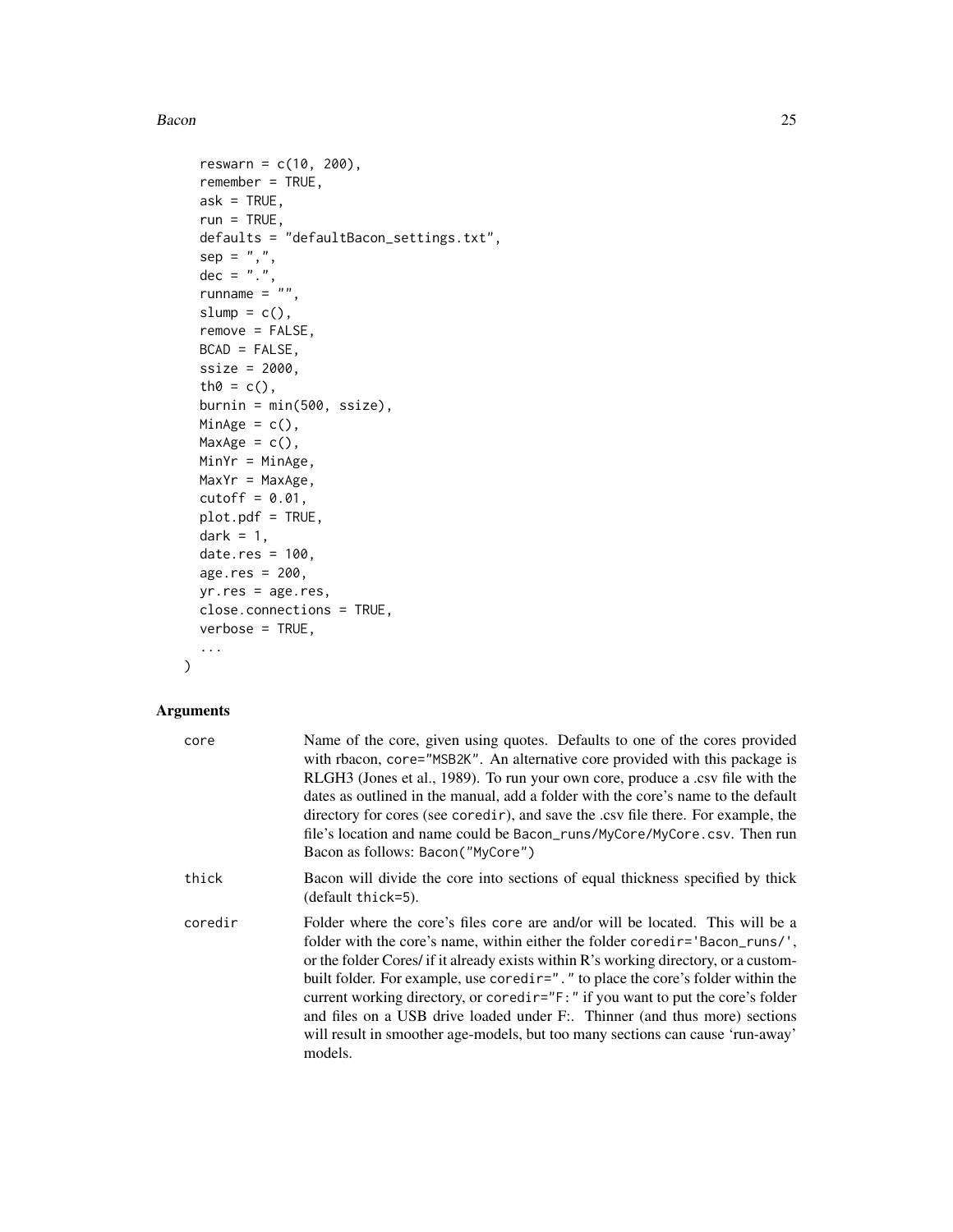| prob         | Confidence interval to report. This should lie between 0 and 1, default 0.95 (95)<br>$\%$ ).                                                                                                                                                                                                                                                                                                                                                                                                                           |
|--------------|------------------------------------------------------------------------------------------------------------------------------------------------------------------------------------------------------------------------------------------------------------------------------------------------------------------------------------------------------------------------------------------------------------------------------------------------------------------------------------------------------------------------|
| d.min        | Minimum depth of age-depth model (use this to extrapolate to depths higher<br>than the top dated depth).                                                                                                                                                                                                                                                                                                                                                                                                               |
| d.max        | Maximum depth of age-depth model (use this to extrapolate to depths below the<br>bottom dated depth).                                                                                                                                                                                                                                                                                                                                                                                                                  |
| add.bottom   | Add a model section at the bottom of the core, in order to ensure the bottommost<br>date is taken into account. Default add.bottom=TRUE. This is a new option and<br>can cause age-models to differ from previous version. Please re-run the model<br>if in doubt.                                                                                                                                                                                                                                                     |
| d.by         | Depth intervals at which ages are calculated. Defaults to d.by=1.                                                                                                                                                                                                                                                                                                                                                                                                                                                      |
| seed         | Seed used for C++ executions. If it is not assigned (seed=NA; default) then the<br>seed is set by system.                                                                                                                                                                                                                                                                                                                                                                                                              |
| depths.file  | By default, Bacon will calculate the ages for the depths d.min to d.max in steps<br>of d.by. If depths. file=TRUE, Bacon will read a file containing the depths for<br>which you require ages. This file, containing the depths in a single column with-<br>out a header, should be stored within coredir, and its name should start with<br>the core's name and end with '_depths.txt'. Then specify depths.file=TRUE<br>(default FALSE). See also depths.                                                            |
| depths       | By default, Bacon will calculate the ages for the depths d.min to d.max in steps<br>of d.by. Alternative depths can be provided as, e.g., depths=seq(0,100, length=500)<br>or as a file, e.g., depths=read.table("CoreDepths.txt". See also depths.file.                                                                                                                                                                                                                                                               |
| depth.unit   | Units of the depths. Defaults to depth.unit="cm".                                                                                                                                                                                                                                                                                                                                                                                                                                                                      |
| age.unit     | Units of the ages. Defaults to age.unit="yr".                                                                                                                                                                                                                                                                                                                                                                                                                                                                          |
| unit         | Deprecated and replaced by depth.unit.                                                                                                                                                                                                                                                                                                                                                                                                                                                                                 |
| acc.shape    | The prior for the accumulation rate consists of a gamma distribution with two<br>parameters. Its shape is set by acc.shape (default acc.shape=1.5; higher values<br>result in more peaked shapes).                                                                                                                                                                                                                                                                                                                     |
| acc.mean     | The accumulation rate prior consists of a gamma distribution with two param-<br>eters. Its mean is set by acc.mean (default acc.mean=20 yr/cm (or whatever<br>age or depth units are chosen), which can be changed to, e.g., 5, 10 or 50 for<br>different kinds of deposits). Multiple values can be given in case of hiatuses or<br>boundaries, e.g., Bacon(hiatus.depths=23, acc.mean=c(5,20))                                                                                                                       |
| mem.strength | The prior for the memory (dependence of accumulation rate between neighbour-<br>ing depths) is a beta distribution, which looks much like the gamma distribution.<br>but its values are always between $0$ (no assumed memory) and $1(100\%$ mem-<br>ory). Its default settings of mem.strength=10 (higher values result in more<br>peaked shapes) allow for a large range of posterior memory values. Please note<br>that the default memory prior has been updated from rbacon version 2.5.1 on, to<br>repair a bug. |
| mem.mean     | The prior for the memory is a beta distribution, which looks much like the<br>gamma distribution but its values are always between 0 (no assumed memory)<br>and $1$ (100% memory). Its default settings of mem. mean=0.5 allow for a large<br>range of posterior memory values. Please note that the default memory prior has<br>been updated from rbacon version 2.5.1. on, to repair a bug.                                                                                                                          |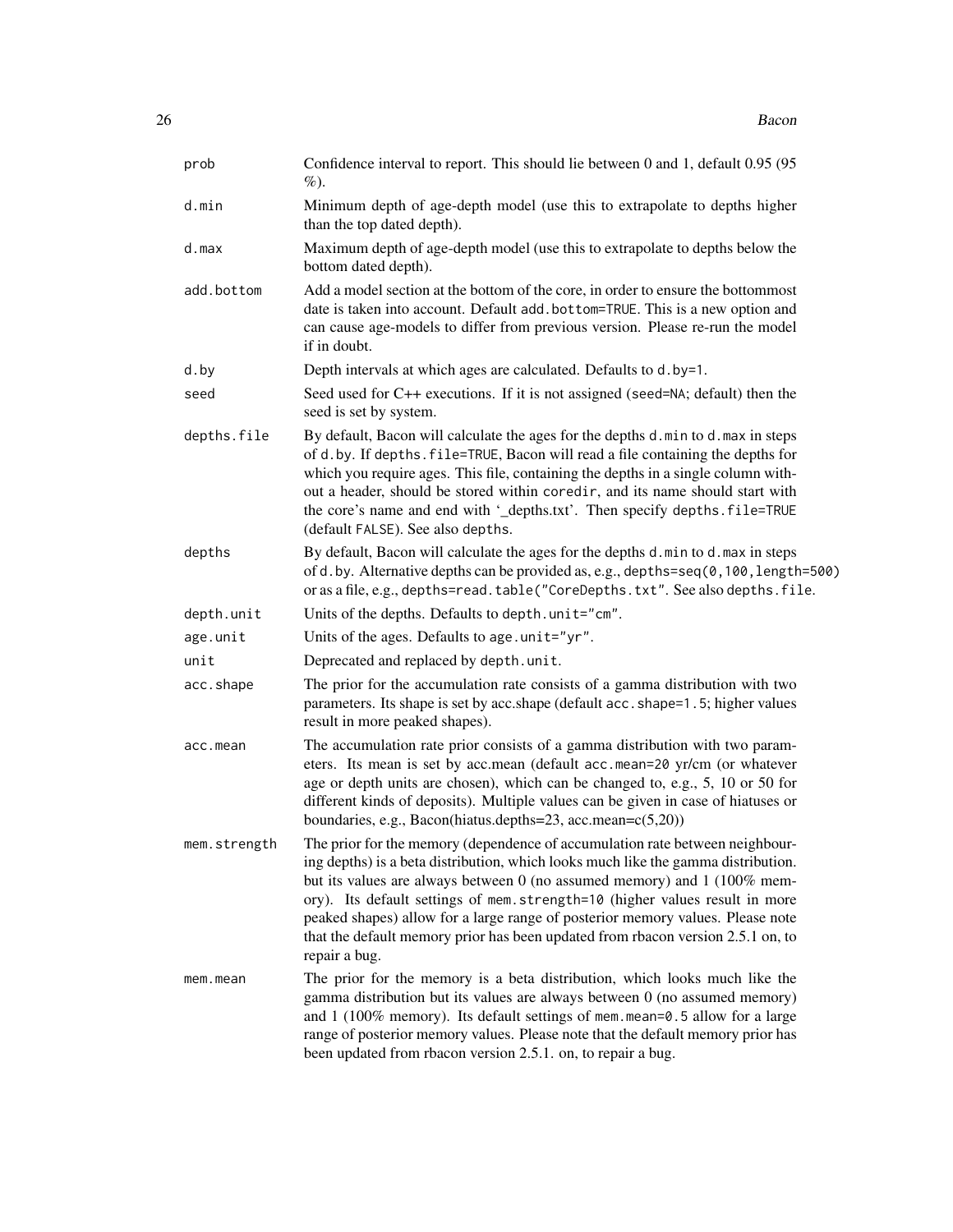#### Bacon 27 and 27 and 28 and 27 and 28 and 28 and 28 and 28 and 28 and 27 and 27 and 27 and 27 and 27 and 27 and 27 and 27 and 27 and 27 and 27 and 27 and 27 and 27 and 27 and 27 and 27 and 27 and 27 and 27 and 27 and 27 and

| boundary      | The assumed depths of any boundary, which divides sections of different accu-<br>mulation rate regimes (e.g., as indicated by major change in the stratigraphy).<br>No hiatus is assumed between these sections, and memory is reset crossing<br>the boundary. Different accumulation priors can be set for the sections above<br>and below the boundary, e.g., acc.mean=c(5,20). See also hiatus.depths,<br>mem.mean, acc.mean and acc.shape. Setting many boundaries might not work,<br>and having more than one boundary per model section (see 'thick') might not<br>work either.                                                                                    |
|---------------|--------------------------------------------------------------------------------------------------------------------------------------------------------------------------------------------------------------------------------------------------------------------------------------------------------------------------------------------------------------------------------------------------------------------------------------------------------------------------------------------------------------------------------------------------------------------------------------------------------------------------------------------------------------------------|
| hiatus.depths | The assumed depths for any hiatus should be provided as, e.g., hiatus. depths=20<br>for one at 20cm depth, and hiatus.depths=c(20,40) for two hiatuses at 20<br>and 40 cm depth.                                                                                                                                                                                                                                                                                                                                                                                                                                                                                         |
| hiatus.max    | The prior for the maximum length of the hiatus. Hiatus length is a uniform<br>distribution, with equal probabilities between 0 and hiatus. max yr (or whatever<br>other age.unit is chosen).                                                                                                                                                                                                                                                                                                                                                                                                                                                                             |
| add           | Add a value to the maximum hiatus length if a boundary is chosen. Defaults to<br>100 yr (or whatever other age unit is chosen). Can be adapted if Bacon com-<br>plains that the parameters are out of support.                                                                                                                                                                                                                                                                                                                                                                                                                                                           |
| after         | Sets a short section above and below hiatus.depths within which to calculate<br>ages. For internal calculations - do not change.                                                                                                                                                                                                                                                                                                                                                                                                                                                                                                                                         |
| cc            | Calibration curve for C-14 dates: cc=1 for IntCal20 (northern hemisphere ter-<br>restrial), cc=2 for Marine20 (marine), cc=3 for SHCal20 (southern hemisphere<br>terrestrial). For dates that are already on the cal BP scale use cc=0.                                                                                                                                                                                                                                                                                                                                                                                                                                  |
| cc1           | For northern hemisphere terrestrial 14C dates (IntCal20).                                                                                                                                                                                                                                                                                                                                                                                                                                                                                                                                                                                                                |
| cc2           | For marine 14C dates (Marine20).                                                                                                                                                                                                                                                                                                                                                                                                                                                                                                                                                                                                                                         |
| cc3           | For southern hemisphere 14C dates (SHCal20).                                                                                                                                                                                                                                                                                                                                                                                                                                                                                                                                                                                                                             |
| cc4           | Use an alternative curve (3 columns: cal BP, 14C age, error, separated by white<br>spaces and saved as a plain-text file). See ccdir.                                                                                                                                                                                                                                                                                                                                                                                                                                                                                                                                    |
| ccdir         | Directory where the calibration curves for C14 dates cc are located. By default<br>ccdir="". For example, use ccdir="." to choose current working directory,<br>or ccdir="Curves/" to choose sub-folder Curves/. Note that all calibration<br>curves should reside in the same directory. If you want to add a custom-built<br>curve, put it in the directory where the default calibration curves are (probably<br>list.files(paste0(.libPaths(),"/IntCal/extdata"))). Alternatively pro-<br>duce a new folder, and add your curve as well as the default calibration curves<br>there (cc1, cc2 and cc3; e.g., write.table(ccurve(1),"./3Col_intcal20.14C", sep="\t").) |
| postbomb      | Use a postbomb curve for negative (i.e. postbomb) 14C ages. $0 = none, 1 =$<br>NH1, $2 = NH2$ , $3 = NH3$ , $4 = SH1-2$ , $5 = SH3$                                                                                                                                                                                                                                                                                                                                                                                                                                                                                                                                      |
| delta.R       | Mean of core-wide age offsets (e.g., regional marine offsets).                                                                                                                                                                                                                                                                                                                                                                                                                                                                                                                                                                                                           |
| delta.STD     | Error of core-wide age offsets (e.g., regional marine offsets).                                                                                                                                                                                                                                                                                                                                                                                                                                                                                                                                                                                                          |
| t.a           | The dates are treated using the student's t distribution by default (normal=FALSE).<br>The student's t-distribution has two parameters, t.a and t.b, set at 3 and 4 by<br>default (see Christen and Perez, 2010). If you want to assign narrower error<br>distributions (more closely resembling the normal distribution), set t.a and t.b at<br>for example 33 and 34 respectively (e.g., for specific dates in your .csv file). For<br>symmetry reasons, t.a must always be equal to t.b-1.                                                                                                                                                                            |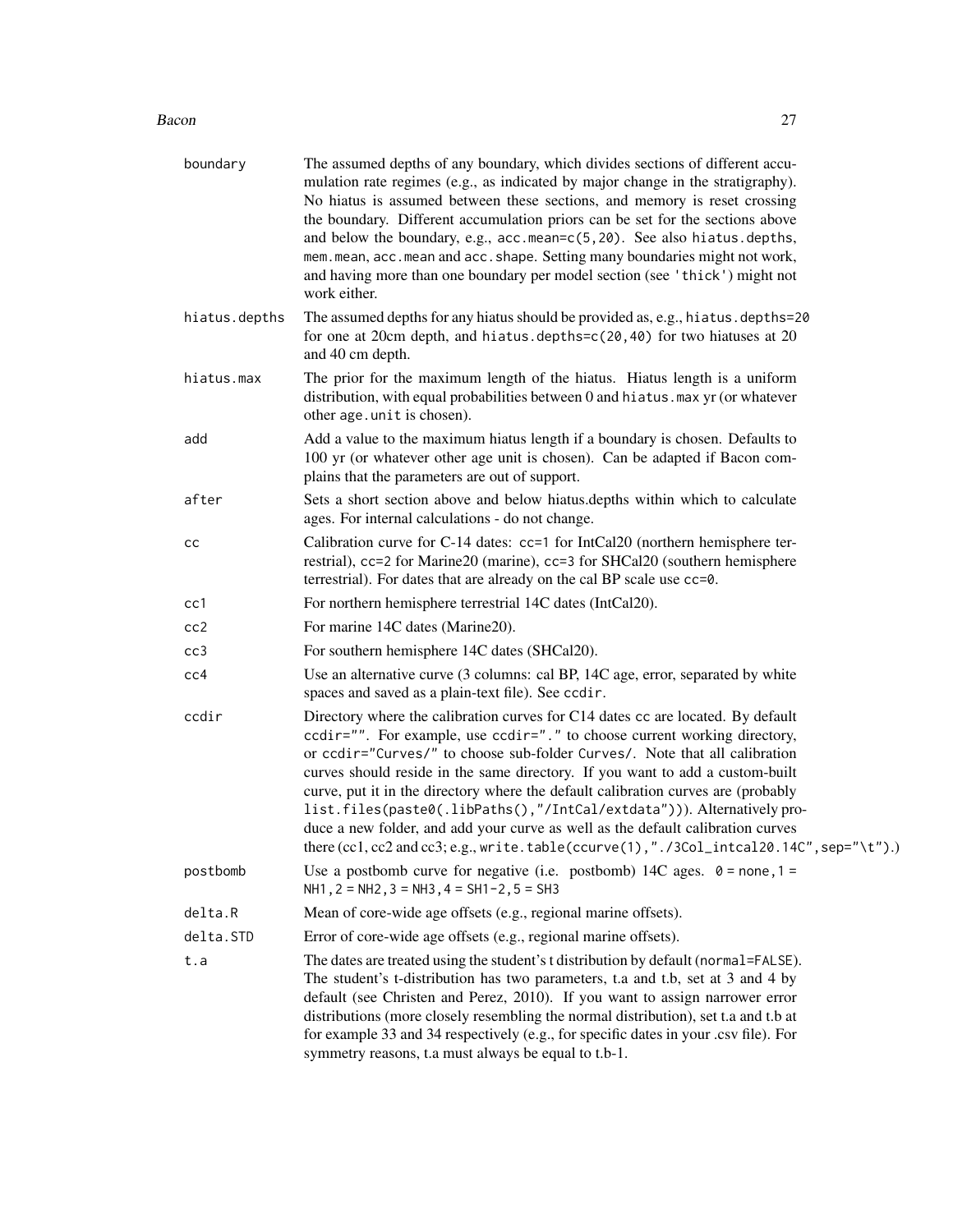| t.b                | The dates are treated using the student's t distribution by default (normal=FALSE).<br>The student's t-distribution has two parameters, t.a and t.b, set at 3 and 4 by<br>default (see Christen and Perez, 2010). If you want to assign narrower error<br>distributions (more closely resembling the normal distribution), set t.a and t.b at<br>for example 33 and 34 respectively (e.g., for specific dates in your .csv file). For<br>symmetry reasons, t.a must always be equal to t.b-1.   |
|--------------------|-------------------------------------------------------------------------------------------------------------------------------------------------------------------------------------------------------------------------------------------------------------------------------------------------------------------------------------------------------------------------------------------------------------------------------------------------------------------------------------------------|
| normal             | By default, Bacon uses the student's t-distribution to treat the dates. Use normal=TRUE<br>to use the normal/Gaussian distribution. This will generally give higher weight<br>to the dates.                                                                                                                                                                                                                                                                                                     |
| suggest            | If initial analysis of the data indicates abnormally slow or fast accumulation<br>rates, Bacon will suggest to change the prior.                                                                                                                                                                                                                                                                                                                                                                |
| accept.suggestions |                                                                                                                                                                                                                                                                                                                                                                                                                                                                                                 |
|                    | Automatically accept the suggested values. Use with care. Default accept. suggestions=FALSE.<br>Also, if the length of the core would cause too few or too many sections with<br>the default settings, Bacon will suggest an alternative section thickness thick.<br>Accept these suggested alternative settings by typing "y" (or "yes please" if you<br>prefer to be polite), or leave as is by typing "n" (or anything else, really). To get<br>rid of these suggestions, use suggest=FALSE. |
| reswarn            | Bacon will warn you if the number of sections lies outside the safe range (default<br>between 10 and 200 sections; reswarn=c(10,200)). Too few sections could<br>lead to an 'elbowy' model while with too many sections the modelling process<br>can get lost, resulting in age-models far away from the dated depths.                                                                                                                                                                          |
| remember           | Bacon will try to remember which settings you have applied to your cores<br>(default remember=TRUE). If you run into inconsistencies or other problems,<br>try running your core again with remember=FALSE, or, start cleanly by typing<br>Bacon.cleanup().                                                                                                                                                                                                                                     |
| ask                | By default Bacon will ask you to confirm that you want to run the core with the<br>provided settings. Disable this using ask=FALSE (e.g., for batch runs).                                                                                                                                                                                                                                                                                                                                      |
| run                | In order to load an existing Bacon run instead of producing a new one, you can<br>use run=FALSE.                                                                                                                                                                                                                                                                                                                                                                                                |
| defaults           | Name of the file containing settings for the core. For internal use only - do not<br>change.                                                                                                                                                                                                                                                                                                                                                                                                    |
| sep                | Separator between the fields of the plain text file containing the dating informa-<br>tion. Default sep=",".                                                                                                                                                                                                                                                                                                                                                                                    |
| dec                | Character for decimal points. Default to dec=".".                                                                                                                                                                                                                                                                                                                                                                                                                                               |
| runname            | Text to add to the corename for specific runs, e.g., runname="MyCore_Test1".                                                                                                                                                                                                                                                                                                                                                                                                                    |
| slump              | Upper and lower depths of any sections of assumed abrupt accumulation, that<br>require excising before age-modelling (and adding after age-modelling). Re-<br>quires pairs of depths, e.g., slump=c(10,15,60,67) for slumps at 67-60 and<br>15-10 cm core depth.                                                                                                                                                                                                                                |
| remove             | Whether or not to remove depths within slumps. Defaults to remove=FALSE.                                                                                                                                                                                                                                                                                                                                                                                                                        |
| <b>BCAD</b>        | The calendar scale of graphs and age output-files is in cal BP (calendar or cal-<br>ibrated years before the present, where the present is AD 1950) by default, but<br>can be changed to BC/AD using BCAD=TRUE.                                                                                                                                                                                                                                                                                 |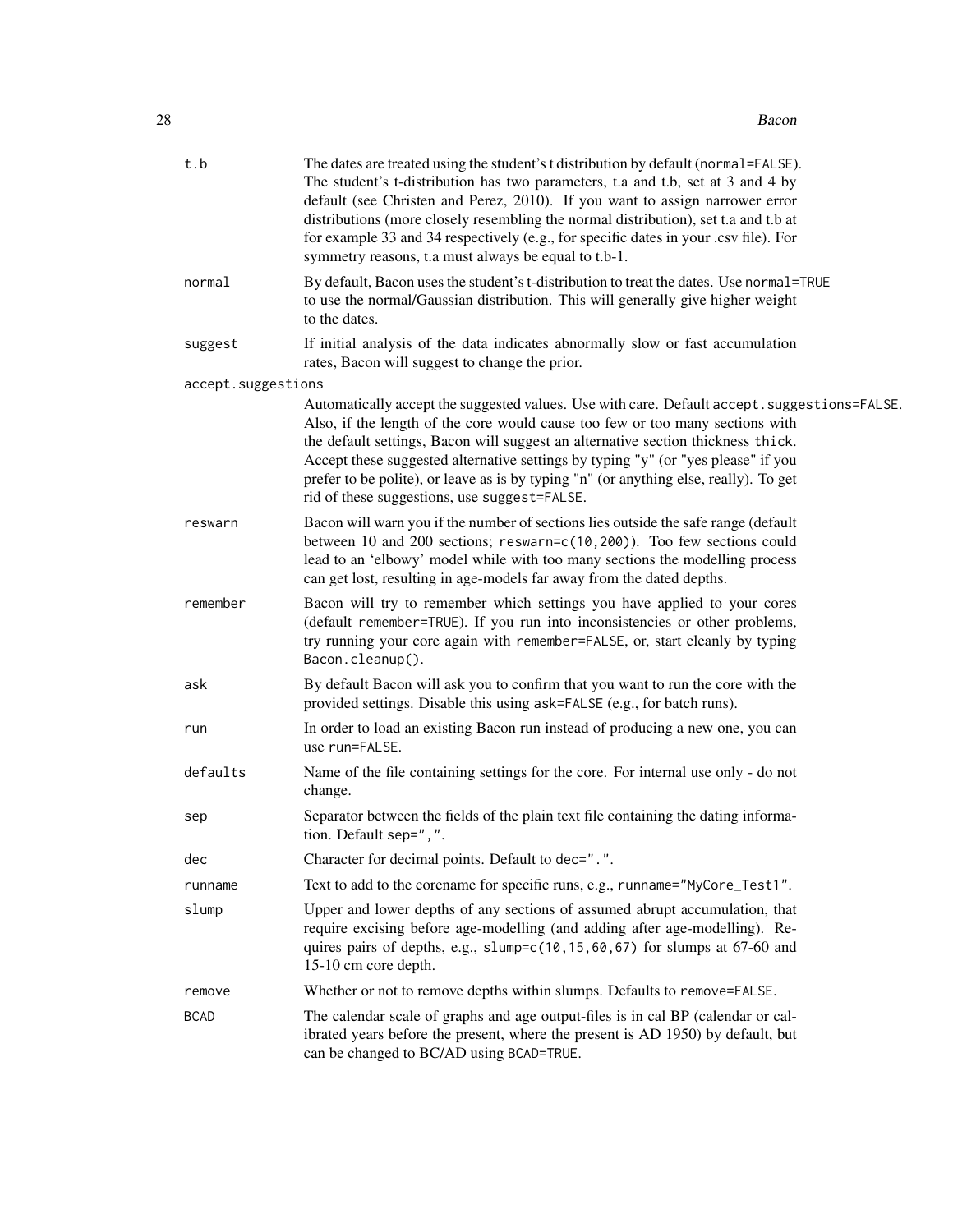#### <span id="page-28-0"></span>Bacon 29

| ssize             | The approximate amount of iterations to store at the end of the MCMC run.<br>Default 2000; decrease for faster (but less reliable) runs or increase for cores<br>where the MCMC mixing (panel at upper-left corner of age-model graph) ap-<br>pears problematic. |
|-------------------|------------------------------------------------------------------------------------------------------------------------------------------------------------------------------------------------------------------------------------------------------------------|
| th0               | Starting years for the MCMC iterations.                                                                                                                                                                                                                          |
| burnin            | Amount of initial, likely sub-optimal MCMC iterations that will be removed.                                                                                                                                                                                      |
| MinAge            | Minimum age limit for Bacon runs, default at current year in cal BP. To set plot<br>limits, use yr . min instead.                                                                                                                                                |
| MaxAge            | Maximum age limit for Bacon runs, default at 1,000,000 cal BP. To set plot<br>limits, use yr . max instead.                                                                                                                                                      |
| MinYr             | Deprecated - use MinAge instead.                                                                                                                                                                                                                                 |
| MaxYr             | Deprecated - use MaxAge instead.                                                                                                                                                                                                                                 |
| cutoff            | Avoid plotting very low probabilities of date distributions (default cutoff=0.001).                                                                                                                                                                              |
| plot.pdf          | Produce a pdf file of the age-depth plot. Defaults to plot.pdf=TRUE after a<br>Bacon run.                                                                                                                                                                        |
| dark              | Darkness of the greyscale age-depth model. The darkest grey value is dark=1<br>by default. Lower values will result in lighter grey but values >1 are not allowed.                                                                                               |
| date.res          | Date distributions are plotted using date.res=100 segments by default.                                                                                                                                                                                           |
| age.res           | Resolution or amount of greyscale pixels to cover the age scale of the age-model<br>plot. Default yr.res=200.                                                                                                                                                    |
| yr.res            | Deprecated - use age.res instead                                                                                                                                                                                                                                 |
| close.connections |                                                                                                                                                                                                                                                                  |
|                   | Internal option to close connections after a run. Default close.connections=TRUE.                                                                                                                                                                                |
| verbose           | Provide feedback on what is happening (default verbose=TRUE).                                                                                                                                                                                                    |
| $\cdots$          | options for the age-depth graph. See agedepth and calib.plot                                                                                                                                                                                                     |
|                   |                                                                                                                                                                                                                                                                  |

#### Details

Bacon is an approach to age-depth modelling that uses Bayesian statistics in order to reconstruct Bayesian accumulation histories for deposits, through combining radiocarbon and other dates with prior information ('Blaauw' and 'Christen', 2011).

Bacon divides a core into many thin vertical sections (by default of thick=5 cm thickness), and through millions of Markov Chain Monte Carlo (MCMC) iterations estimates the accumulation rate (in years/cm; so more correctly, sedimentation times) for each of these sections. Combined with an estimated starting date for the first section, these accumulation rates then form the agedepth model. The accumulation rates are constrained by prior information on the accumulation rate (acc.mean,acc.shape) and its variability between neighbouring depths, or "memory" (mem.mean,mem.strength). Hiatuses can be introduced as well, also constrained by prior information (hiatus.max).

Although Bacon works with any kind of absolute dates (e.g., OSL, tephra or other dates on a calendar scale), it is often used to age-model 14C-dated sequences. Radiocarbon dates should be calibrated using either IntCal20 (for terrestrial northern hemisphere material; Reimer et al., 2020), Marine20 (for marine dates; Hughen et al., 2020), SHCal20 (for southern hemisphere dates; Hogg et al., 2020) or any other calibration curve (see below), while modern 14C dates are calibrated using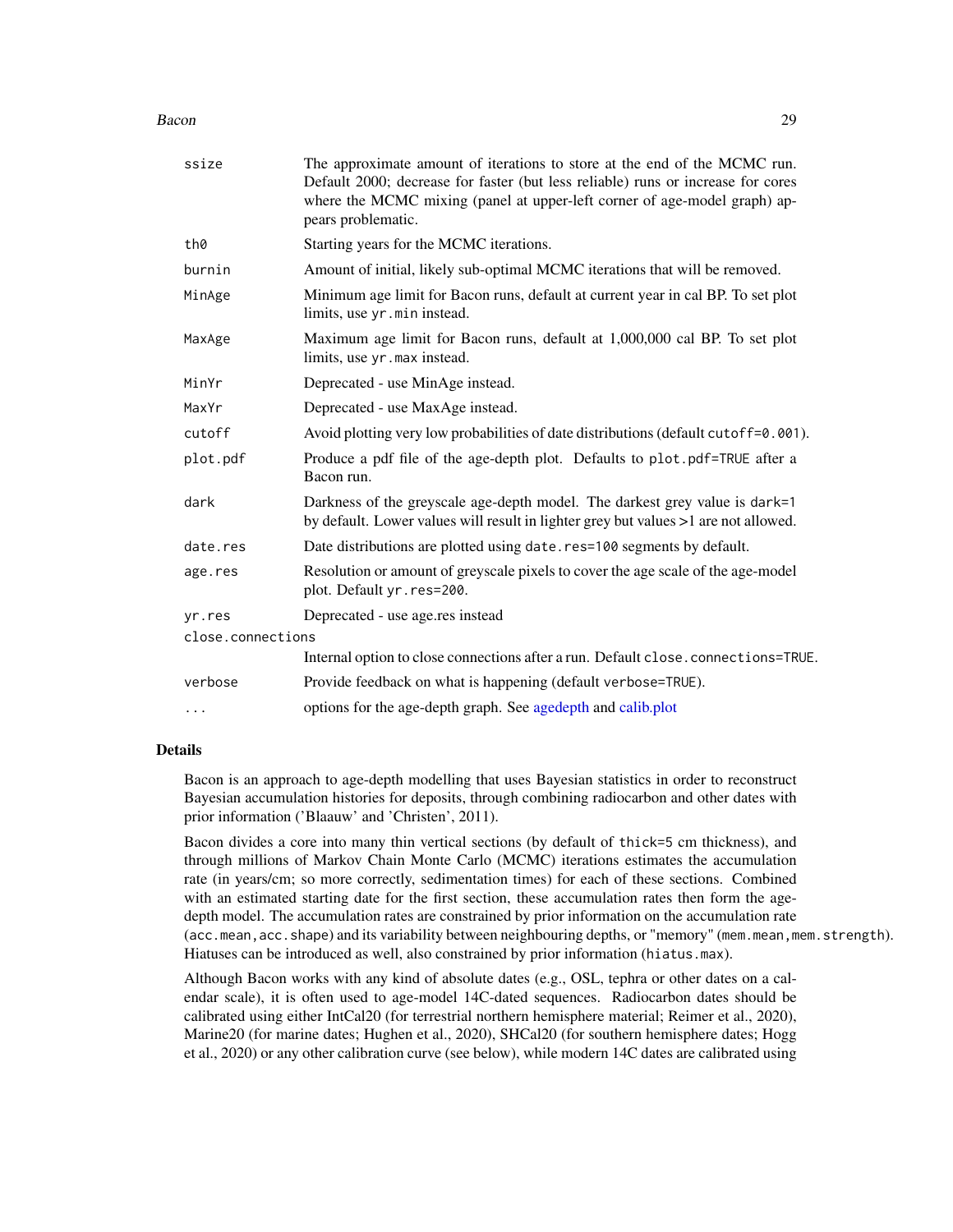one of the post-bomb calibration curves (NH1, NH2 or NH3 for the northern hemisphere, SH1-2 or SH3 for the southern hemisphere; Hua et al., 2013). See <http://calib.org/CALIBomb/> if you are unsure which postbomb curve you need. If Bacon finds postbomb dates (negative 14C ages) and you haven't specified a postbomb curve, you will be prompted. Provide postbomb curves as, e.g., postbomb=1 for the NH1 postbomb curve (2 for NH2, 3 for NH3, 4 for SH1-2, 5 for SH3). For calendar dates, i.e. dates that are already on the calendar scale and thus should not be calibrated, setcc=0.

From version 2.5.1 on (i.e., since February 2021), the default memory prior has changed to mem. mean=0.5 and mem. strength=10. Previously used c++ code contained a bug which caused the prior information for the memory not to be taken into account correctly. Now that this bug has been repaired, the default memory prior has been updated such that it should work for most types of cores, and should result in similar output to previous versions of Bacon. There is no need to re-do previous runs. However, it is considered good practice to test the impact of different settings on a site's age-depth model (e.g., thick, acc.mean, acc.shape, mem.mean, acc.strength).

#### Value

An age-depth model graph, its age estimates, and a summary.

### Author(s)

Maarten Blaauw, J. Andres Christen

# References

Blaauw, M. and Christen, J.A., Flexible paleoclimate age-depth models using an autoregressive gamma process. Bayesian Anal. 6 (2011), no. 3, 457–474.

Christen, J.A., Perez E., S., 2010. A new robust statistical model for radiocarbon data. Radiocarbon 51, 1047-1059.

Reimer et al., 2020. The IntCal20 Northern Hemisphere radiocarbon age calibration curve (0–55 cal kBP). Radiocarbon 62. doi: [10.1017/RDC.2020.41](https://doi.org/10.1017/RDC.2020.41)

Hogg et al. 2020 SHCal20 Southern Hemisphere calibration, 0-55,000 years cal BP. Radiocarbon 62. doi: [10.1017/RDC.2020.59](https://doi.org/10.1017/RDC.2020.59)

Hughen et al. 2020 Marine20-the marine radiocarbon age calibration curve (0-55,000 cal BP). Radiocarbon 62. doi: [10.1017/RDC.2020.68](https://doi.org/10.1017/RDC.2020.68)

Hua, Q., Barbetti, M., Rakowski, A.Z., 2013. Atmospheric radiocarbon for the period 1950-2010. Radiocarbon 55(4), doi: [10.2458/azu\\_js\\_rc.v55i2.16177](https://doi.org/10.2458/azu_js_rc.v55i2.16177)

Jones, V.J., Stevenson, A.C., Battarbee, R.W., 1989. Acidification of lakes in Galloway, south west Scotland - a diatom and pollen study of the post-glacial history of the Round Loch of Glenhead. Journal of Ecology 77: 1-23.

#### Examples

Bacon(ask=FALSE, coredir=tempfile()) Bacon(cc=2, delta.R=80, delta.STD=40, coredir=tempfile())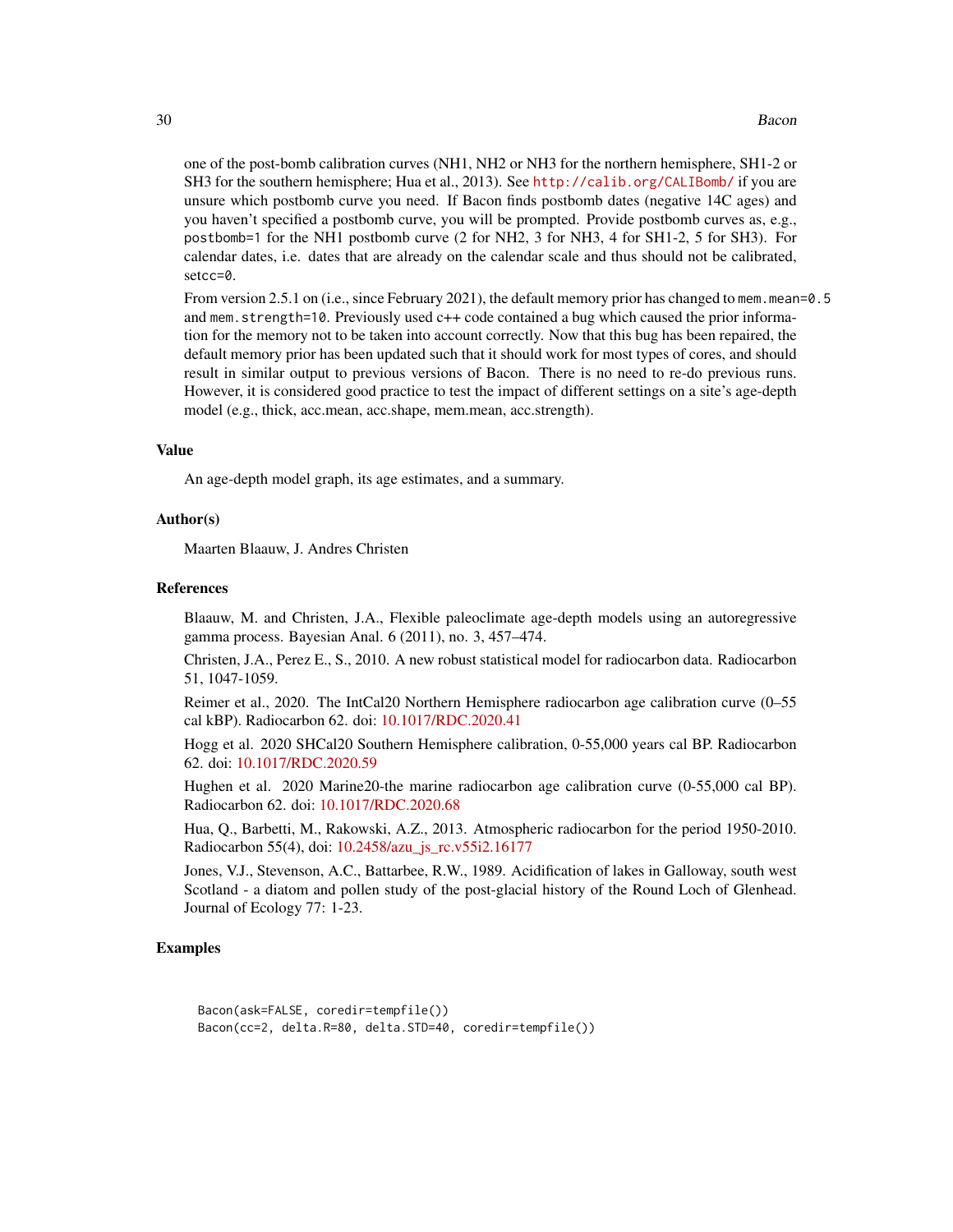<span id="page-30-0"></span>

# Description

Output all MCMC-derived age estimates for a given depth.

# Usage

```
Bacon.Age.d(
  d,
  set = get("info"),
  its = set$output,
 BCAD = set$BCAD,na.rm = FALSE
)
```
# Arguments

| d           | The depth of which Bacon age estimates are to be returned. Has to be a single<br>depth.                                    |
|-------------|----------------------------------------------------------------------------------------------------------------------------|
| set         | Detailed information of the current run, stored within this session's memory as<br>variable info.                          |
| its         | The set of MCMC iterations to be used. Defaults to the entire MCMC output,<br>its=set\$output.                             |
| <b>BCAD</b> | The calendar scale of graphs and age output-files is in cal BP by default, but can<br>be changed to BC/AD using BCAD=TRUE. |
| na.rm       | Whether or not to remove NA values (ages within slumps)                                                                    |

#### Details

Obtaining an age-depth model is often only a step towards a goal, e.g., plotting a core's fossil series ('proxies') against calendar time. Bacon.Age.d can be used to list all MCMC-derived age estimates for a given (single) depth, for example to calculate mean ages for a depth. See also Bacon.d.Age which calculates the depths of a single age estimate.

# Value

Outputs all MCMC-derived ages for a given depth.

#### Author(s)

Maarten Blaauw, J. Andres Christen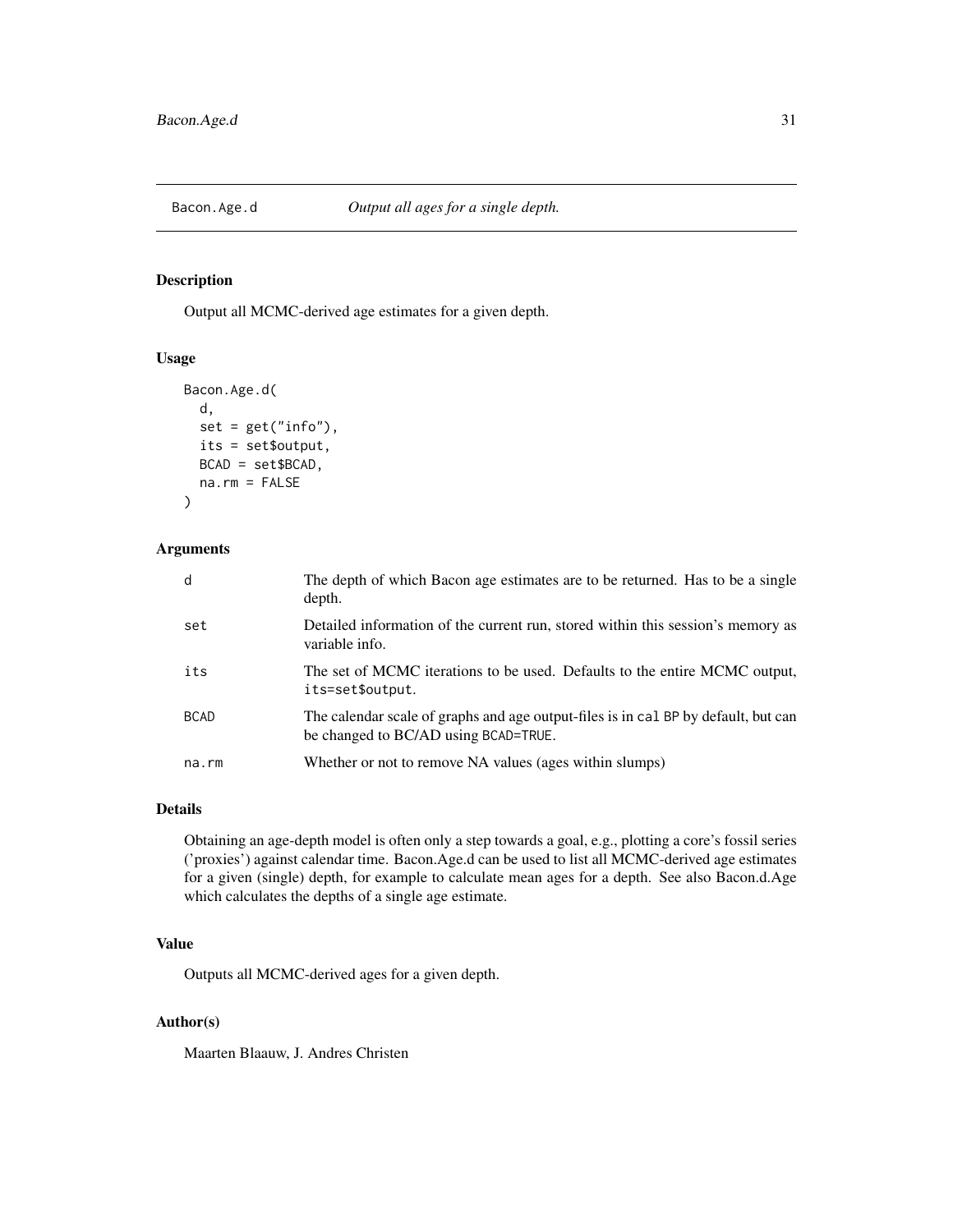#### Examples

```
## Not run:
 Bacon(run=FALSE, coredir=tempfile())
 agedepth(age.res=50, d.res=50, d.by=10)
 ages.d20 = Bacon.Age.d(20)mean(ages.d20)
```
## End(Not run)

Bacon.cleanup *Remove files made to produce the current core's age-depth model.*

# Description

Remove files ending in .bacon, .plum (if it exists), .out, .pdf, \_ages.txt, and \_settings.txt of current core.

#### Usage

```
Bacon.cleanup(set = get("info"))
```
#### Arguments

set Detailed information of the current run, stored within this session's memory as variable info.

# Details

If cores behave badly, you can try cleaning up previous runs and settings, by removing files \*.bacon, \*.plum, \*.out, \*.pdf, \*\_ages.txt, and \*\_settings.txt of current core.

#### Value

A message stating that the files and settings of this run have been deleted.

#### Author(s)

Maarten Blaauw, J. Andres Christen

#### Examples

```
Bacon(run=FALSE, coredir=tempfile())
Bacon.cleanup()
```
<span id="page-31-0"></span>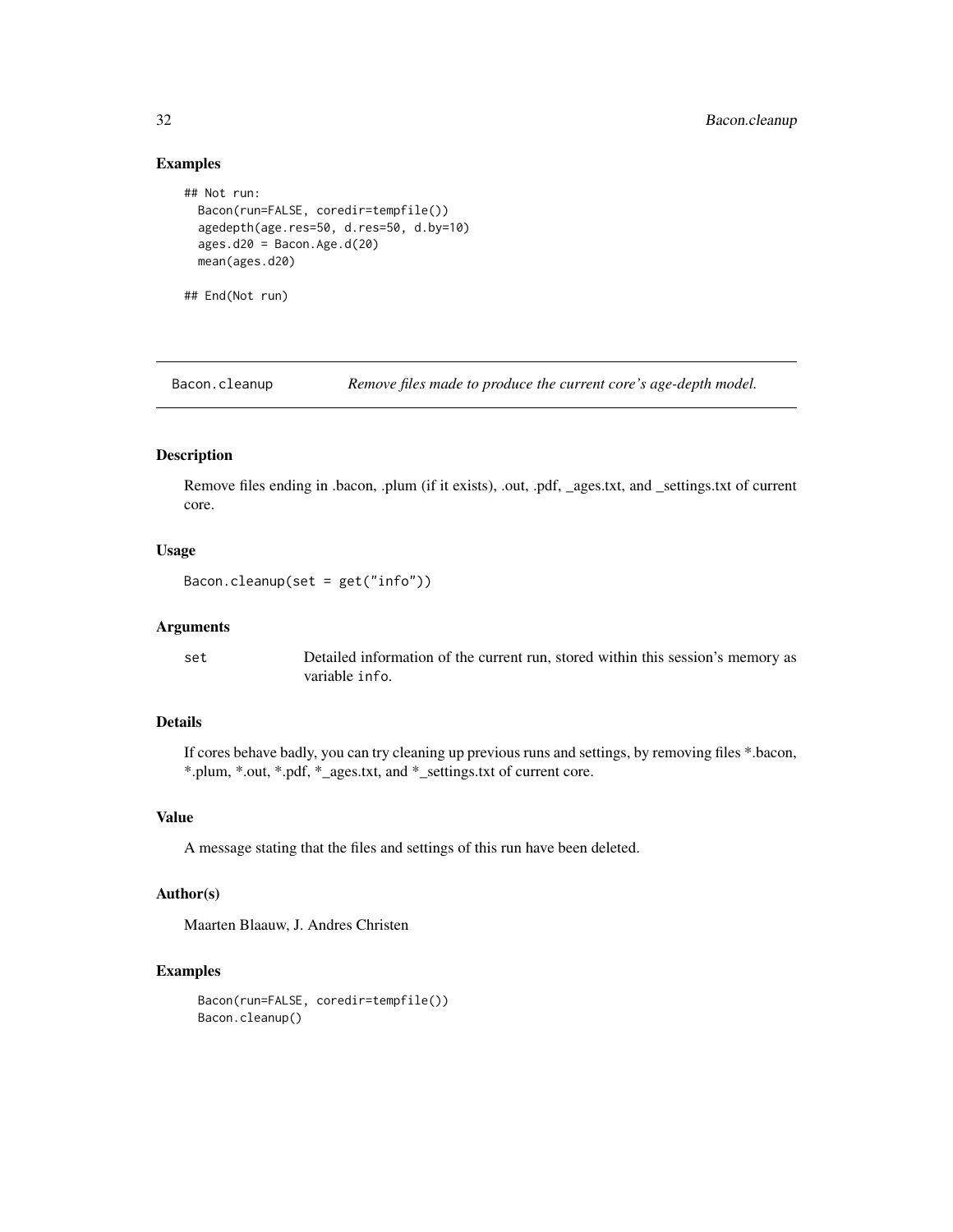<span id="page-32-0"></span>

# Description

Output all depths of a single given MCMC-derived age estimate.

# Usage

```
Bacon.d.Age(
  age,
  set = get("info"),BCAD = set$BCAD,
  its = set$output,
  na.rm = FALSE
)
```
### Arguments

| age         | The age estimate for which depths are to be returned. Has to be a single age.                                              |
|-------------|----------------------------------------------------------------------------------------------------------------------------|
| set         | Detailed information of the current run, stored within this session's memory as<br>variable info.                          |
| <b>BCAD</b> | The calendar scale of graphs and age output-files is in cal BP by default, but can<br>be changed to BC/AD using BCAD=TRUE. |
| its         | The set of MCMC iterations to be used. Defaults to the entire MCMC output,<br>its=set\$output.                             |
| na.rm       | Whether or not to remove NA values (ages within slumps)                                                                    |

#### Details

Obtaining an age-depth model is often only a step towards a goal, e.g., plotting a core's fossil series ('proxies') against calendar time. Bacon.d.Age can be used to list all MCMC-derived depths belonging to a given (single) age, for example to calculate mean depths belonging to a modelled depth. This function was kindly written and provided by Timon Netzel (Bonn University). See also Bacon.Age.d, which calculates the ages for a single depth.

# Value

Outputs all MCMC-derived ages for a given depth.

#### Author(s)

Maarten Blaauw, J. Andres Christen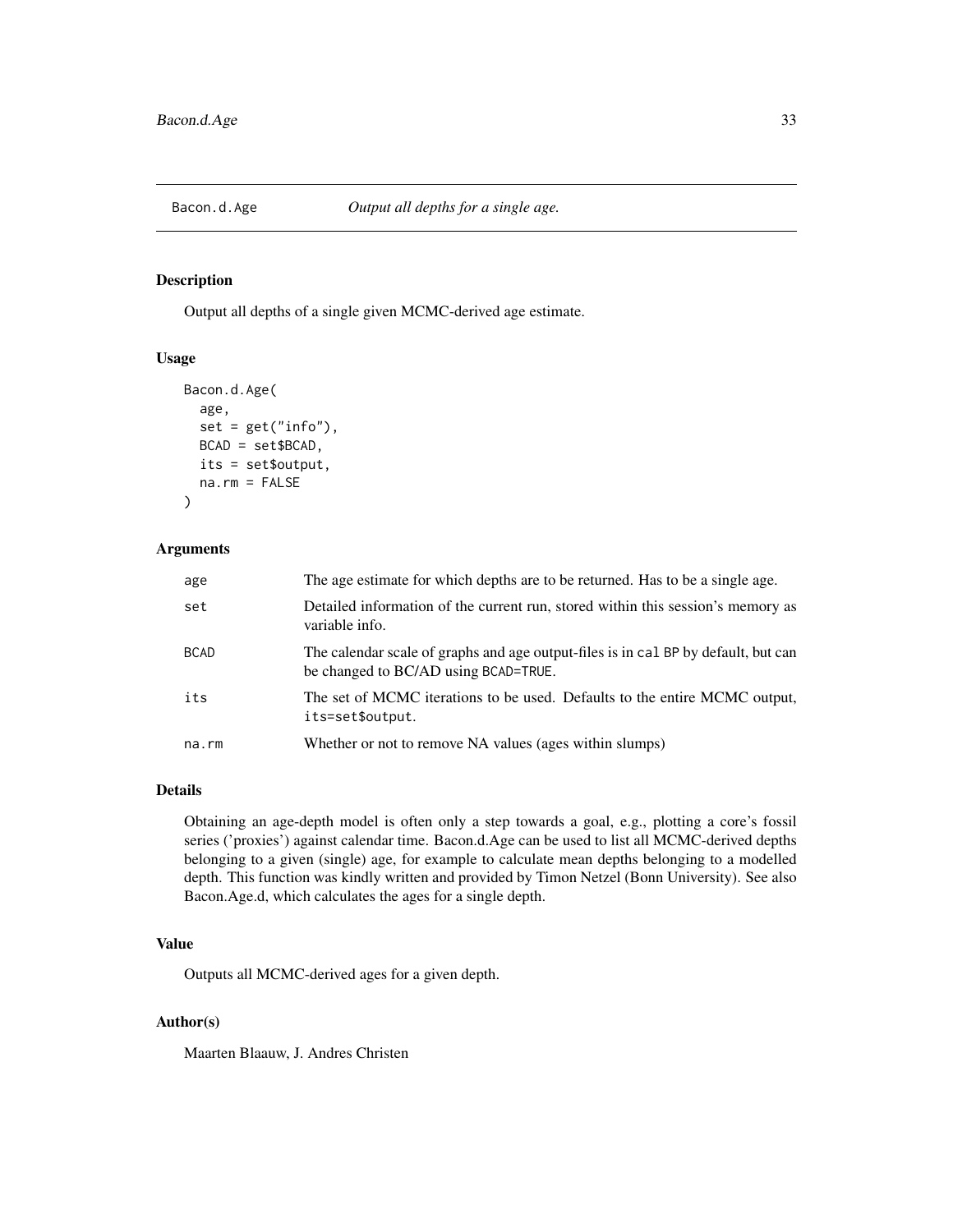# Examples

```
## Not run:
 Bacon(run=FALSE, coredir=tempfile())
 agedepth(age.res=50, d.res=50, d.by=10)
 ages.d20 = Bacon.Age.d(20)mean(ages.d20)
## End(Not run)
```
Bacon.hist *Calculate age distributions of depths.*

# Description

Calculate the distribution of age estimates of single or multiple depths.

#### Usage

```
Bacon.hist(
  d,
  set = get("info"),BCAD = set$BCAD,
  age.lab = c(),
  age.lim = c(),
  hist.lab = "Frequency",
  calc.range = TRUE,
  hist.lim = c(),
  draw = TRUE,
  prob = set$prob,
  hist.col = grey(0.5),
  hist.border = grey(0.2),
  range.col = "blue",
  med.col = "green",mean.col = "red",verbose = TRUE
)
```

| d           | The depth or depths for which a histogram and age ranges should be provided.<br>If multiple depths are given, then just the age ranges, median and means (no<br>graphs) are provided for each depth. |
|-------------|------------------------------------------------------------------------------------------------------------------------------------------------------------------------------------------------------|
| set         | Detailed information of the current run, stored within this session's memory as<br>variable info.                                                                                                    |
| <b>BCAD</b> | The calendar scale of graphs and age output-files is in cal BP by default, but can<br>be changed to BC/AD using BCAD=TRUE.                                                                           |

<span id="page-33-0"></span>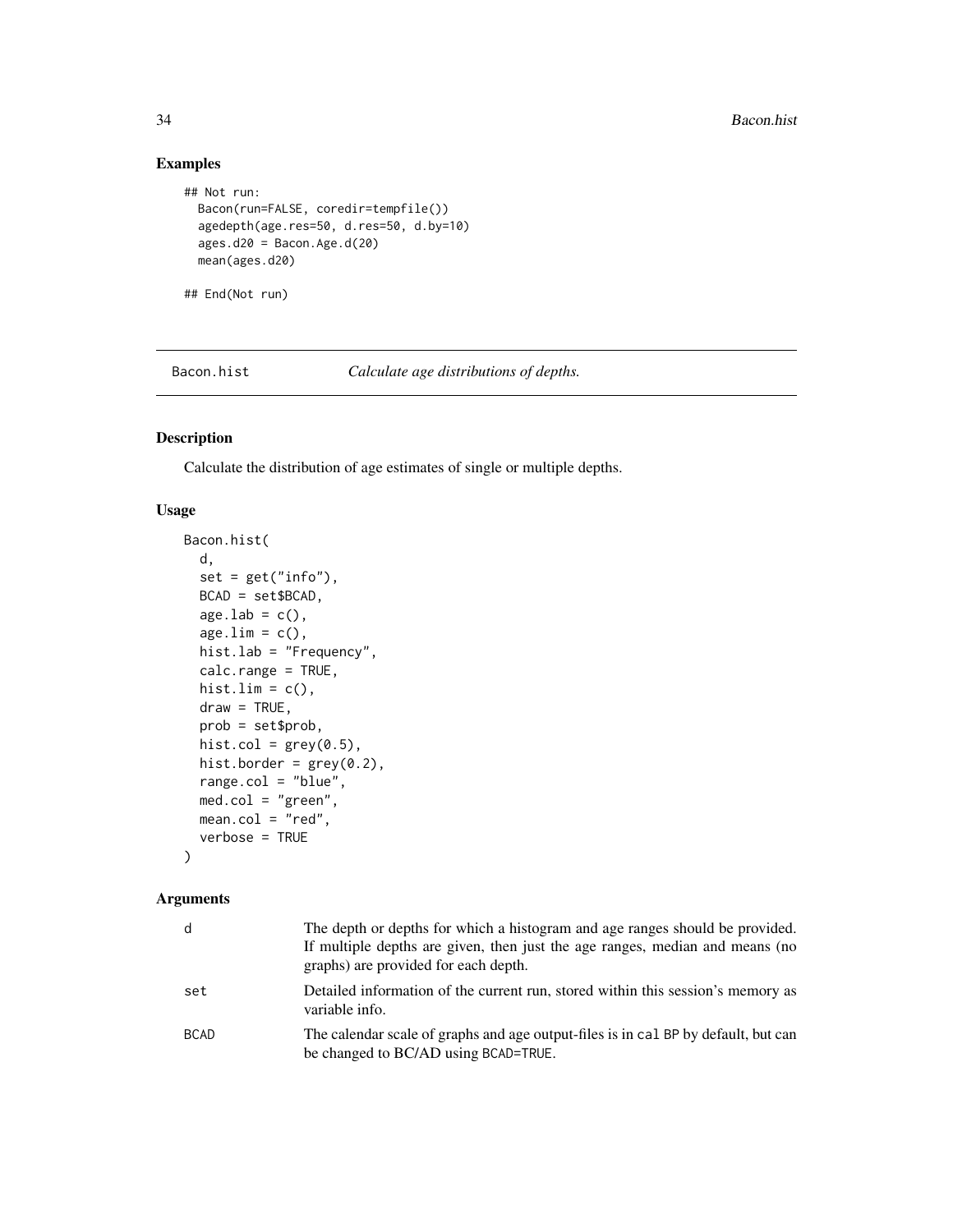#### Bacon.hist 35

| age.lab     | The labels for the calendar axis (default age . lab="cal BP" or "BC/AD" if BCAD=TRUE).                                                                                                                           |
|-------------|------------------------------------------------------------------------------------------------------------------------------------------------------------------------------------------------------------------|
| age.lim     | Minimum and maximum calendar age ranges, calculated automatically by de-<br>fault $(\text{age.lim=c}()).$                                                                                                        |
| hist.lab    | The y-axis is labelled ylab="Frequency" by default.                                                                                                                                                              |
| calc.range  | Calculate ranges? Takes time so can be left out                                                                                                                                                                  |
| hist.lim    | Limits of the y-axis.                                                                                                                                                                                            |
| draw        | Draw a plot or not. Defaults to draw=TRUE, however no plots are made if more<br>than one depth d is provided. If draw=FALSE, then the age ranges, median and<br>mean are given for each depth (as four columns). |
| prob        | Age ranges are given as quantiles, e.g., 2.5% and 97.5% for the default of 95%<br>confidence limits (prob=0.95)).                                                                                                |
| hist.col    | Colour of the histogram. Default grey, hist.col=grey $(0.5)$ .                                                                                                                                                   |
| hist.border | Colour of the histogram's outline. Default dark grey, hist.border=grey(0.2).                                                                                                                                     |
| range.col   | Colour of confidence ranges. Defaults to range.col="blue".                                                                                                                                                       |
| med.col     | Colour of the median. Defaults to med.col="green".                                                                                                                                                               |
| mean.col    | Colour of the mean. Defaults to mn.col="red".                                                                                                                                                                    |
| verbose     | Provide feedback on what is happening (default verbose=TRUE).                                                                                                                                                    |

# Details

Age estimates of specific depths can also be plotted.

# Value

A plot with the histogram and the age ranges, median and mean, or just the age ranges, medians and means if more than one depth d is given.

#### Author(s)

Maarten Blaauw, J. Andres Christen

# Examples

```
## Not run:
 Bacon(run=FALSE, coredir=tempfile())
 agedepth(age.res=50, d.res=50, d.by=10)
 Bacon.hist(20)
 Bacon.hist(20:30)
```
## End(Not run)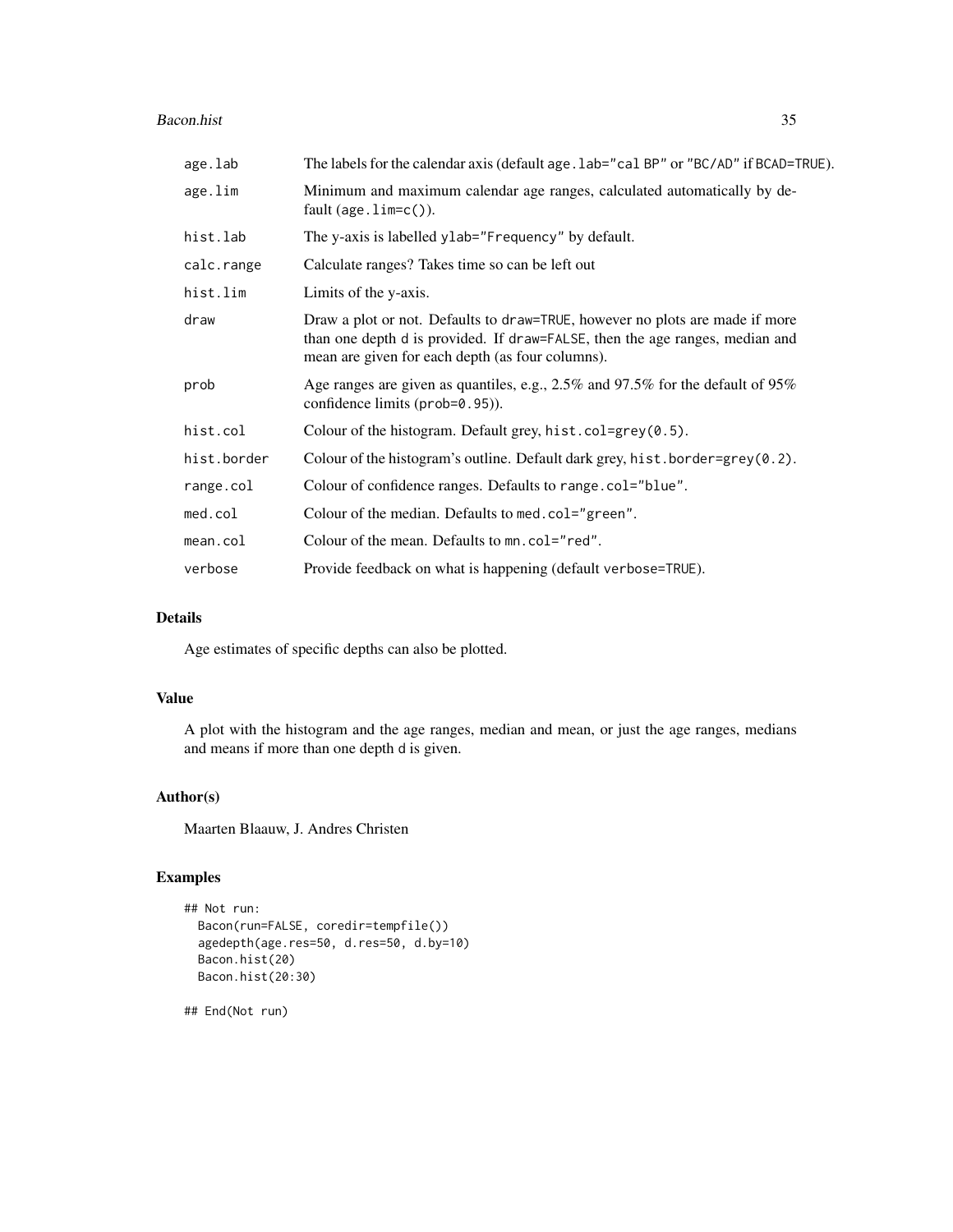<span id="page-35-0"></span>

#### Description

Reads a Bacon .csv file containing the dates, and transforms it into a clam .csv file.

#### Usage

```
bacon2clam(core, bacondir = "Bacon_runs", clamdir = "clam_runs", sep = ",")
```
# Arguments

| core     | The name of the core for which a Bacon .csv.file needs to be translated into a<br>clam .csv file |
|----------|--------------------------------------------------------------------------------------------------|
| bacondir | The directory where the Bacon runs reside. Defaults to cored in $\epsilon$ "Bacon runs".         |
| clamdir  | The directory where the clam runs reside. Defaults to coredir="clam_runs".                       |
| sep      | The separator for the .csv files. Defaults to sep=", ".                                          |

# Details

Assumes that Bacon .csv files with 4 columns indicate 14C dates. Please make sure this is correct.

# Value

A clam .csv file

# Author(s)

Maarten Blaauw, J. Andres Christen

# Examples {

```
tmpfl <- tempfile()
Bacon(run=FALSE, ask=FALSE, coredir=tmpfl)
 bacon2clam("MSB2K", bacondir=tmpfl, clamdir=tmpfl)
```
}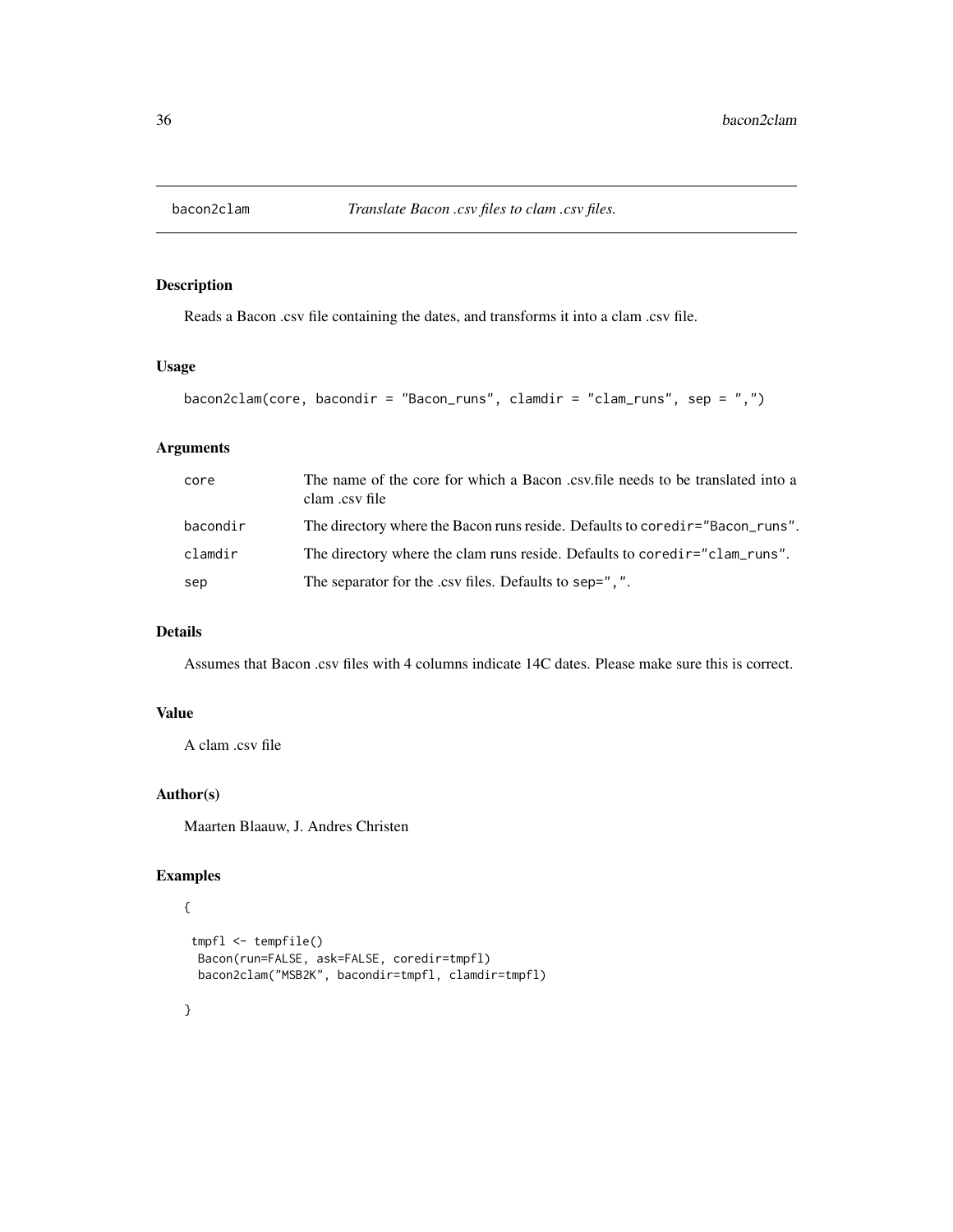<span id="page-36-0"></span>

# **Description**

Test how well-mixed and converged the MCMC runs are with the chosen core and settings, by running the core several times and comparing the different runs using the Gelman and Rubin Reduction factor (Brooks and Gelman, 1998).

# Usage

```
Baconvergence(core = "MSB2K", runs = 5, suggest = FALSE, verbose = TRUE, ...)
```
#### Arguments

| core     | Name of the core, given using quotes. Defaults to one of the cores provided with<br>rbacon, core="MSB2K".                        |
|----------|----------------------------------------------------------------------------------------------------------------------------------|
| runs     | Amount of runs to test for mixing. Default runs=5.                                                                               |
| suggest  | If initial analysis of the data indicates abnormally slow or fast accumulation<br>rates, Bacon will suggest to change the prior. |
| verbose  | Provide feedback on what is happening (default verbose=TRUE).                                                                    |
| $\ddots$ | additional options that can be given to the Bacon function.                                                                      |

# Details

Generally Bacon will perform millions of MCMC iterations for each age-model run, although only a fraction of these will be stored. In most cases the remaining MCMC iterations will be well mixed (the upper left panel of the fit of the iterations shows no strange features such as sudden systematic drops or rises). However if the iterations seem not well mixed, or if too few remain (say less than a few hundred), then you could check the Gelman and Rubin Reduction Factor. Too high differences (high Factors) between runs indicate poor MCMC mixing. Robust MCMC mixing is indicated by a Gelman and Rubin Reduction factor (Brooks and Gelman, 1998) below the 1.05 safety threshold.

#### Value

NA

# Author(s)

Maarten Blaauw, J. Andres Christen

#### References

Brooks, SP. and Gelman, A. (1998) General methods for monitoring convergence of iterative simulations. \_Journal of Computational and Graphical Statistics, \*7\*, 434-455.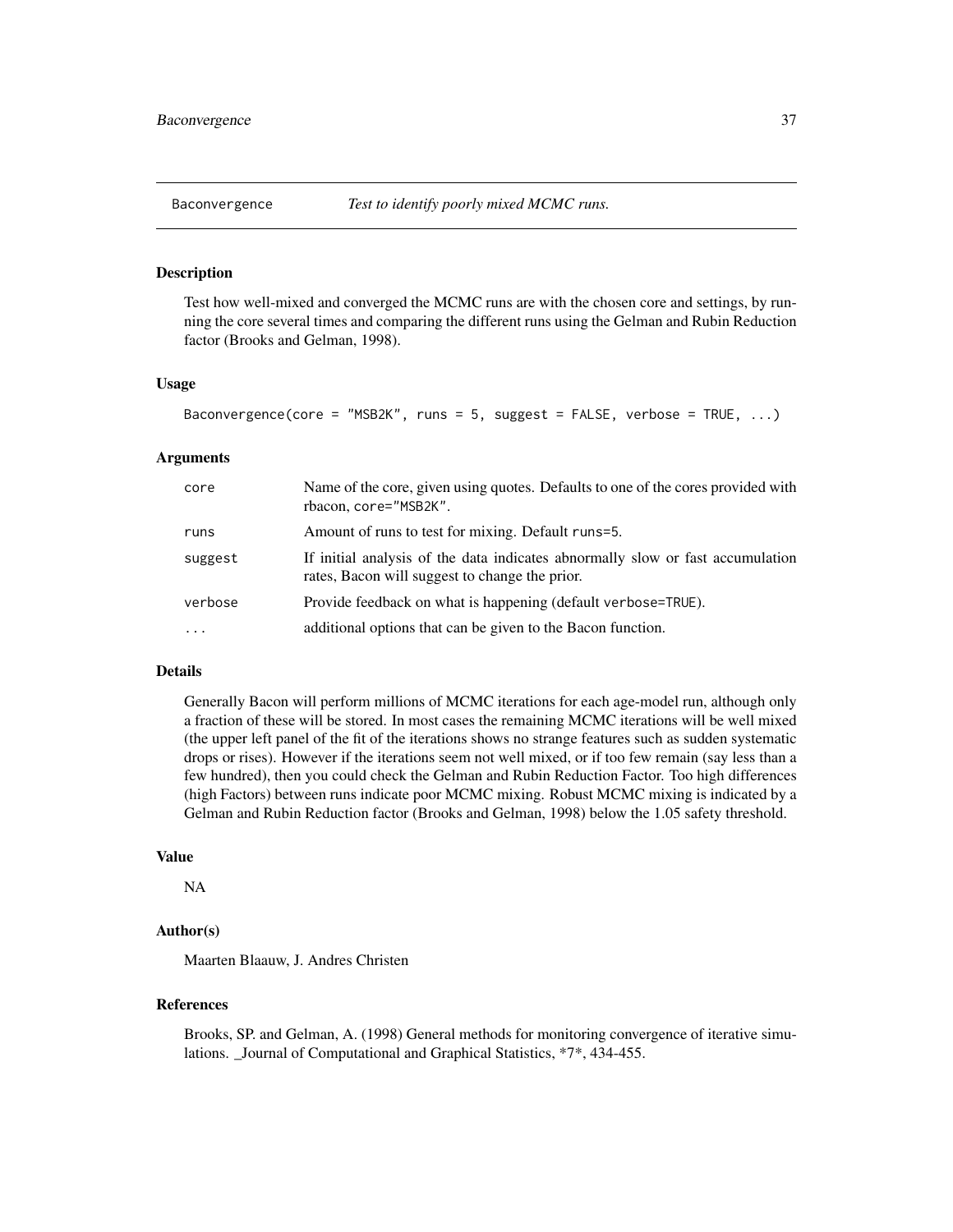# <span id="page-37-0"></span>Examples

Baconvergence(runs=2, ssize=100, coredir=tempfile()) # a quick-and-dirty toy example

<span id="page-37-1"></span>calib.plot *Plot the dates*

#### Description

Produce a plot of the dated depths and their dates

#### Usage

```
calib.plot(
  set = get("info"),BCAD = set$BCAD,cc = set$cc,
  rotate.axes = FALSE,
  rev.d = FALSE,rev.age = FALSE,
  rev.yr = rev.age,
  age.lim = c(),
  yr.lim = age.lim,
  date.res = 100,
  d.\,lab = c(),
  age.lab = c(),
  yr.lab = age.lab,
  height = 1,
  calheight = 1,
 mirror = TRUE,
 up = TRUE,cutoff = 0.1,
  C14.col = rgb(0, 0, 1, 0.5),C14.border = rgb(0, 0, 1, 0.75),
  cal.col = rgb(0, 0.5, 0.5, 0.5),
  cal. border = <math>rgb(0, 0.5, 0.5, 0.75)</math>,dates.col = c(),
  slump.col = grey(0.8),
  new.plot = TRUE,
 plot.dists = TRUE,
  same.heights = FALSE
)
```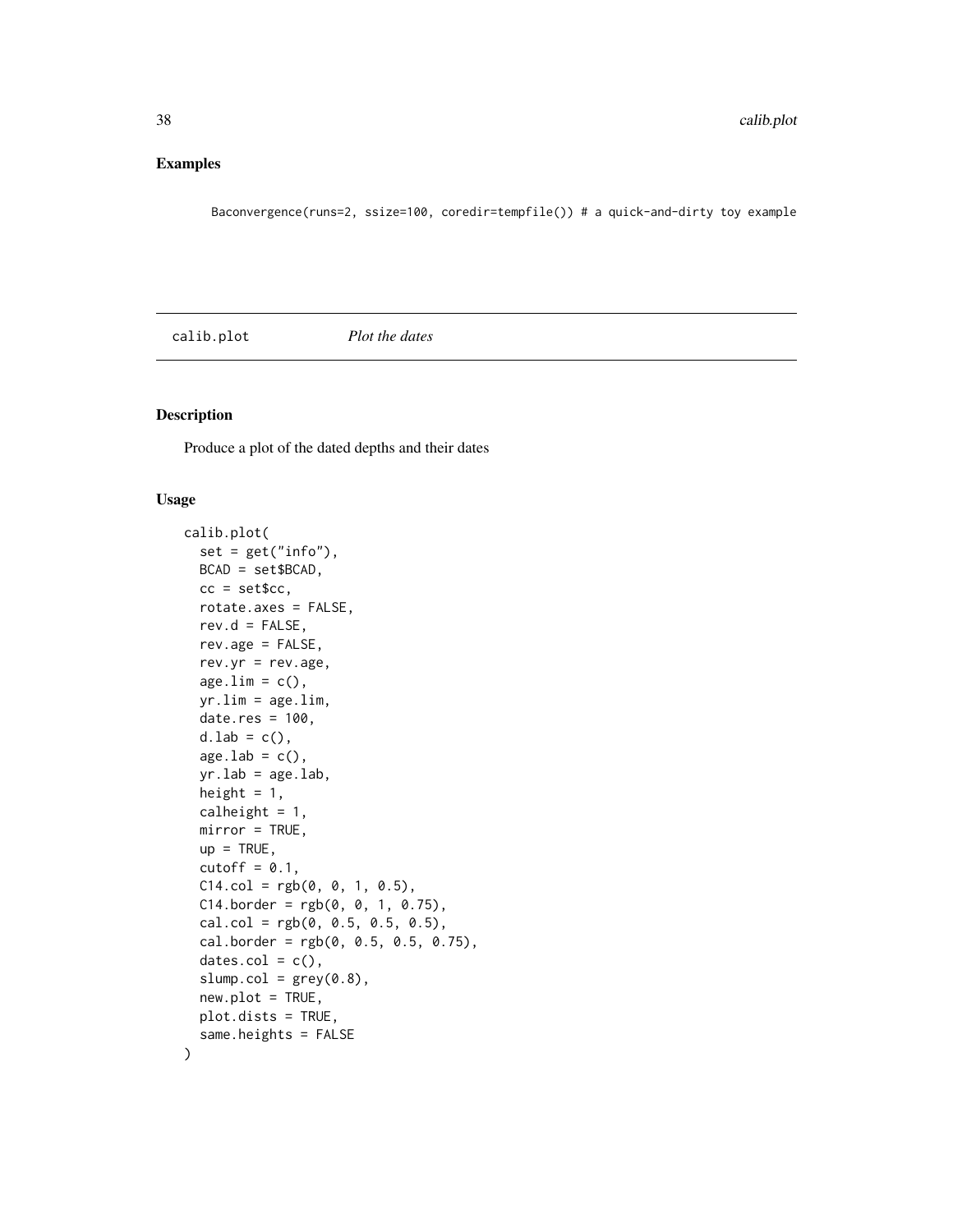#### calib.plot 39

| set          | Detailed information of the current run, stored within this session's memory as<br>variable info.                                                                         |
|--------------|---------------------------------------------------------------------------------------------------------------------------------------------------------------------------|
| <b>BCAD</b>  | The calendar scale of graphs is in cal BP by default, but can be changed to<br>BC/AD using BCAD=TRUE.                                                                     |
| cc           | Calibration curve to be used (defaults to info\$cc)                                                                                                                       |
| rotate.axes  | The default of plotting age on the horizontal axis and event probability on the<br>vertical one can be changed with rotate.axes=TRUE.                                     |
| rev.d        | The direction of the depth axis can be reversed from the default (rev.d=TRUE).                                                                                            |
| rev.age      | The direction of the calendar age axis can be reversed from the default (rev. age=TRUE)                                                                                   |
| rev.yr       | Deprecated - use rev.age instead                                                                                                                                          |
| age.lim      | Minimum and maximum calendar age ranges, calculated automatically by de-<br>fault $(age.lim=c())$ .                                                                       |
| yr.lim       | Deprecated - use age.lim instead                                                                                                                                          |
| date.res     | Date distributions are plotted using date.res=100 points by default.                                                                                                      |
| d.lab        | The labels for the depth axis. Default d. lab="Depth (cm)".                                                                                                               |
| age.lab      | The labels for the calendar axis (default yr . lab="cal BP" or "BC/AD" if BCAD=TRUE).                                                                                     |
| yr.lab       | Deprecated - use age.lab instead                                                                                                                                          |
| height       | The heights of the distributions of the dates. See also normalise.dists.                                                                                                  |
| calheight    | Multiplier for the heights of the distributions of dates on the calendar scale.<br>Defaults to calheight=1.                                                               |
| mirror       | Plot the dates as 'blobs'. Set to mirror=FALSE to plot simple distributions.                                                                                              |
| up           | Directions of distributions if they are plotted non-mirrored. Default up=TRUE.                                                                                            |
| cutoff       | Avoid plotting very low probabilities of date distributions (default cutoff=0.1).                                                                                         |
| C14.col      | Colour of the calibrated distributions of the dates. Default is semi-transparent<br>blue: $rgb(0, 0, 1, .35)$ .                                                           |
| C14.border   | Colours of the borders of calibrated 14C dates. Default is transparent dark blue:<br>cal.col                                                                              |
| cal.col      | Colour of the non-14C dates in the age-depth plot: default semi-transparent<br>blue-green: $rgb(0, .5, .5, .35)$ .                                                        |
| cal.border   | Colour of the of the border of non-14C dates in the age-depth plot: default semi-<br>transparent dark blue-green: $rgb(0, .5, .5, .5)$ .                                  |
| dates.col    | As an alternative to colouring dates based on whether they are 14C or not, sets<br>of dates can be coloured as, e.g., dates.col=colours()[2:100].                         |
| slump.col    | Colour of slumps. Defaults to slump.col=grey(0.8).                                                                                                                        |
| new.plot     | Start a new plot (new.plot=TRUE) or plot over an existing plot (new.plot=FALSE).                                                                                          |
| plot.dists   | Plot the distributions of the dates (default plot.dists=TRUE).                                                                                                            |
| same.heights | Plot the distributions of the dates all at the same maximum height (default<br>same.height=FALSE), which instead normalises the distributions (all have an<br>area of 1). |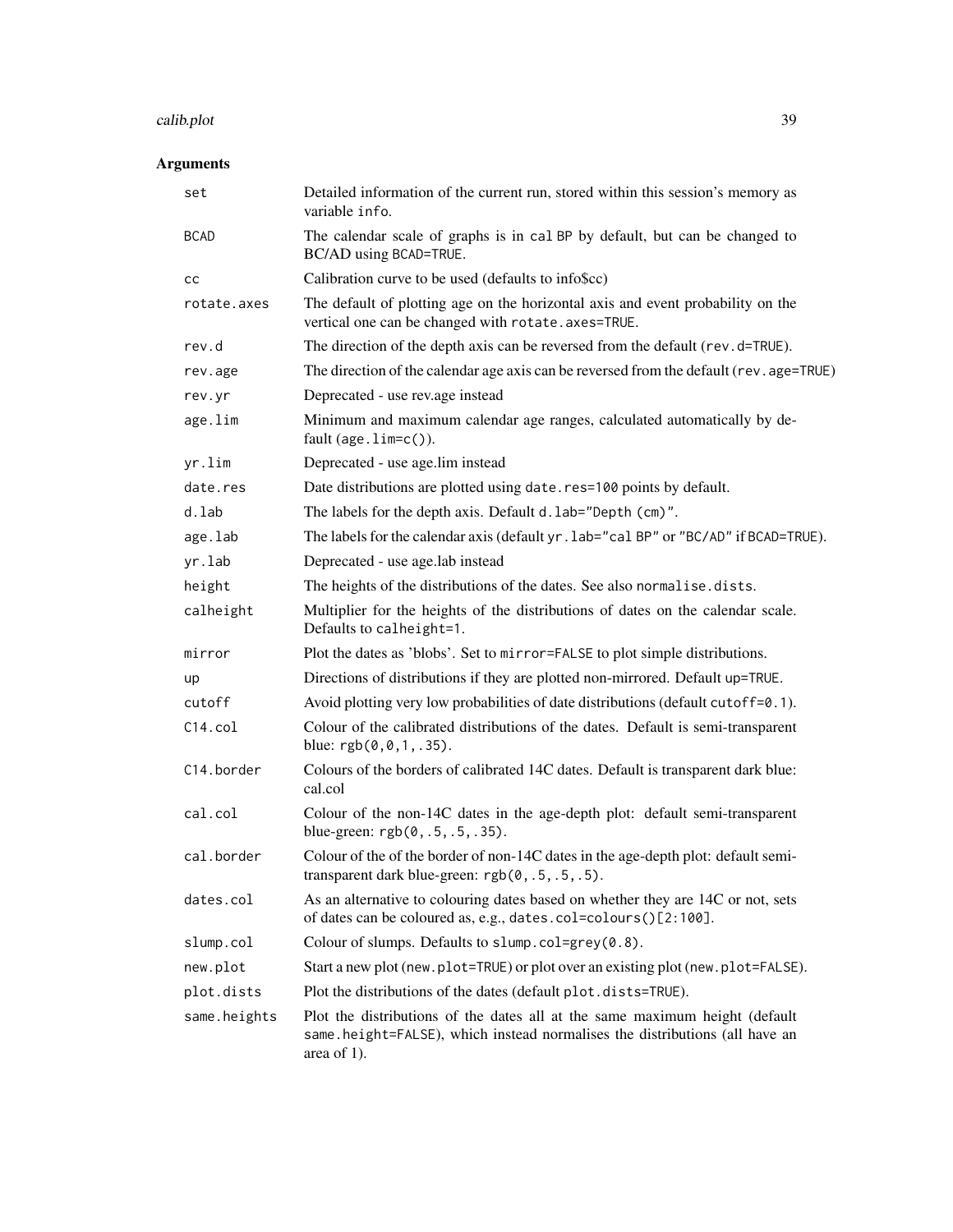# Details

This function is generally called internally to produce the age-depth graph. It can be used to produce custom-built graphs.

# Value

NA

# Author(s)

Maarten Blaauw, J. Andres Christen

# Examples

```
Bacon(run=FALSE, coredir=tempfile())
calib.plot()
```
clam2bacon *Translate clam .csv files to Bacon .csv files.*

# Description

Reads a clam .csv file containing the dates, and transforms it into a Bacon .csv file.

# Usage

```
clam2bacon(
 core,
 clamdir = "clam_runs",
 bacondir = "Bacon_runs",
 sep = ","cc = 1)
```

| core      | The name of the core for which a clam .csv.file needs to be translated into a<br>Bacon .csv file                        |
|-----------|-------------------------------------------------------------------------------------------------------------------------|
| clamdir   | The directory where the clam runs reside. Defaults to coredir-"clam_runs".                                              |
| bacondir  | The directory where the Bacon runs reside. Defaults to coredir="Bacon_runs".                                            |
| sep       | The separator for the .csv files. Defaults to sep=",".                                                                  |
| <b>CC</b> | Calibration curve for C-14 dates: cc=1 for IntCal20 (northern hemisphere ter-<br>restrial), cc=2 for Marine20 (marine), |

<span id="page-39-0"></span>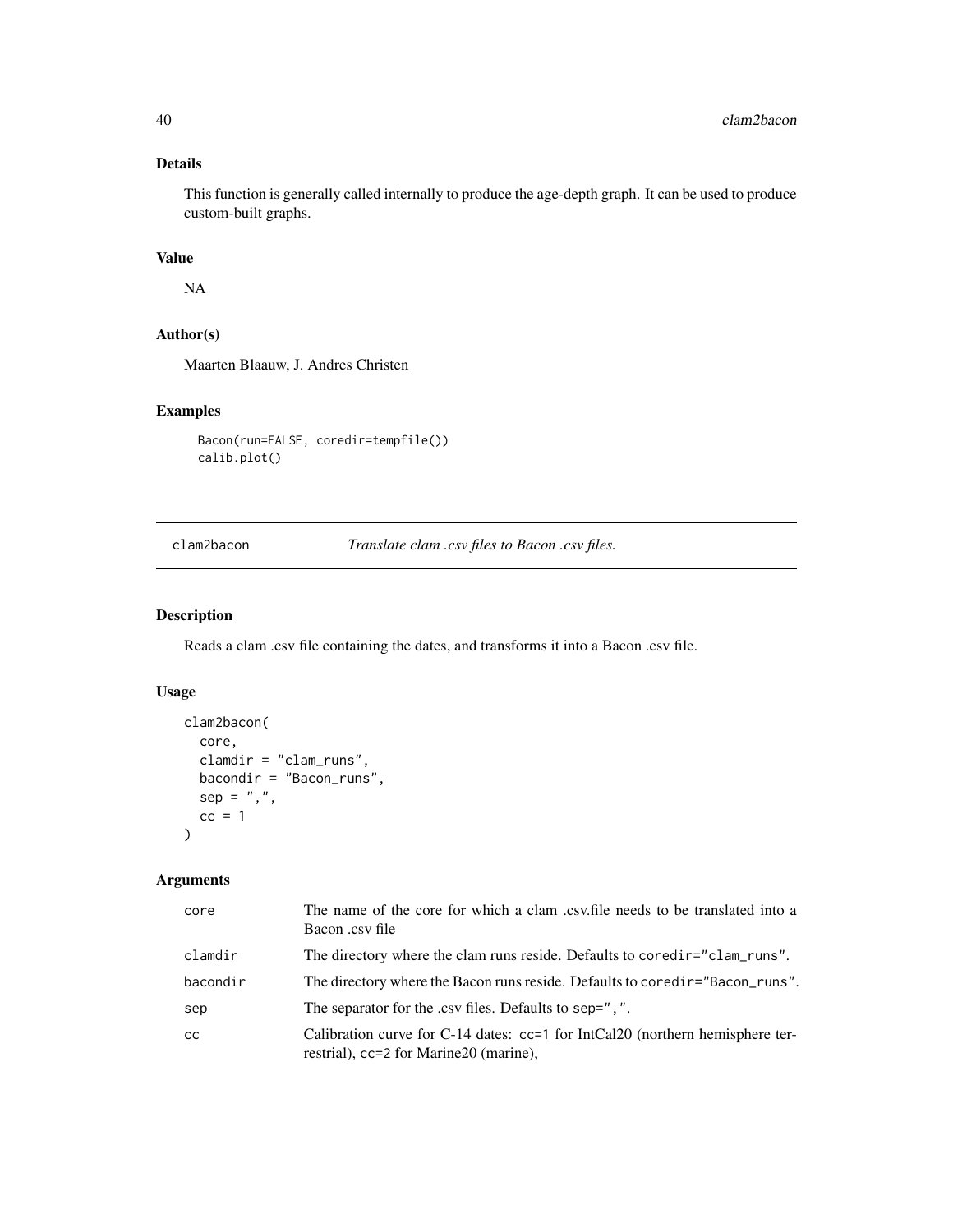# <span id="page-40-0"></span>draw.pbmeasured 41

# Details

Please ensure that if the clam file has offset (d.R) estimates, that errors (d.STD) are provided manually, since these values cannot be determined automatically from the clam .csv file.

#### Value

A Bacon .csv file

# Author(s)

Maarten Blaauw, J. Andres Christen

draw.pbmeasured *Plot the 210Pb data*

#### Description

Produce a plot of the 210Pb data and their depths

#### Usage

```
draw.pbmeasured(
  set = get("info"),
  rotate.axes = FALSE,
  rev.d = FALSE,
  rev.age = FALSE,
  BCAD = set$BCAD,
  pb.lim = c(),
  age.lim = c(),
  d.lim = c(),
  d.lab = c(),
  pb.lab = c(),
  pbmeasured.col = "blue",
  pbmeasured.lty = 1,
  pb.log = FALSE,
  supp.col = "purple",
  newplot = TRUE,on.agescale = FALSE
)
```

| set         | Detailed information of the current run, stored within this session's memory as<br>variable info.                                      |
|-------------|----------------------------------------------------------------------------------------------------------------------------------------|
| rotate.axes | The default of plotting age on the horizontal axis and event probability on the<br>vertical one can be changed with rotate. axes=TRUE. |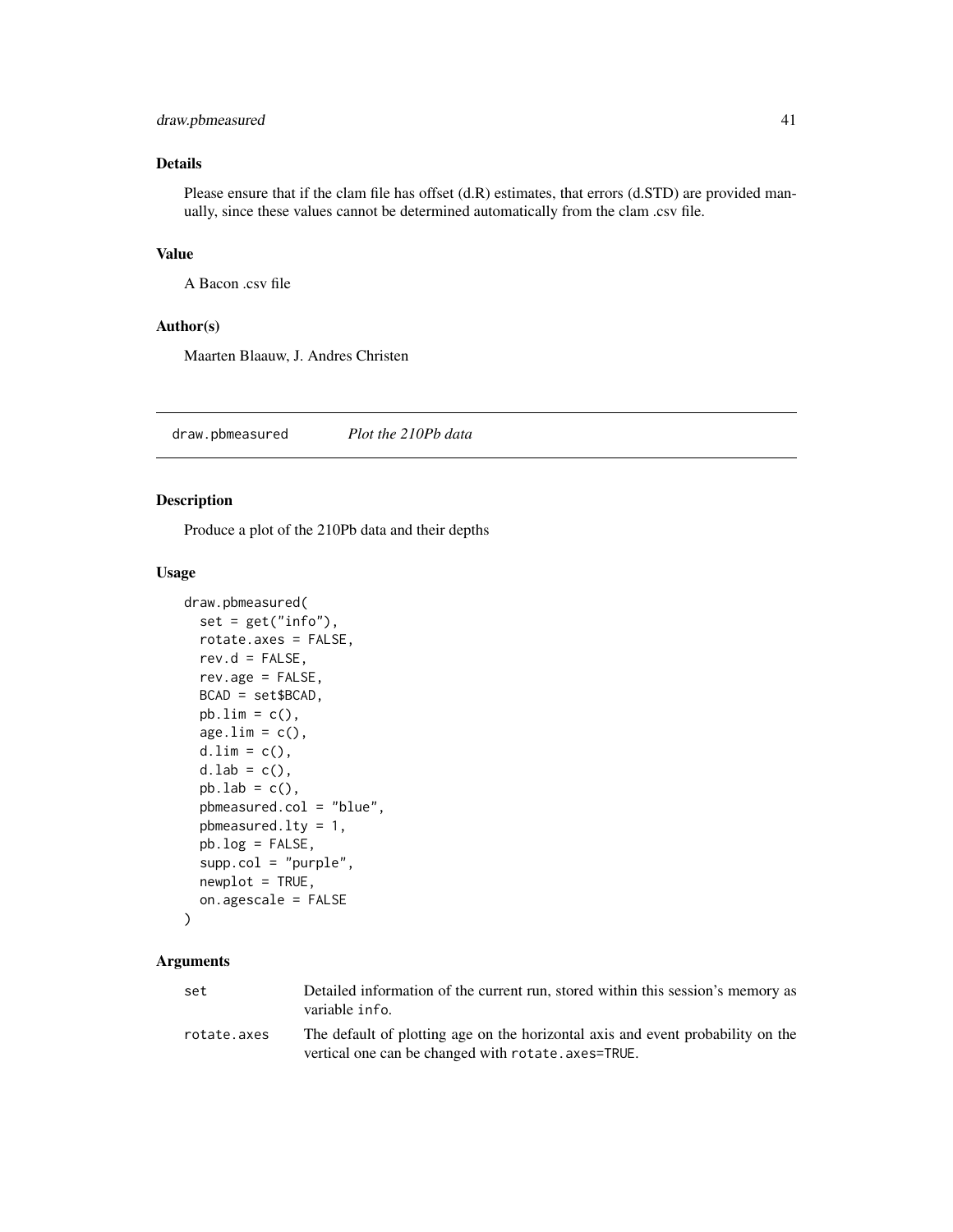<span id="page-41-0"></span>

| rev.d       | The direction of the depth axis can be reversed from the default (rev. d=TRUE).                                                                                                                                 |
|-------------|-----------------------------------------------------------------------------------------------------------------------------------------------------------------------------------------------------------------|
| rev.age     | The direction of the calendar age axis can be reversed from the default (rev. age=TRUE)                                                                                                                         |
| <b>BCAD</b> | The calendar scale of graphs and age output-files is in cal BP (calendar or cal-<br>ibrated years before the present, where the present is AD 1950) by default, but<br>can be changed to BC/AD using BCAD=TRUE. |
| pb.lim      | Minimum and maximum of the 210Pb axis ranges, calculated automatically by<br>$default (pb.lim=c())$ .                                                                                                           |
| age.lim     | Minimum and maximum of the age ranges to be used to plot 210Pb values.<br>Calculated automatically by default (age. $\text{lim}=c()$ ).                                                                         |
| d.lim       | Minimum and maximum depths to plot; calculated automatically by default<br>$(d.lim=c())$ .                                                                                                                      |
| d.lab       | The labels for the depth axis. Default d. lab="Depth (cm)".                                                                                                                                                     |
| pb.lab      | The label for the 210Pb axis (default pb. $l$ ab="210Pb (Bq/kg)" or "210Pb (dpm/g)").                                                                                                                           |
|             | pbmeasured.col The label for the measured 210Pb data. pbmeasured.col="blue".                                                                                                                                    |
|             | pbmeasured. Ity Line type of the measured 210Pb data. Defaults to continuous lines.                                                                                                                             |
| pb.log      | Use a log scale for the 210Pb-axis (default pb. log=FALSE).                                                                                                                                                     |
| supp.col    | Colour of the supported 210Pb data. Defaults to red: supp.col="red".                                                                                                                                            |
| newplot     | make new plot (default TRUE)                                                                                                                                                                                    |
| on.agescale | Plot the Pb-210 on the cal BP scale. Defaults to FALSE.                                                                                                                                                         |

# Details

This function is generally called internally to produce the age-depth graph. It can be used to produce custom-built graphs.

# Value

A plot of the measured 210Pb values

# Author(s)

Maarten Blaauw, J. Andres Christen, Marco Aquino-Lopez

draw.pbmodelled *Plot the 210Pb data*

# Description

Produce a plot of the 210Pb data and their depths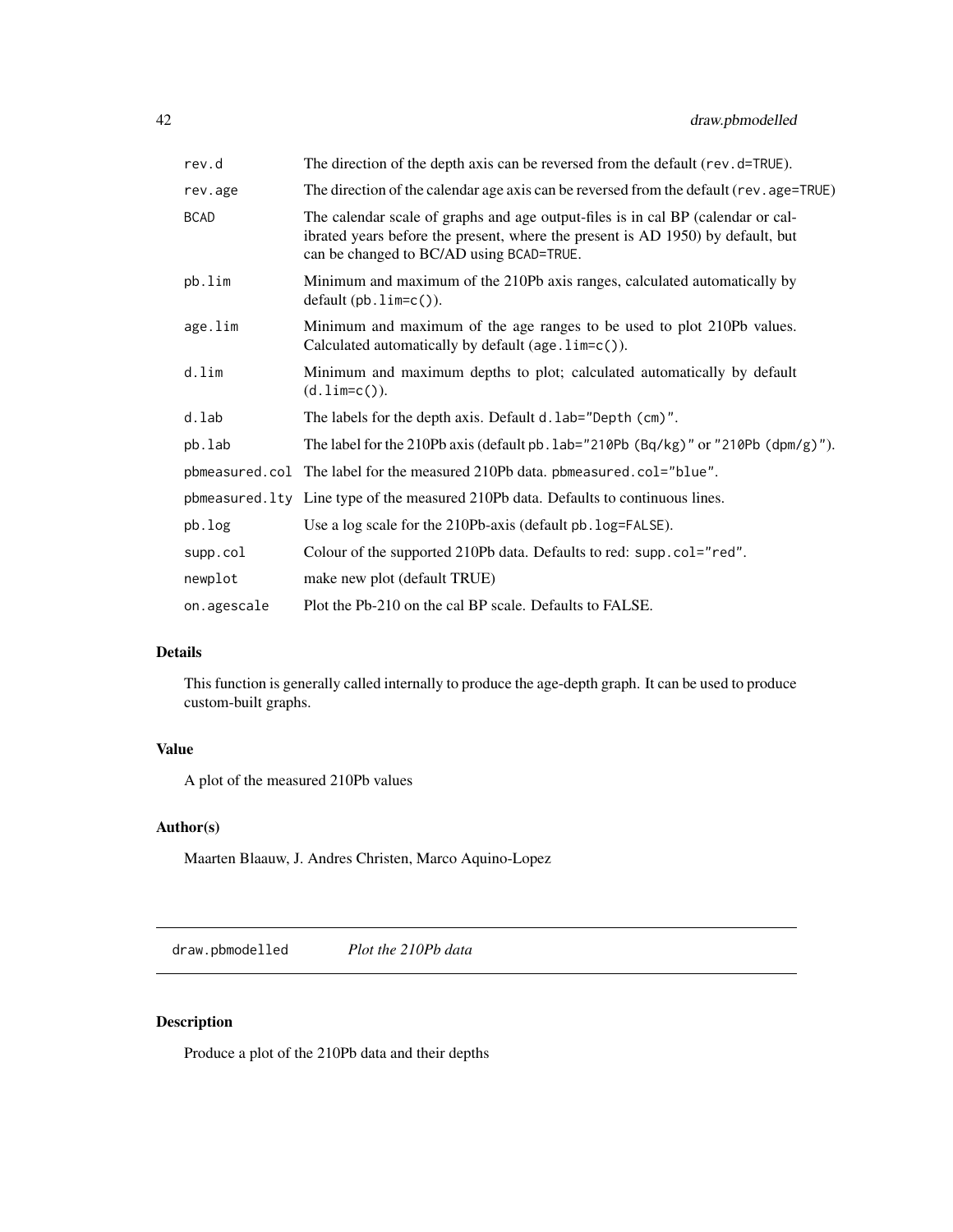# draw.pbmodelled 43

# Usage

```
draw.pbmodelled(
 set = get("info"),BCAD = set$BCAD,
 rotate.axes = FALSE,
 rev.d = FALSE,rev.age = FALSE,pb.lim = c(),
 d.lim = c(),
 d.lab = c(),
 pb.lab = c(),
 pbmodelled.col = function(x) rgb(0, 0, 1, x),
 pbmeasured.col = "blue",
  supp.col = "purple",
 plot.measured = TRUE,
 age.lim = c(),
 mgp = mgp,
 pb.lty = 1
\mathcal{L}
```

| set           | Detailed information of the current run, stored within this session's memory as<br>variable info.                                     |
|---------------|---------------------------------------------------------------------------------------------------------------------------------------|
| <b>BCAD</b>   | The calendar scale of graphs is in cal BP by default, but can be changed to<br>BC/AD using BCAD=TRUE.                                 |
| rotate.axes   | The default of plotting age on the horizontal axis and event probability on the<br>vertical one can be changed with rotate.axes=TRUE. |
| rev.d         | The direction of the depth axis can be reversed from the default (rev. d=TRUE).                                                       |
| rev.age       | The direction of the calendar age axis can be reversed from the default (rev. age=TRUE)                                               |
| pb.lim        | Minimum and maximum of the 210Pb axis ranges, calculated automatically by<br>$default (pb.lim=c())$ .                                 |
| d.lim         | Minimum and maximum depths to plot; calculated automatically by default<br>$(d.lim=c())$ .                                            |
| d.lab         | The labels for the depth axis. Default d. lab="Depth (cm)".                                                                           |
| pb.lab        | The label for the 210Pb axis (default pb. $lab = "210Pb (Bq/kg)"$ or "210Pb (dpm/g)").                                                |
|               | pbmodelled.col Colour of the modelled 210Pb values. Defaults to scales of blue: pbmodelled.col=function(x)<br>rgb(0, 0, 1, x).        |
|               | pbmeasured.col Colour of the measured 210Pb values. Defaults to blue.                                                                 |
| supp.col      | Colour of the supported 210Pb data. Defaults to red: supp.col="red".                                                                  |
| plot.measured | Plot the measured 210Pb values (default plot . measured=TRUE).                                                                        |
| age.lim       | values of the age axis. Used to calculate where to plot the pb values on the<br>secondary axis                                        |
| mgp           | Axis text margins (where should titles, labels and tick marks be plotted). De-<br>faults to mgp= $c(1.7, .7, .0)$ .                   |
| pb.lty        | Line type of measured Pb-210 data.                                                                                                    |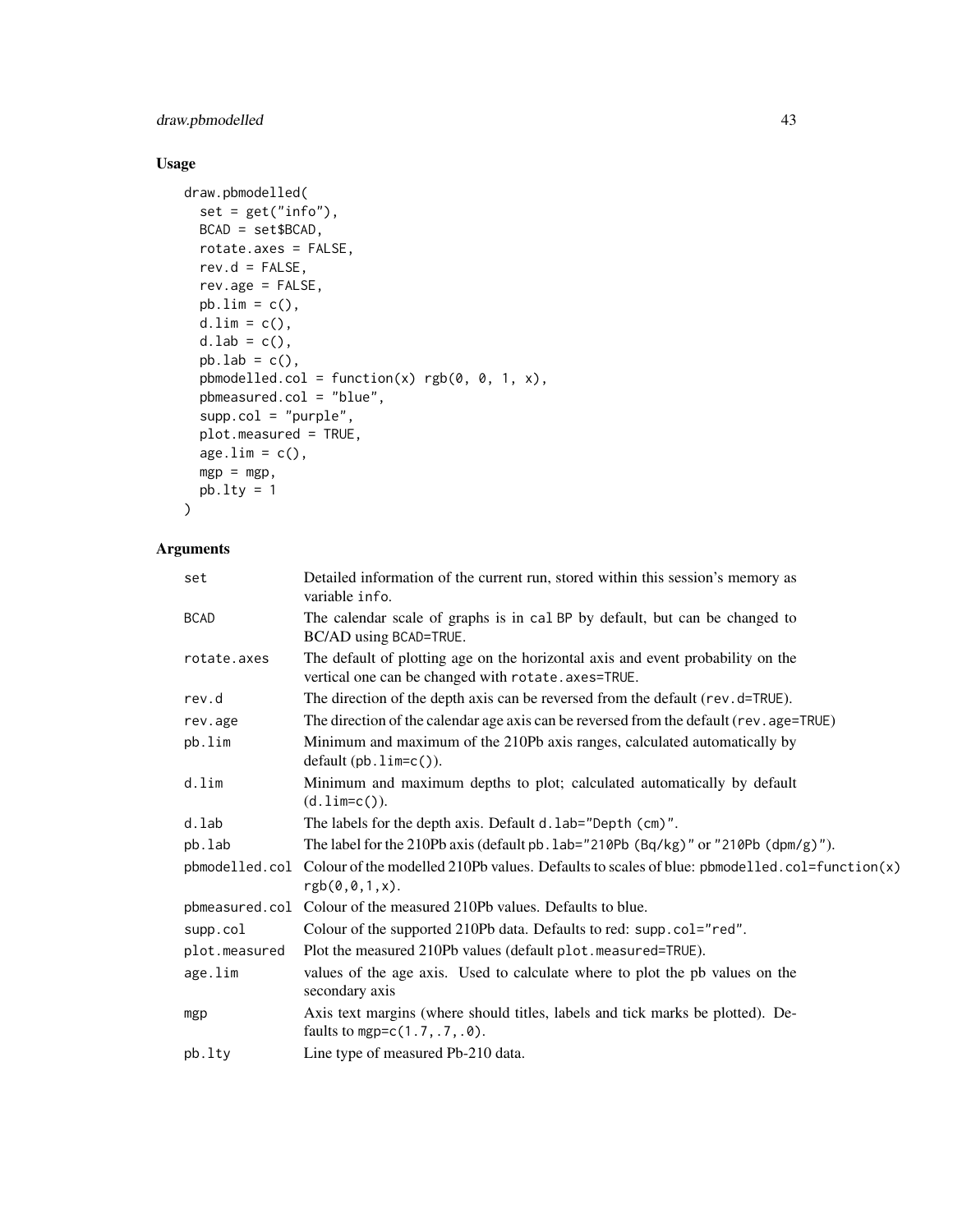# <span id="page-43-0"></span>Details

This function is generally called internally to produce the age-depth graph. It can be used to produce custom-built graphs.

#### Value

A plot of the modelled (and optionally the measured) 210Pb values

#### Author(s)

Maarten Blaauw, J. Andres Christen, Marco Aquino-Lopez

flux.age.ghost *Plot flux rates for proxies.*

# Description

Plot grey-scale representation of estimated flux rates for proxies against calendar age.

#### Usage

```
flux.age.ghost(
 proxy = 1,
  age.lim = c(),
 yr.lim = age.lim,
 age.res = 200,
 yr.res = age.res,
  set = get("info"),flux = c(),
 plot.range = TRUE,
  prob = 0.8,
  range.col = grey(0.5),
  range.lty = 2,
 plot.mean = TRUE,
 mean.col = "red",mean.lty = 2,
 plot.median = TRUE,
 median.col = "blue",
 median.lty = 2,
  flux.lim = c(),
  flux.lab = expression("flux (g cm"^-1 * " yr"^-1 * ")"),
  upper = 0.95,
  rgb.scale = c(\theta, \theta, \theta),
  rgb.res = 100,
  dark = set$dark,
  cutoff = 0.001,BCAD = set$BCAD,
```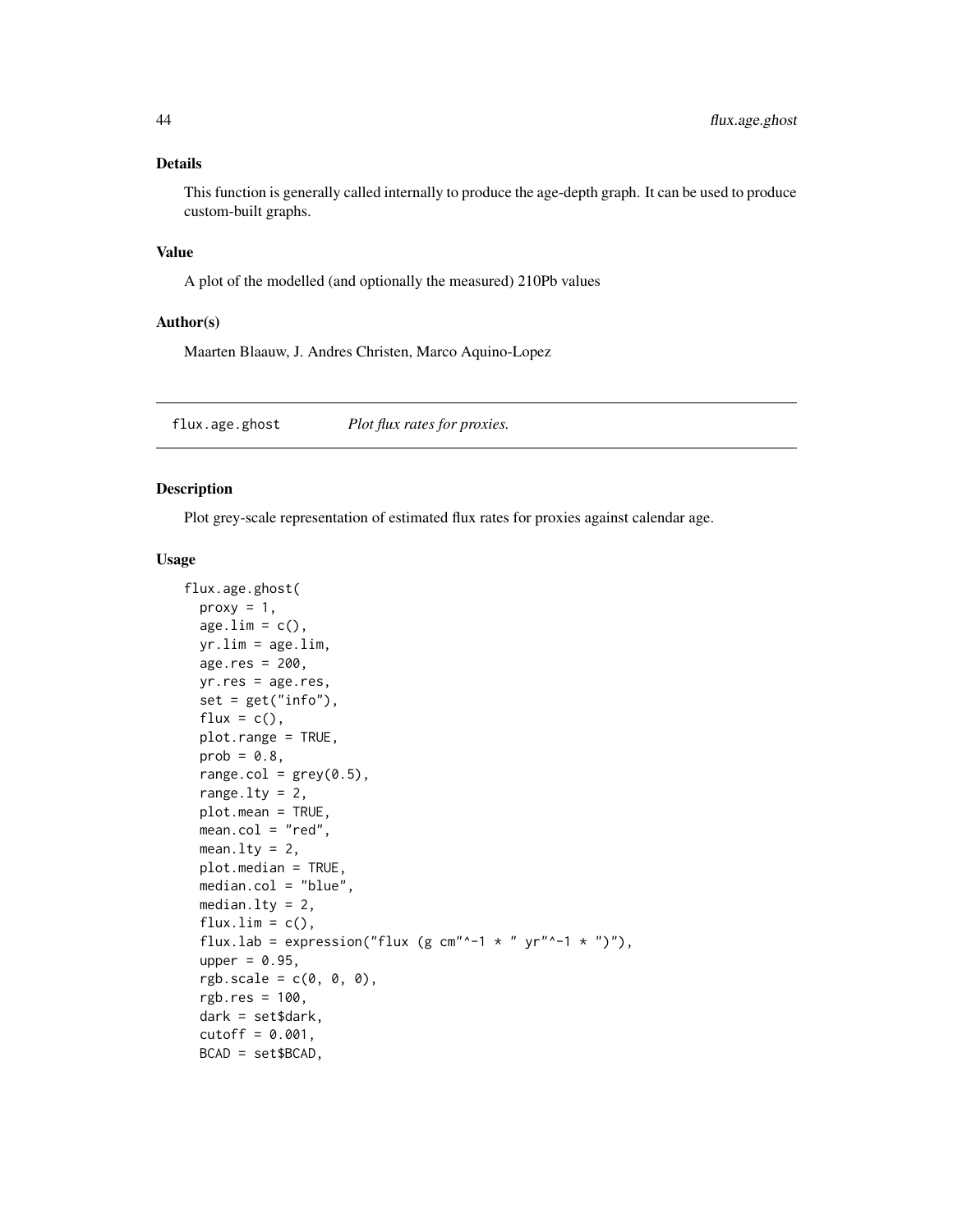# flux.age.ghost 45

```
age.lab = c(),
 yr.lab = age.lab,
 rotate.axes = FALSE,
 rev.flux = FALSE,
 rev.age = FALSE,
 rev.yr = rev.age
\mathcal{L}
```

| proxy       | Which proxy to use (counting from the column number in the .csv file after the<br>depths column).                                                                                                                                                                   |
|-------------|---------------------------------------------------------------------------------------------------------------------------------------------------------------------------------------------------------------------------------------------------------------------|
| age.lim     | Minimum and maximum calendar age ranges, calculated automatically by de-<br>fault $(\text{age}.\text{lim=c}())$ .                                                                                                                                                   |
| yr.lim      | Deprecated - use age.lim instead                                                                                                                                                                                                                                    |
| age.res     | Resolution or amount of greyscale pixels to cover the age scale of the plot. De-<br>fault age.res=200.                                                                                                                                                              |
| yr.res      | Deprecated - use age.res instead                                                                                                                                                                                                                                    |
| set         | Detailed information of the current run, stored within this session's memory as<br>variable info.                                                                                                                                                                   |
| flux        | Define a flux variable within the R session (consisting of depths and their proxy<br>concentrations in two columns) and provide the name of this variable, e.g.:<br>flux.age.ghost(flux=flux1). If left empty (flux=c()), a flux file is ex-<br>pected (see proxy). |
| plot.range  | Plot curves that indicate a probability range, at resolution of yr.res.                                                                                                                                                                                             |
| prob        | Probability range, defaults to prob= $0.8(10\%$ at each side).                                                                                                                                                                                                      |
| range.col   | Red seems nice.                                                                                                                                                                                                                                                     |
| range.lty   | Line type of the confidence ranges.                                                                                                                                                                                                                                 |
| plot.mean   | Plot the mean fluxes.                                                                                                                                                                                                                                               |
| mean.col    | Red seems nice.                                                                                                                                                                                                                                                     |
| mean.lty    | Line type of the means.                                                                                                                                                                                                                                             |
| plot.median | Plot the median fluxes.                                                                                                                                                                                                                                             |
| median.col  | Blue seems nice.                                                                                                                                                                                                                                                    |
| median.lty  | Line type of the medians.                                                                                                                                                                                                                                           |
| flux.lim    | Limits of the flux axes.                                                                                                                                                                                                                                            |
| flux.lab    | Axis labels. Defaults to flux.lab="flux".                                                                                                                                                                                                                           |
| upper       | Maximum flux rates to plot. Defaults to the upper 99%; upper=0.99.                                                                                                                                                                                                  |
| rgb.scale   | The function to produce a coloured representation of all age-models. Needs 3<br>values for the intensity of red, green and blue. Defaults to grey-scales: $rgb.size = c(0, 0, 0)$ ,<br>but could also be, say, scales of red $(rgb.scale=c(1, 0, 0)).$              |
| rgb.res     | Resolution of the colour spectrum depicting the age-depth model. Default rgb. res=100.                                                                                                                                                                              |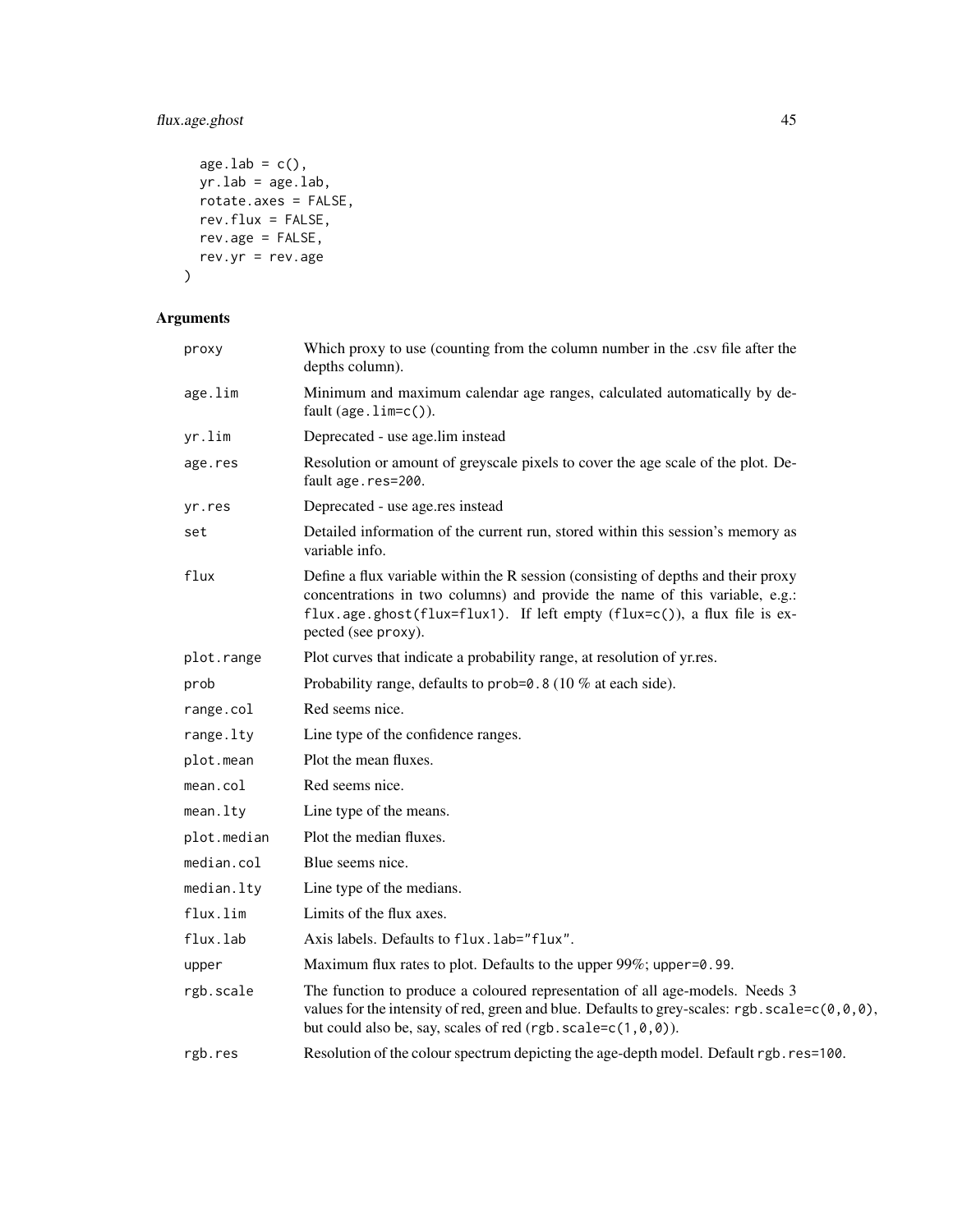| dark        | The darkest grey value is dark=1 by default; lower values will result in lighter<br>grey but values >1 are not allowed.               |
|-------------|---------------------------------------------------------------------------------------------------------------------------------------|
| cutoff      | Point below which colours will no longer be printed. Default cutoff=0.001.                                                            |
| BCAD        | The calendar scale of graphs and age output-files is in cal BP by default, but can<br>be changed to BC/AD using BCAD=TRUE.            |
| age.lab     | The labels for the calendar axis (default age . lab="cal BP" or "BC/AD" if BCAD=TRUE).                                                |
| vr.lab      | Deprecated - use age.lab instead                                                                                                      |
| rotate.axes | The default of plotting calendar year on the horizontal axis and fluxes on the<br>vertical one can be changed with rotate. axes=TRUE. |
| rev.flux    | The flux axis can be reversed with rev. flux=TRUE.                                                                                    |
| rev.age     | The direction of the age axis can be reversed using rev. age=TRUE.                                                                    |
| rev.yr      | Deprecated - use rev.age instead                                                                                                      |

#### Details

To plot flux rates (e.g. pollen grains/cm2/yr) as greyscales, provide a plain text file with headers and the data in columns separated by commas, ending in '\_flux.csv' and saved in your core's folder. The first column should contain the depths, and the next columns should contain the proxy concentration values (leaving missing values empty). Then type for example flux.age.ghost(1) to plot the flux values for the first proxy in the .csv file. Instead of using a \_flux.csv file, a flux variable can also be defined within the R session (consisting of depths and their proxy concentrations in two columns). Then provide the name of this variable, e.g.: flux.age.ghost(flux=flux1). See Bacon\_runs/MSB2K/MSB2K\_flux.csv for an example.

# Value

A plot of flux rates.

#### Author(s)

Maarten Blaauw, J. Andres Christen

#### Examples

```
## Not run:
 Bacon(run=FALSE, coredir=tempfile())
 agedepth(yr.res=50)
 flux.age.ghost(1)
```
## End(Not run)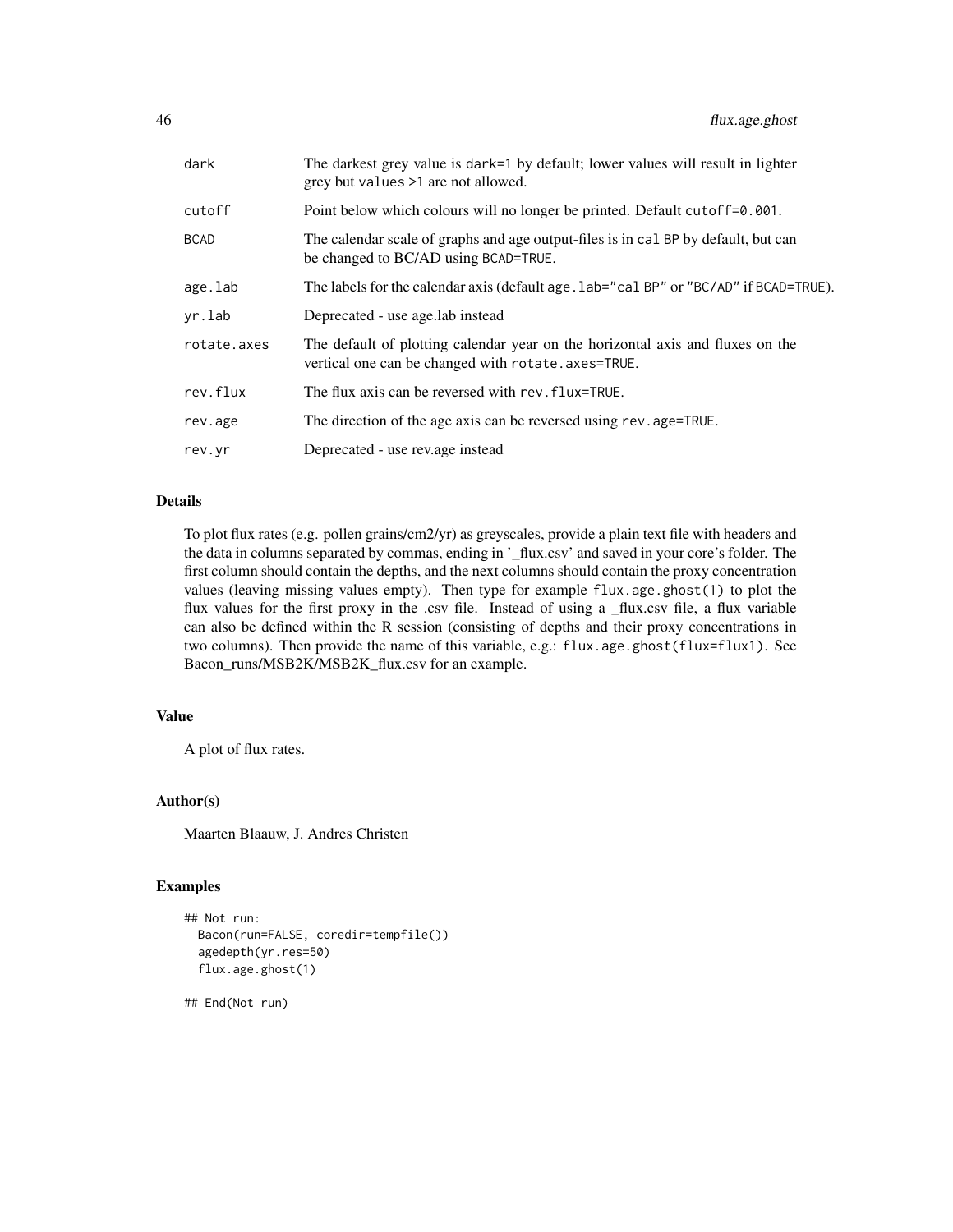<span id="page-46-0"></span>proxy.ghost *Proxies analysed along the depths of a core can be plotted as 'proxyghost' graphs against calendar time while taking into account chronological uncertainties. Here darker grey indicates more likely calendar ages for specific proxy values.*

#### Description

Proxies analysed along the depths of a core can be plotted as 'proxy-ghost' graphs against calendar time while taking into account chronological uncertainties. Here darker grey indicates more likely calendar ages for specific proxy value.

#### Usage

```
proxy.ghost(
 proxy = 1,
 proxy.lab = NULL,
 proxy.res = 250,
 age.res = 200,
 yr.res = age.res,
  rgbscale = c(0, 0, 0),rgb.res = 100,
  set = get("info"),cutoff = 0.001,dark = 1,
 darkest = 1,
  rotate.axes = FALSE,
 proxy.rev = FALSE,
 age.rev = FALSE,
 yr.rev = age.rev,
 plot.mean = FALSE,
 mean.col = "red",age.lim = NULL,yr.lim = age.lim,proxy.lim = NULL,
 sep = ","xaxs = "i",yaxs = "i",xaxt = "s",yaxt = "s",
 bty = "1",BCAD = set$BCAD,
 age.lab = ifelse(BCAD, "BC/AD", "cal yr BP"),
 yr.lab = age.lab,
 verbose = TRUE,
  add = FALSE)
```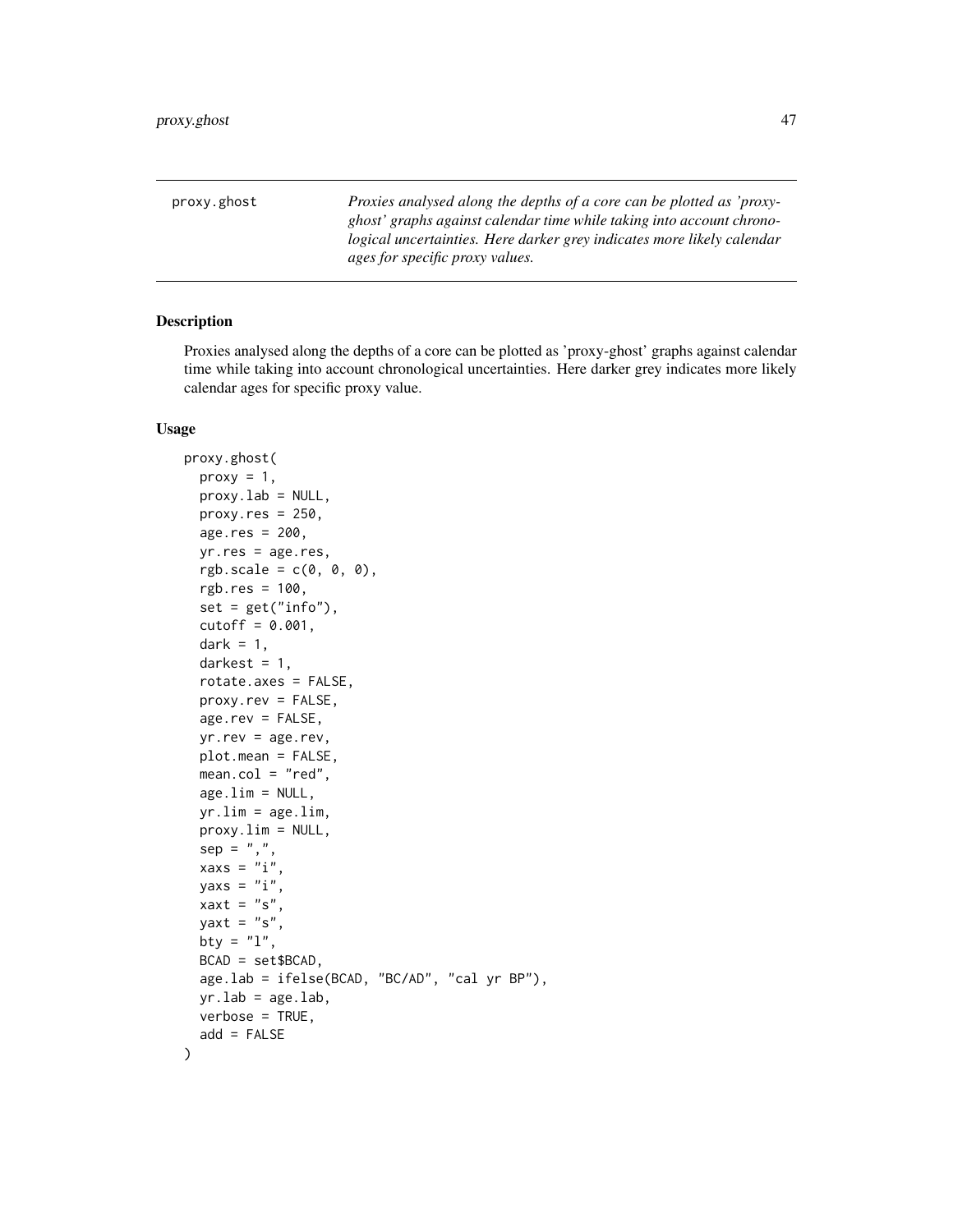| proxy       | Which proxy to use (counting from the column number in the .csv file after the<br>depths column).                                                                                                                                                                                                                             |
|-------------|-------------------------------------------------------------------------------------------------------------------------------------------------------------------------------------------------------------------------------------------------------------------------------------------------------------------------------|
| proxy.lab   | Label of the proxy axis. Default names are taken from the csv file.                                                                                                                                                                                                                                                           |
| proxy.res   | Greyscale pixels are calculated for proxy.res=250 proxy values by default,<br>as a compromise between image quality and calculation speed. If the output<br>looks very pixel-like (e.g., when choosing to plot only part of the record using<br>proxy.lim), set this option to higher values.                                 |
| age.res     | Resolution or amount of greyscale pixels to cover the age scale of the age-model<br>plot. Default age.res=250 as a compromise between image quality and calcu-<br>lation speed. If the output looks very pixel-like (e.g., when choosing to plot only<br>part of the record using age.lim), set this option to higher values. |
| yr.res      | Deprecated - use age.res instead                                                                                                                                                                                                                                                                                              |
| rgb.scale   | The function to produce a coloured representation of all age-models. Needs 3<br>values for the intensity of red, green and blue. Defaults to grey-scales: rgb.scale=c(0,0,0),<br>but could also be, say, scales of red (rgb. scale= $c(1, 0, 0)$ ).                                                                           |
| rgb.res     | Resolution of the colour spectrum depicting the age-depth model. Default rgb.res=100.                                                                                                                                                                                                                                         |
| set         | Detailed information of the current run, stored within this session's memory as<br>variable info.                                                                                                                                                                                                                             |
| cutoff      | Point below which colours will no longer be printed. Default cutoff=0.001.                                                                                                                                                                                                                                                    |
| dark        | By default, the darkest grey value is assigned to the most likely value within<br>the entire core (normalised to 1; dark=1). By setting dark to, e.g., dark=.8, all<br>values of and above 0.8 will be darkest (and values below that threshold will be<br>lighter grey the lower their probabilities).                       |
| darkest     | Darkness of the most likely value. Is black by default (darkest=1); lower values<br>will result in lighter grey.                                                                                                                                                                                                              |
| rotate.axes | The default is to plot the calendar horizontally, however the plot can be rotated<br>(rotate.axes=TRUE).                                                                                                                                                                                                                      |
| proxy.rev   | The proxy axis can be reversed if proxy.rev=TRUE.                                                                                                                                                                                                                                                                             |
| age.rev     | The calendar axis can be reversed using yr.rev=TRUE.                                                                                                                                                                                                                                                                          |
| yr.rev      | Deprecated - use age.rev instead                                                                                                                                                                                                                                                                                              |
| plot.mean   | The mean ages of the proxy values can be added using plot.mean=TRUE.                                                                                                                                                                                                                                                          |
| mean.col    | Colour of the weighted mean ages of the proxy values.                                                                                                                                                                                                                                                                         |
| age.lim     | Minimum and maximum calendar age ranges, calculated automatically by de-<br>fault (yr.lim=NULL).                                                                                                                                                                                                                              |
| yr.lim      | Deprecated - use age.lim instead                                                                                                                                                                                                                                                                                              |
| proxy.lim   | Ranges of the proxy axis, calculated automatically by default (proxy.lim=NULL).                                                                                                                                                                                                                                               |
| sep         | Separator between the fields of the plain text file containing the depth and proxy<br>data.                                                                                                                                                                                                                                   |
| xaxs        | Extension of x-axis. By default, no white-space will be added at the axis ex-<br>tremes (xaxs="i"). See ?par for other options.                                                                                                                                                                                               |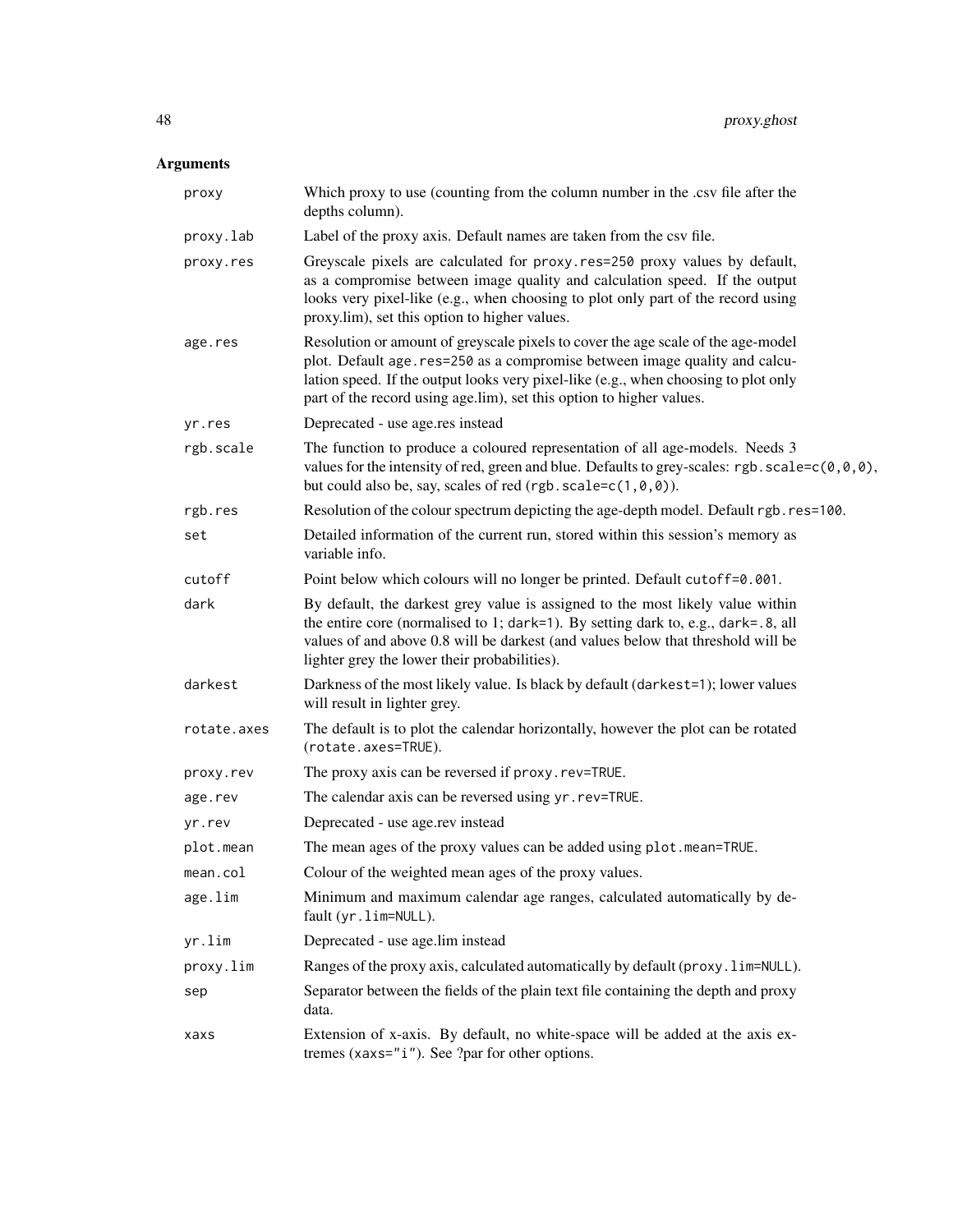#### <span id="page-48-0"></span>rbacon and the contract of the contract of the contract of the contract of the contract of the contract of the contract of the contract of the contract of the contract of the contract of the contract of the contract of the

| yaxs        | Extension of y-axis. By default, no white-space will be added at the axis ex-<br>tremes (xaxs=" $i$ "). See ?par for other options.   |
|-------------|---------------------------------------------------------------------------------------------------------------------------------------|
| xaxt        | The x-axis is plotted by default, but this can be switched off using xaxt="n".                                                        |
| yaxt        | The y-axis is plotted by default, but this can be switched off using yaxt="n".                                                        |
| bty         | Type of box to be drawn around the plot ("n" for none, and "1" (default), "7",<br>"c", "u", or "o" for correspondingly shaped boxes). |
| <b>BCAD</b> | The calendar scale of graphs and age output-files is in cal BP by default, but can<br>be changed to BC/AD using BCAD=TRUE.            |
| age.lab     | The labels for the calendar axis (default age. lab="cal BP" or "BC/AD" if BCAD=TRUE).                                                 |
| yr.lab      | Deprecated - use age. lab instead                                                                                                     |
| verbose     | Provide feedback on what is happening (default verbose=TRUE).                                                                         |
| add         | Add to an existing graph (default add=FALSE).                                                                                         |

#### Details

Place a csv file with the values of proxies against depth within your core's folder. The values should be in columns separated by commas (default sep=","), the first column containing the depths and the first line (header) containing the proxy names. The file name should start with the core's name and end with "\_proxies.csv". For an example see "Bacon\_coredir/MSB2K/MSB2K\_proxies.csv" or "Cores/MSB2K/MSB2K\_proxies.csv".

## Value

A grey-scale graph of the proxy against calendar age.

#### Author(s)

Maarten Blaauw, J. Andres Christen

#### Examples

```
Bacon(ask=FALSE, coredir=tempfile())
layout(1)
proxy.ghost()
```
rbacon *rbacon*

#### Description

Bacon produces Bayesian age-depth models from dated deposits, reconstructing Bayesian accumulation histories through combining radiocarbon and other dates with prior information (Blaauw and Christen, 2011).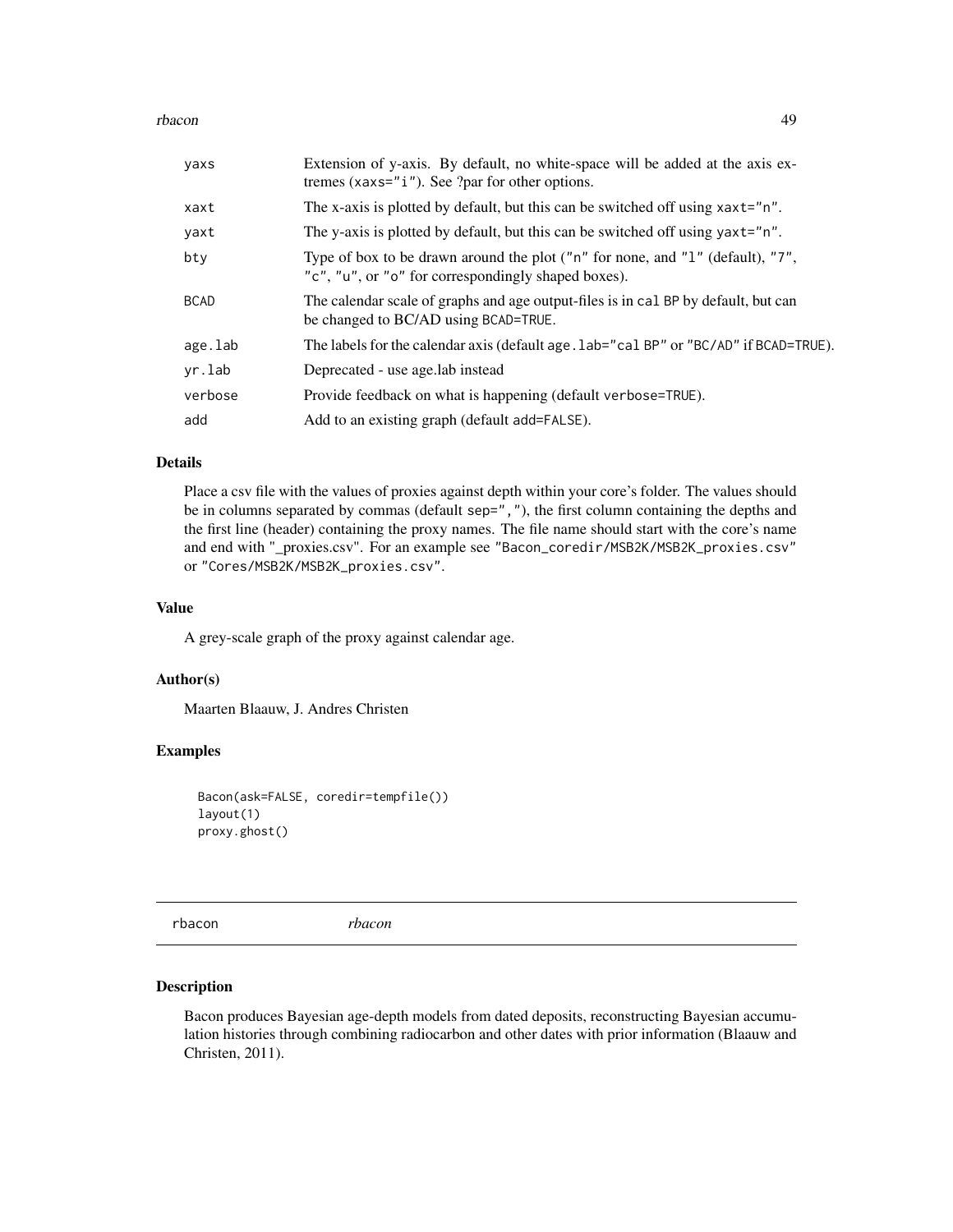<span id="page-49-0"></span>50 scissors and the contract of the contract of the contract of the contract of the contract of the contract of the contract of the contract of the contract of the contract of the contract of the contract of the contract o

#### Author(s)

Maarten Blaauw <maarten.blaauw@qub.ac.uk> J. Andres Christen <jac@cimat.mx>

<span id="page-49-1"></span>scissors *Remove the first n iterations.*

# Description

Removes iterations of the MCMC time series, and then updates the output file.

#### Usage

```
scissors(burnin, set = get("info"))
```
#### Arguments

| burnin | Number of iterations to remove of the iterative time series. If this value is higher                      |
|--------|-----------------------------------------------------------------------------------------------------------|
|        | than the amount of remaining iterations, a warning is given and the iterations are                        |
|        | not removed. If the provided number is negative, the iterations will be removed                           |
|        | from the end of the run, not from the start. If a range is given, this range of<br>iterations is removed. |
| set    | Detailed information of the current run, stored within this session's memory as<br>variable info.         |

#### Details

Bacon will perform millions of MCMC iterations for each age-model run by default, although only a fraction of these will be stored. In most cases the remaining MCMC iterations will be well mixed (the upper left panel of the fit of the iterations shows no undesirable features such as trends or sudden systematic drops or rises). If the run has a visible remaining burn-in, scissors can be used to remove them. To remove, e.g., the first 300 iterations, type scissors(300). To remove the last 300 iterations, type scissors(-300). To remove iterations 300 to 600, type scissors(300:600).

#### Value

NA

# Author(s)

Maarten Blaauw, J. Andres Christen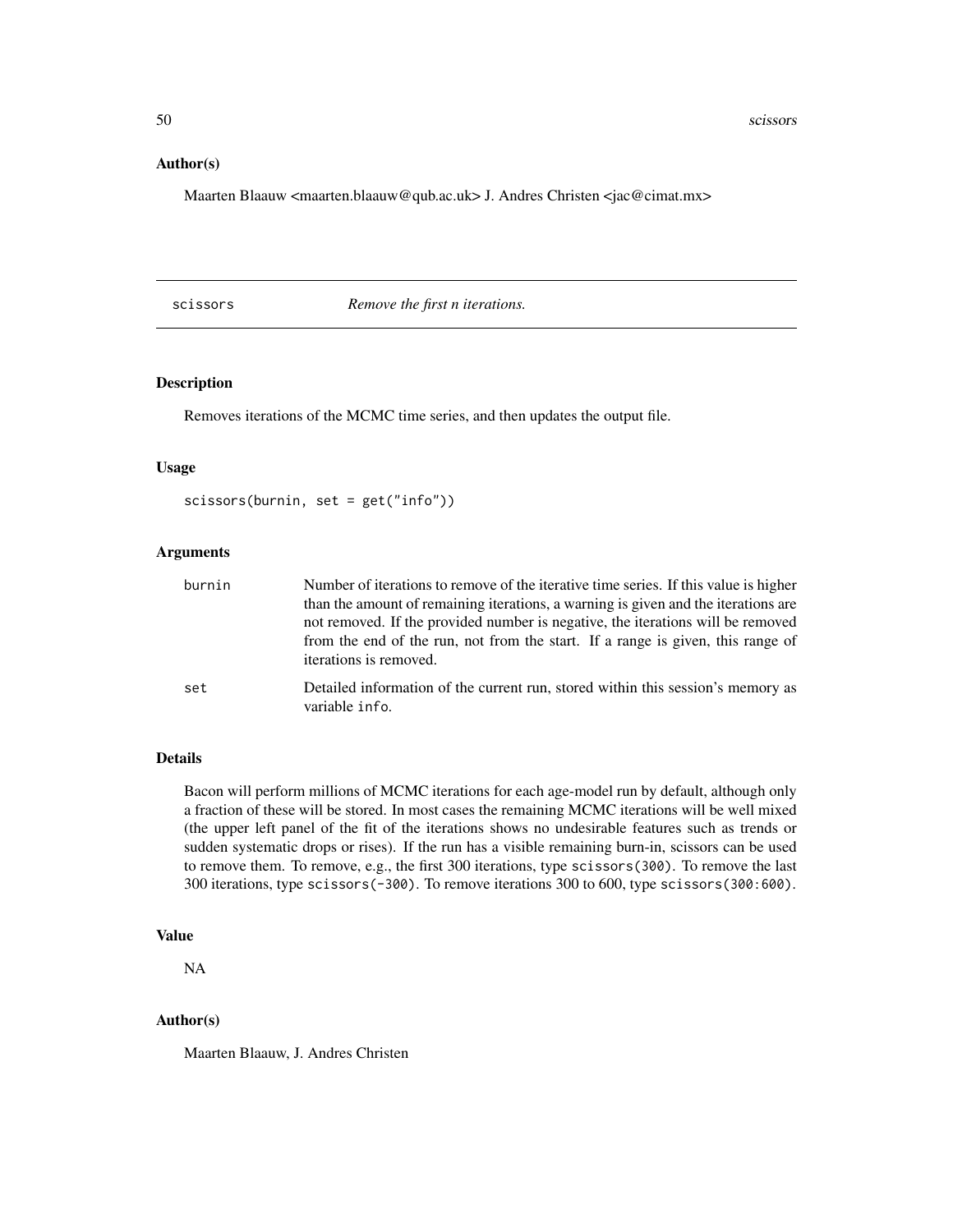#### <span id="page-50-0"></span>thinner 51

# Examples

```
## Not run:
 Bacon(ask=FALSE, coredir=tempfile())
 scissors(100)
 agedepth()
```
## End(Not run)

<span id="page-50-1"></span>thinner *Thin iterations.*

# Description

Randomly thin iterations by a given proportion, for example if autocorrelation is visible within the MCMC series.

## Usage

```
thinner(proportion = 0.1, set = get("info"))
```
# Arguments

| proportion | Proportion of iterations to remove. Should be between 0 and 1. Default proportion=0.1.            |
|------------|---------------------------------------------------------------------------------------------------|
| set        | Detailed information of the current run, stored within this session's memory as<br>variable info. |

# Details

From all iterations, a proportion is removed with to-be-removed iterations sampled randomly among all iterations.

# Value

NA

# Author(s)

Maarten Blaauw, J. Andres Christen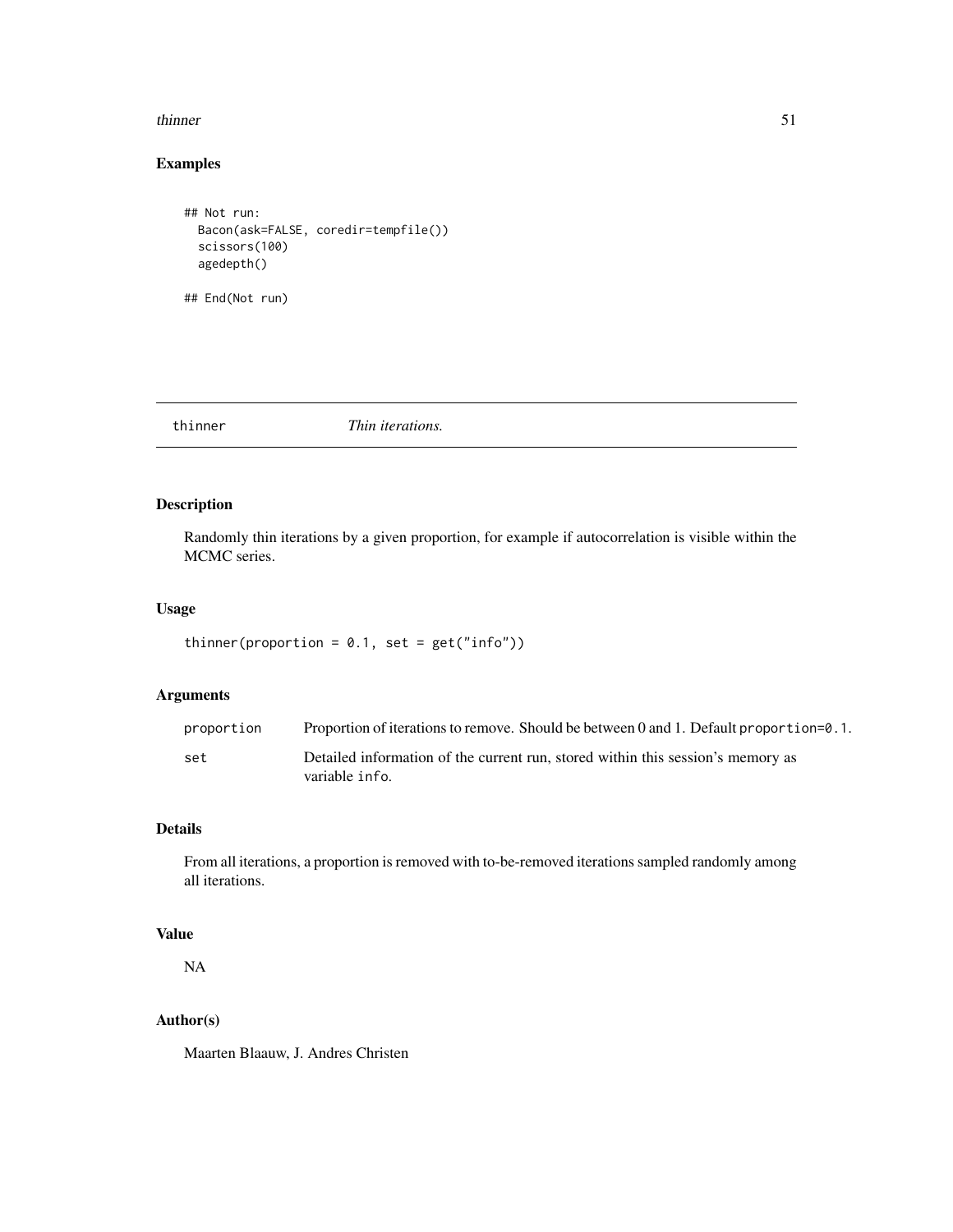# <span id="page-51-0"></span>Examples

```
## Not run:
  Bacon(ask=FALSE, coredir=tempfile())
  thinner(.2)
  agedepth()
```
## End(Not run)

tofu *Bacon for vegans*

# Description

Bacon for vegans

# Usage

 $tofu(...)$ 

# Arguments

... options for the Bacon command. See [Bacon](#page-23-1)

# Details

A vegan wrapper for Bacon - does everything Bacon does, but without the meat.

# Value

A tofu age-model